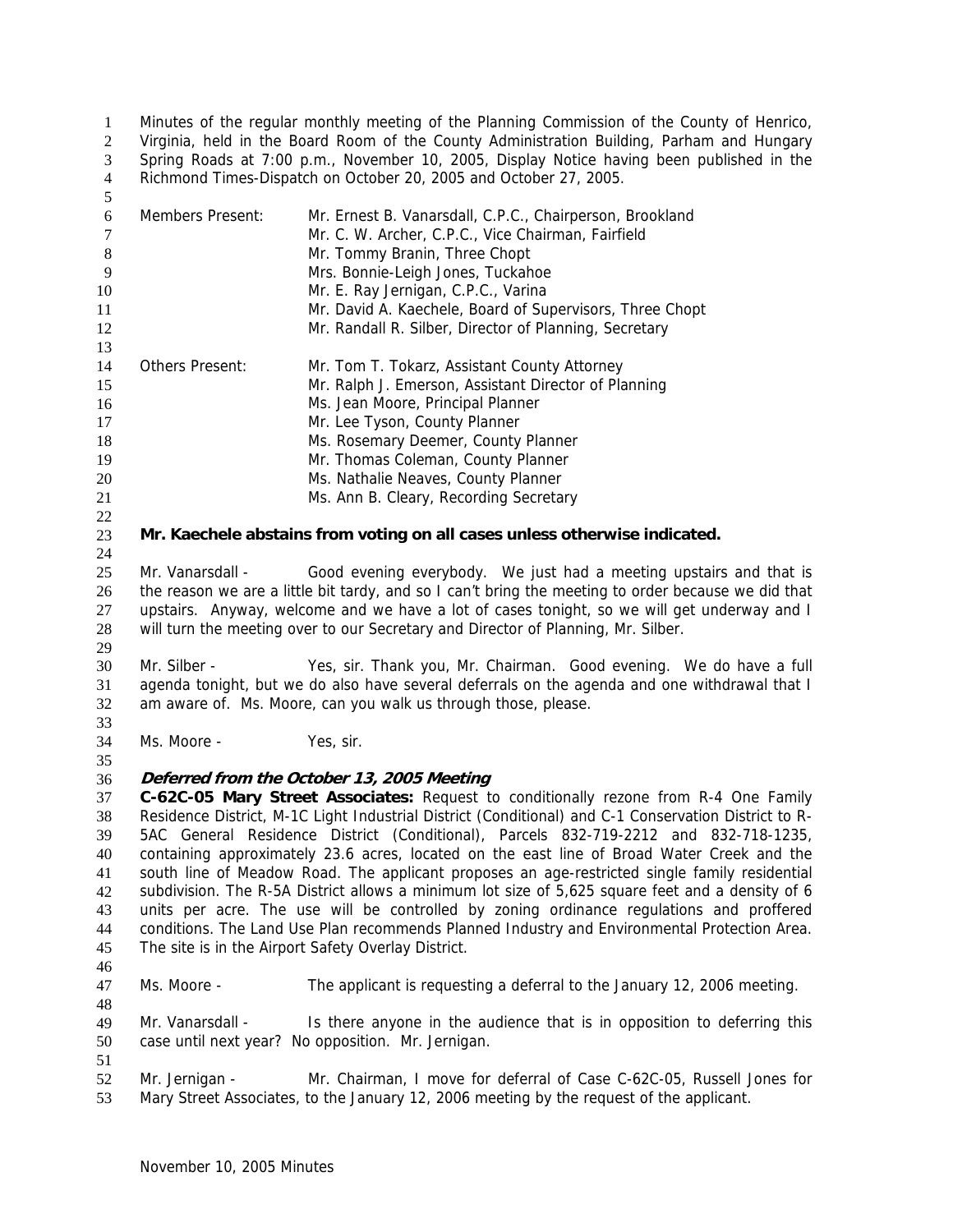54 55 Mr. Archer - Second.

56 57 58 Mr. Vanarsdall - Motion made by Mr. Jernigan and seconded by Mr. Archer. All in favor say aye. All opposed say no. The ayes have it. The motion carries.

60 61 At the request of the applicant, the Planning Commission deferred Case C-62C-05, Mary Street Associates, to its meeting on January 12, 2006.

63 64 Ms. Moore - The next request is in the Brookland District. It is located on page 2 of your agenda.

65

59

62

### 66 **Deferred from the October 13, 2005 Meeting**

67 68 69 70 71 72 73 74 75 **C-50C-05 Molland Spring/Atack Properties:** Request to conditionally rezone from A-1 Agricultural District to R-2C One Family Residence District (Conditional), Parcels 762-768-2433, 762-768-3508, and 762-767-5793 containing approximately 17.152 acres, located on the west line of Staples Mill Road approximately 1,350 feet north of Meadow Pond Lane. The applicant proposes a single family subdivision. The R-2 District allows a minimum lot size of 18,000 square feet with a maximum gross density of 2.42 units per acre. The use will be controlled by zoning ordinance regulations and proffered conditions. The Land Use Plan recommends Suburban Residential 1, 1.0 to 2.4 units net density per acre.

76 Ms. Moore - The deferral is requested to the December 8, 2005 meeting.

78 79 80 Mr. Vanarsdall - Is anyone in the audience in opposition to deferring this case, C-50C-05, in the Brookland District? No opposition. I move that Case C-50C-05 be deferred to December 8, 2005, at the applicant's request.

81

83

77

82 Mr. Archer - Second, Mr. Chair.

84 85 Mr. Vanarsdall - Motion made by Vanarsdall and seconded by Mr. Archer. All in favor say aye. All opposed say no. The motion passes.

86

89

91

87 88 At the applicant's request, the Planning Commission deferred Case C-50C-05, Molland Spring/Atack Properties, to its meeting on December 8, 2005.

90 Ms. Moore - Also, on page 2 of your agenda, is C-64C-05.

92 93 94 95 96 97 98 **C-64C-05 Kent and Mary Glass:** Request to conditionally rezone from A-1, Agricultural District to R-2AC, One Family Residence District (Conditional), Parcel 765-769-5497, containing 5.7 acres, located on the west line of Mountain Road at its intersection with Good Oak Lane. The applicant proposes a single-family residential subdivision. The R-2A District allows a minimum lot size of 13,500 square feet and a density of 3.23 units per acre. The use will be controlled by zoning ordinance regulations and proffered conditions. The Land Use Plan recommends SR-1, Suburban Residential uses (1.0 - 2.4 units per acre).

99

100 101 Ms. Moore - The deferral is requested to the December 8, 2005 meeting.

102 103 104 105 Mr. Vanarsdall - Is anyone in the audience in opposition to the deferral of this case, Case C-64-05, Robert Atack for Kent and Mary Glass, in the Brookland District? No opposition. I move that Case C-64C-05 be deferred to the December 8, 2005 meeting, at the applicant's request.

106 Mr. Jernigan - Second.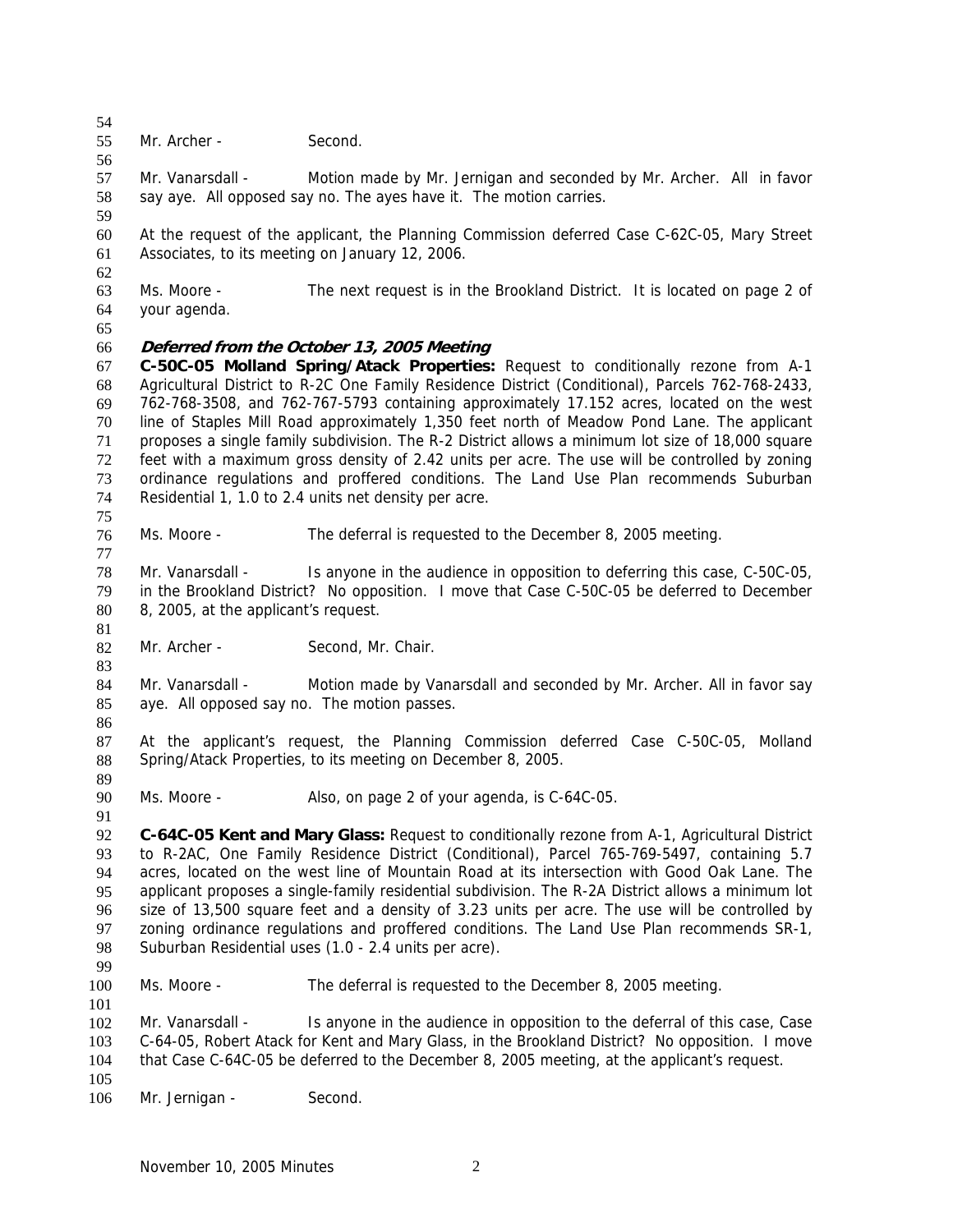107 108 109 110 111 112 113 114 115 116 117 118 119 120 121 122 123 124 125 126 127 128 129 130 131 132 133 134 135 136 137 138 139 140 141 142 143 144 145 146 147 148 149 150 151 152 153 154 155 156 157 158 159 Mr. Vanarsdall - Motion made by Mr. Vanarsdall and seconded by Mr. Jernigan. All in favor say aye. All opposed say no. The motion passes. At the request of the applicant, the Planning Commission deferred Case C-64C-05, Robert Atack for Kent and Mary Glass, to its meeting on December 8, 2005. Ms. Moore - Also, in the Brookland District, on page 2 of your agenda is C-69C-05, LIM Properties, LLC. **C-69C-05 LIM Properties, LLC:** Request to amend proffered conditions accepted with Rezoning Case C-8C-82 on Parcel 755-759-3886, containing 1.35 acres, located at the southeast intersection of Springfield and Meadowgreen Roads. The applicant proposes to amend the proffers for access and maximum square footage for office space, and delete the proffer related to the 35-foot buffer area. The existing zoning is O-1C Office District (Conditional). The Land Use Plan recommends Office. Ms. Moore - The deferral is requested to the December 8, 2005 meeting. Mr. Vanarsdall - Again in the Brookland District, C-69C-05, LIM Properties, LLC. Is there any opposition to deferring this case? No opposition. I move that Case C-69C-05, LIM Properties, LLC, be deferred to December 8, 2005, at the Commission's request. Mr. Jernigan - Second. Mr. Vanarsdall - Motion made by Vanarsdall and seconded by Mr. Jernigan. All in favor say aye. All opposed say no. The motion passes. The Planning Commission deferred Case C-69C-05, LIM Properties, LLC, to its meeting on December 8, 2005. Ms. Moore - For the record, sir, that was at the Commissioner's request. Mr. Vanarsdall - Yes, it was. And that takes care of the cases I had, so I guess I will turn this over to the Vice-Chairman and go home. Ms. Moore - Moving on to page 3 of your agenda in the Fairfield District, Rezoning Case C-70C-05. **C-70C-05 Duke Management Services:** Request to conditionally rezone from R-4 One-Family Residence District and B-3 Business District to M-1C Light Industrial District (Conditional), Parcel 783-759-6898 and part of Parcel 783-760-6649, containing approximately 4.86 acres, located on the west line of Brook Road (U.S. Route 1) approximately 920 feet south of Georgia Avenue. A parking area for portable mini storage units is proposed. The use will be controlled by zoning ordinance regulations and proffered conditions. The Land Use Plan recommends Commercial Concentration. The site is in the Enterprise Zone. Ms. Moore - The deferral is requested to the December 8, 2005 meeting. Mr. Vanarsdall - In the Fairfield District, Case C-70C-05, Duke Management Services. Is there any opposition to deferring this case? No opposition. Mr. Archer. Yes, ma'am. Are you in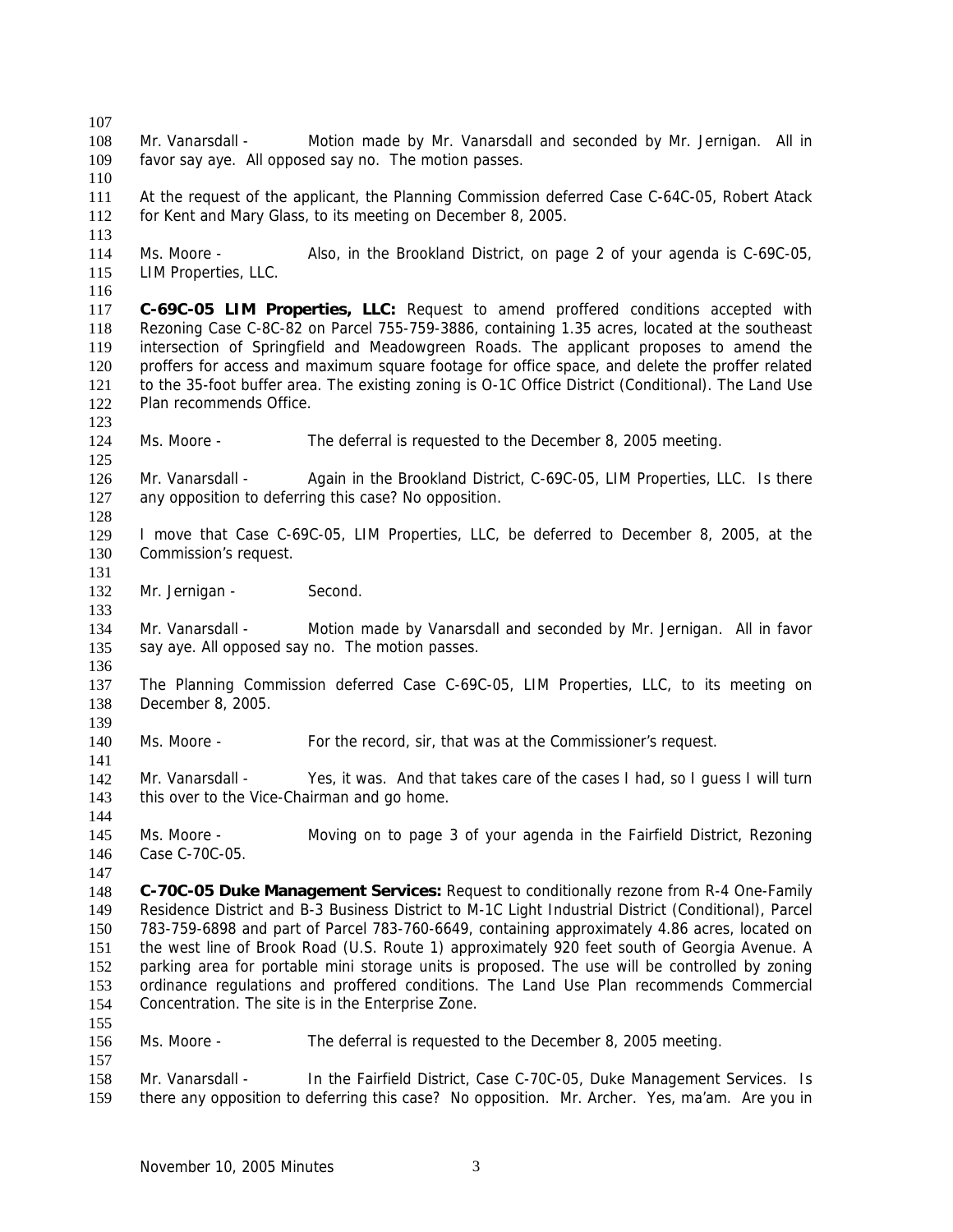opposition to deferring it for 30 days? Would you mind coming to the mike? That way we can get you on the tape. State your name, please, and tell us… 160 161 162 163 164 165 166 167 168 169 170 171 172 173 174 175 176 177 178 179 180 181 182 183 184 185 186 187 188 189 190 191 192 193 194 195 196 197 198 199 200 201 202 203 204 205 206 207 208 209 210 211 212 Jennie W. Trovinger - Hi, my name is Jennie W. Trovinger and I am one of the property owners that Duke Management, their property and my property joins each other. I guess from the letter that I received from the County this has already been deferred one time? Is that correct? Mr. Vanarsdall - No, ma'am. It is not. This is the first time it has appeared. Ms. Trovinger - OK. Is there a reason why it should be deferred until December? Mr. Vanarsdall - December 8, 2005, I believe. Mr. Coleman - The case was filed for M-1 zoning district and due to discussions with the applicant, we related to him that is an incorrect zoning district for this request and we are going to defer this and re-advertise its correct zoning district. Mr. Vanarsdall - Did you understand that? Is that all right? Ms. Trovinger - Yes. Mr. Vanarsdall - Thank you. All right, Mr. Archer. Mr. Archer - All right, Mr. Chairman. With that I will move deferral of Case C-70C-05, Duke Management Services, to the December 8, 2005 meeting at the request of the applicant. Mr. Jernigan - Second. Mr. Vanarsdall - Motion made by Mr. Archer and seconded by Mr. Jernigan. All in favor say aye. All opposed say no. The motion passes. At the request of the applicant, the Planning Commission deferred Case C-70C-05, Duke Management Services, to its meeting on December 8, 2005. Ms. Moore - **On page 3 of your agenda is rezoning case C-71C-05. C-71C-05 Ridge Construction, LLC:** Request to conditionally rezone from O-2C Office District (Conditional) to R-5AC General Residence District (Conditional), part of Parcel 807-733-6105, containing 18.563 acres, located at the southeast intersection of N. Laburnum Avenue and Harvie Road. The applicant proposes a single-family residential subdivision. The R-5A District allows a minimum lot size of 5,625 square feet and a maximum gross density of six (6) units per acre. The use will be controlled by zoning ordinance regulations and proffered conditions. The Land Use Plan recommends Office. The site is in the Airport Safety Overlay District. Ms. Moore - The deferral is requested to the December 8, 2005 meeting. Mr. Vanarsdall - Is this C-71C-05? Mr. Archer - Yes, it is. Mr. Vanarsdall - Anyone in the audience in opposition to deferring this case, Case C-71C-05? No opposition.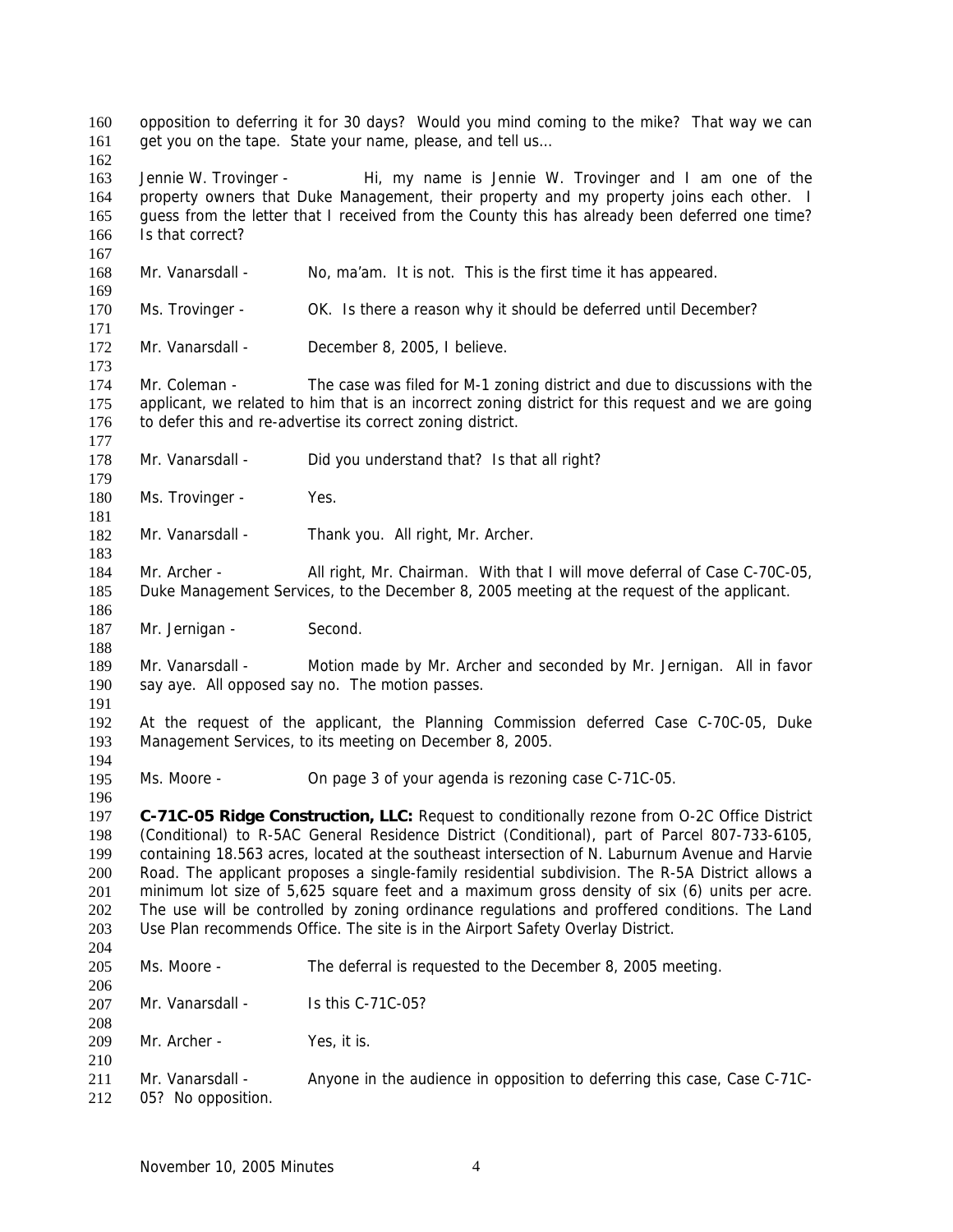213

216

219

221

229

231

237

239

214 215 Mr. Archer - Mr. Chairman, I have informed Mr. Theobald that we would prefer to hear this case tonight and remove it from the deferral list.

217 218 Mr. Vanarsdall - All right. That means that we will not honor the deferment and will hear the case in the order in which it is on the agenda. Thank you.

220 Ms. Moore - The next one is in the Three Chopt District on page 4 of your agenda.

#### 222 **Deferred from the September 15, 2005 Meeting.**

223 224 225 226 227 228 **C-56C-05 J. F. Williams for Wms, LLC:** Request to rezone from A-1 Agricultural District to B-2C Business District (Conditional), Parcels 746-760-6689, 746-760-3696, and part of parcel 746- 761-5525, containing approximately 5.16 acres, located at the northeast intersection of W. Broad Street (U. S. Route 250) and Old Sadler Road. The applicant proposes a convenience store with gas sales and automobile dealership. The uses will be controlled by zoning ordinance regulations and proffered conditions. The Land Use Plan recommends Commercial Concentration.

230 Ms. Moore - The deferral is requested to the December 8, 2005 meeting.

232 233 234 Mr. Vanarsdall - Is anyone in the audience in opposition to deferment of C-56C-05, J. F. Williams for Wms, LLC? No opposition.

235 236 Mr. Branin - Mr. Chairman, I'd like to move that Case C-56C-05 be deferred to the December 8, 2005 meeting per the applicant's request.

238 Mrs. Jones - Second.

240 241 Mr. Vanarsdall - Motion made by Mr. Branin and seconded by Mrs. Jones. All in favor say aye. All opposed say no. The motion carries.

242 243 244 At the request of the applicant, the Planning Commission deferred Case C-56C-05, J. F. Williams for Wms, LLC, to its meeting on December 8, 2005.

245

246 247 Ms. Moore - The next item is on page 4 of your agenda, a companion case to the case just read.

248

#### 249 **Deferred from the September 15, 2005 Meeting.**

250 251 252 253 254 255 **P-8-05 J. F. Williams for Wms, LLC:** Request for a provisional use permit under Sections 24- 58.2(a), 24-120 and 24-122.1 of Chapter 24 of the County Code, in order to allow 24-hour operation of a convenience store with gas sales as permitted in the B-2C Business District (Conditional), on Parcel 746-760-3696, located at the northeast intersection of W. Broad Street (U. S. Route 250) and Old Sadler Road. The existing zoning is A-1 Agricultural District. The Land Use Plan recommends Commercial Concentration.

256 257

258

261

Ms. Moore - The deferral is requested also to the December 8, 2005 meeting.

259 260 Mr. Vanarsdall - Is there any opposition to the deferral of P-8-05 in the Three Chopt District, J. F. Williams? No opposition. Mr. Branin.

262 263 Mr. Branin - Mr. Chairman, I would like to move that Case P-8-05 be deferred to the December 8, 2005 meeting, per the applicant's request.

264 265 Mrs. Jones - Second.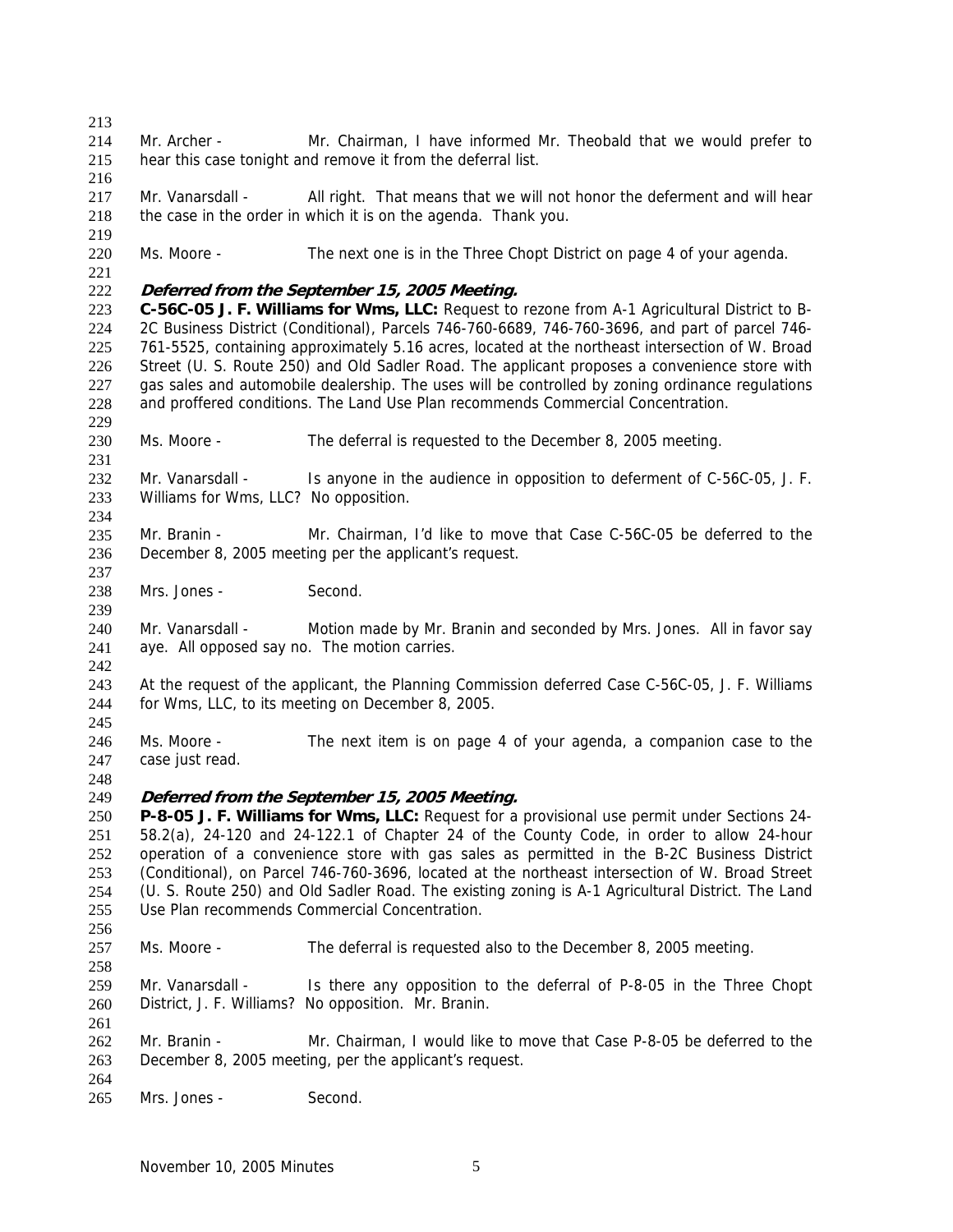266 267 268 269 270 271 272 273 274 275 276 277 278 279 280 281 282 283 284 285 286 287 288 289 290 291 292 293 294 295 296 297 298 299 300 301 302 303 304 305 306 307 308 309 310 311 312 313 314 315 316 317 Mr. Vanarsdall - Motion made by Mr. Branin and seconded by Mrs. Jones. All in favor say aye. All opposed say no. The motion passes. At the request of the applicant, the Planning Commission deferred Case P-8-05, J. F. Williams for Wms, LLC, to its meeting on December 8, 2005. Ms. Moore - Mr. Secretary and Mr. Chairman, that concludes our requests from the applicants that we received unless there are any other from the Commission. Mr. Branin - Mr. Chairman, I have one. Mr. Vanarsdall - All right. What page? Mr. Branin - It is page 4. Mr. Vanarsdall - What is the number? **AMENDMENT TO THE MAJOR THOROUGHFARE PLAN: MTP-2-05** Proposed Addition of a Thee Chopt Road Extension and West Broad Street Connector between Lauderdale Drive and North Gayton Road. Mr. Silber - It is not one of the zoning cases. It is the Major Thoroughfare Plan. It is the public hearing for the Major Thoroughfare Plan MTP-2-05. Mr. Branin - All right, Mr. Chairman, in order to allow more time for the community to have a meeting in regards to this proposed road, I'd like to move the MTP-2-05 be deferred until the December 8, 2005 meeting at my request. Mr. Jernigan - Second. Mr. Silber - For the benefit of those here this evening, this is a proposed road or a road that is being proposed be added to the County's long-range road plan. It is not proposed to be built at this time. It is just being considered for placement on this piece of property, so when this property develops, the developer would be required to build this road. The public hearing was scheduled for tonight to consider this addition to the Major Thoroughfare Plan and the Commission is considering deferring this a month to bring it up at that time for consideration. So, the public hearing simply is being deferred on this proposed road. Mr. Kaechele - Mr. Secretary, was that at the request of the Wellesley Homeowners Association? Mr. Silber - Yes, sir. The Wellesley Homeowners Association wanted to have a community meeting to learn more about this, so it is being deferred at their request. Mr. Kaechele - Good reason. Mr. Vanarsdall - Motion made by Mr. Branin and seconded by Mr. Jernigan. All in favor say aye. All opposed say no. The ayes have it. The motion passes. Mr. Vanarsdall - Thank you.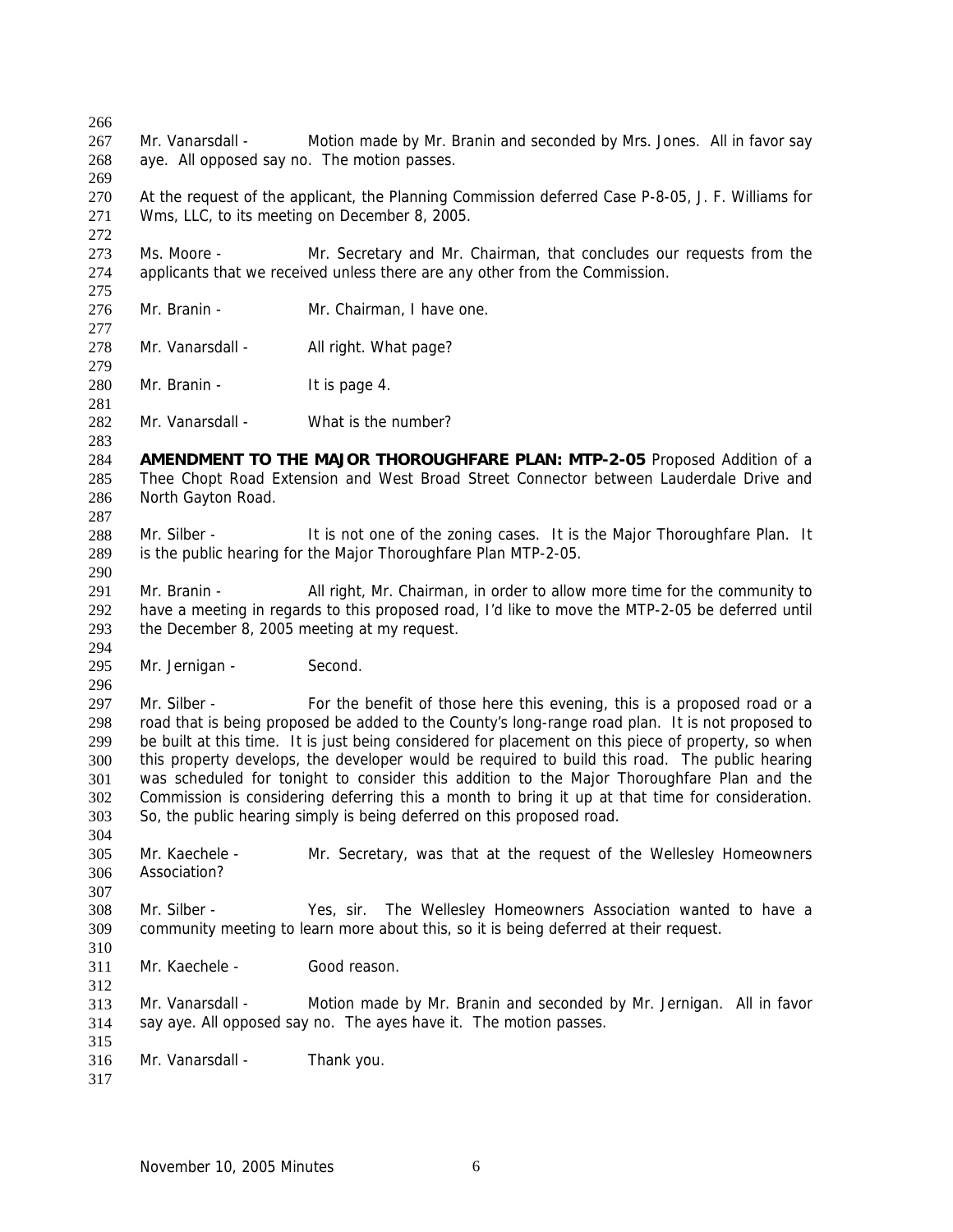The Planning Commission deferred **AMENDMENT TO THE MAJOR THOROUGHFARE PLAN: MTP-2-05** Proposed Addition of a Three Chopt Road Extension and West Broad Street Connector between Lauderdale Drive and North Gayton Road, to its meeting on December 8, 2005. 318 319 320

321 322

324

326

334

337

339

341

343

- 323 Mr. Silber - Do we have any requests for withdrawals?
- 325 Ms. Moore - Yes, Mr. Secretary, we do, and that is on page 4 of your agenda.

### 327 **Deferred from the September 15, 2005 Meeting:**

328 329 330 331 332 333 **P-2-05 Yimmer LLC:** Request for a Provisional Use Permit under Sections 24-58.2(a) and 24- 122.1 of Chapter 24 of the County Code in order to allow extended hours of operation until 2:00 a.m. for a restaurant on Parcel 735-763-5299, containing 1.922 acres, located on the north line of W. Broad Street (U.S. Route 250), approximately 1,550 feet east of its intersection with N. Gayton Road. The existing zoning is A-1 Agricultural District. The Land Use Plan recommends Mixed Use Development. The site is in the West Broad Street Overlay District.

- 335 336 Ms. Moore - This has been withdrawn by the applicant, therefore, no action is required by the Commission.
- 338 Mr. Silber - That is correct. It does not require any action by the Commission.
- 340 Mr. Vanarsdall - Thank you for that. Thank you, Ms. Moore.
- 342 Mr. Silber - The first rezoning request tonight is C-67C-05.

344 345 346 347 348 349 350 351 352 353 **C-67C-05 Dtown L.L.C.:** Request to conditionally rezone from R-4 One Family Residence District and M-2 General Industrial District to R-5AC General Residence District (Conditional), Parcels 806-710-8061 and 807-711-0058, containing 21.694 acres, located on the north line of Darbytown Road approximately 765 feet southeast of Oregon Avenue. The applicant proposes a single-family residential development with a maximum density of eighty-seven (87) lots. The R-5A District allows a minimum lot size of 5,625 square feet and a maximum gross density of six (6) units per acre. The use will be controlled by zoning ordinance regulations and proffered conditions. The Land Use Plan recommends Heavy Industry and Suburban Residential 1, 1.0 to 2.4 units net density per acre.

- 354 Mr. Vanarsdall - Any opposition to Case C-67C-05. All right. Opposition.
- 356 357 358 359 360 361 Mr. Tyson - Mr. Chairman, Mr. Kaechele, members of the Commission, Mr. Secretary. Good evening. This is a request to rezone approximately 21 acres to permit construction of a single-family residential subdivision. The applicant has proffered this conceptual layout of the development. The property is located on the north line of Darbytown Road, and is zoned R-4 and M-2. The Richland Heights subdivision, which is zoned R-4, is located to the north and west. A concrete products plant is located immediately to the east.
- 362

355

- 363 364 The Land Use Plan recommends SR-1, Single Family Suburban Residential 1 and Heavy Industrial uses for the site.
- 365

366 367 368 369 The applicant has submitted a proffer statement dated November 3, 2005, that has just been distributed to you, that contains many assurances of quality development. Should the Planning Commission wish to take action on this case tonight, the time limits would not have to be waived on these proffers.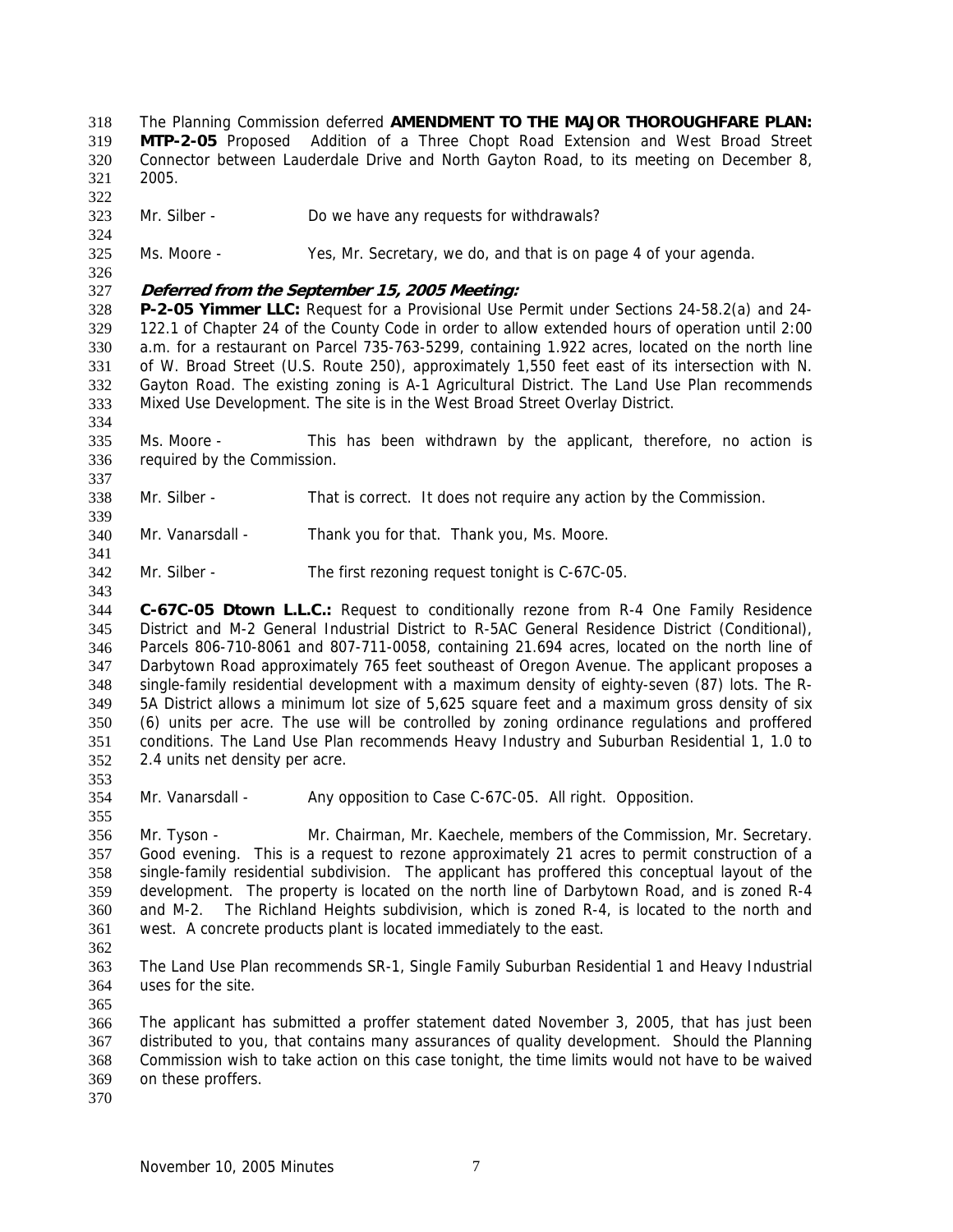The applicant has proffered no more than 87 lots on the property. The property is intended to be developed using traditional neighborhood design concepts. The lots would be 50 feet in width, all would contain porches designed to encourage residents to be outside and in the neighborhood, and all would be accessed via an alley that would run around the perimeter of the property. No front loading garages would be permitted, and there would be no curbs cuts along the street frontages. Additionally, foundations would be brick, 1700 square feet would be the minimum finished floor area for any house. No ranch-style homes are to be permitted, and in your packet the applicant has submitted a number of design concepts that have been proffered. Standard six inch curb and gutter would be used throughout the development, a four-foot sidewalk would be provided on one side of the public streets in the development, a community clubhouse would be provided. It would be a minimum of 2,000 square feet in size and would be constructed prior to the issuance of the 40th certificate of occupancy. 371 372 373 374 375 376 377 378 379 380 381 382

383

384 385 386 387 A six foot white vinyl fence, topped with lattice, would be installed around the complete perimeter of the property. This will serve to mitigate some of the impacts from the traffic on the alleys to the adjacent properties, and will also buffer the new homes from the existing concrete plant.

388

389 390

Staff continues to have the following concerns regarding the application:

391 392 393 394 395 396 The amount of traffic and potential impacts from the concrete plant could be significant. While staff was on site conducting its site visit, three concrete trucks pulled up within the five minutes staff was present on the site visit. It was a fair amount of heavy truck traffic. The applicant may wish to consider providing an additional vegetative buffer adjacent to the perimeter to not only soften the edge of the development, but to further mitigate potential impacts. The buffer would also pull the cul-de-sac termini off the property line.

397

398 399 400 401 402 403 The applicant has indicated, but not proffered, that the streets will be public and the alleys private. This commitment is appropriate for a proffer. Should the street layouts or radii prove unworkable for public streets, and the streets become private, this will have an impact on the sidewalk proffer. Sidewalks are only proffered along public streets. Additionally, the applicant should commit to public street standards (except as to width) for the alleys, since they will be heavily traveled.

404

405 406 With respect to the housing type, the applicant is encouraged to commit to detached housing. There renderings all show detached housing, but that has not been offered in a proffer.

407

408 409 410 411 412 413 The conceptual plan that is before you contains flag-lots that are not permitted under the Zoning Ordinance. Additionally, eliminating the interior parcels and possibly converting that space to a community green could enhance the project and add to the traditional neighborhood feel. Should the applicant include the buffers as suggested, and make other changes as suggested by the staff, the conceptual plan has the potential to change dramatically from what has been presented.

414

415 416 417 418 419 420 The proposed use, while not in keeping with some of the adjacent uses, may be an appropriate transition from the industrial development to the east and south and the residential uses to the north and west. Staff supports the traditional neighborhood design concepts that the applicant is attempting to incorporate; however, staff believes there are enough questions about the conceptual plan that should be addressed that staff recommends deferral of this request pending those issues.

421

<sup>422</sup>  I will be happy to answer any questions you might have.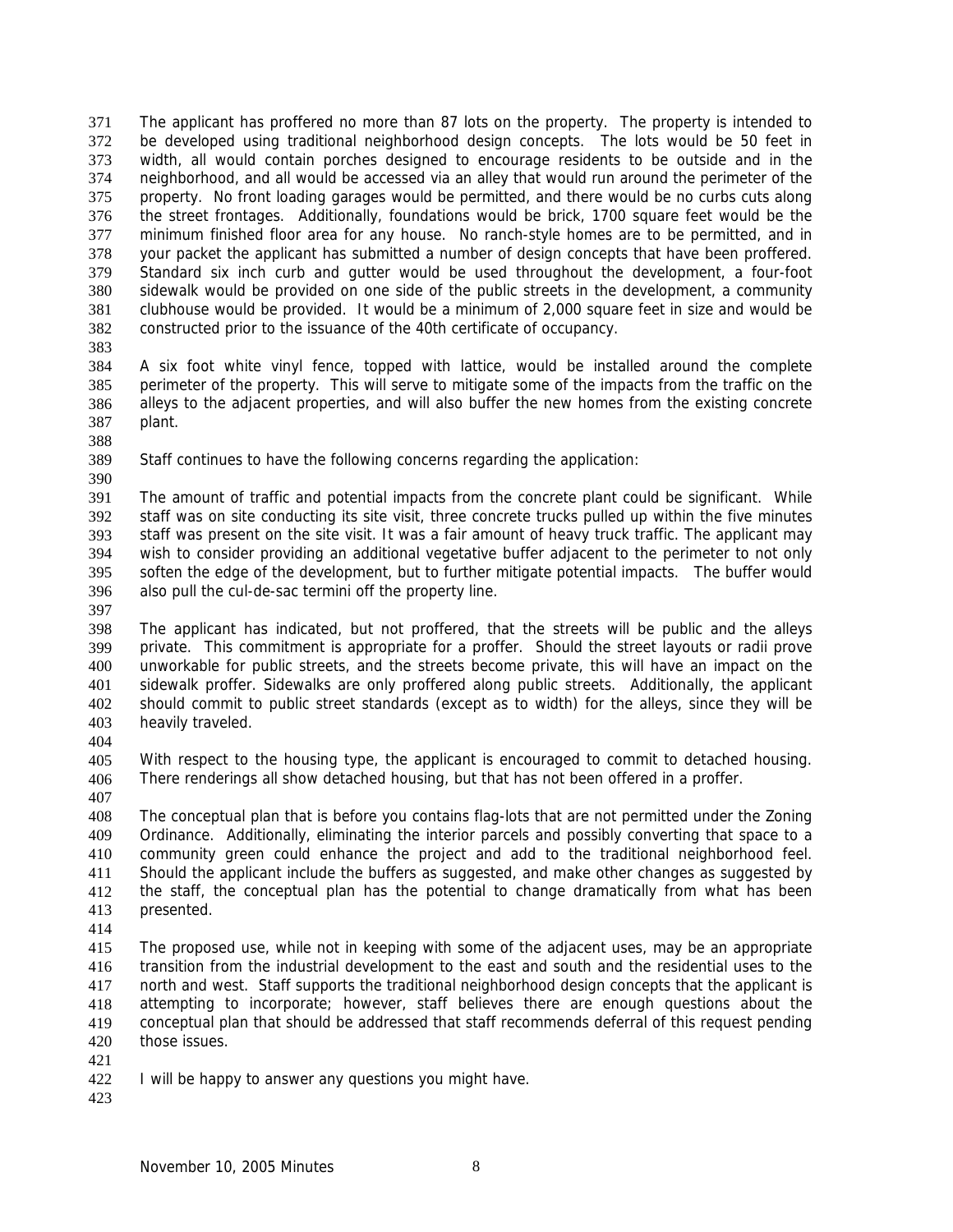424 Mr. Vanarsdall - Any questions for Mr. Tyson by Commission members?

426 Mr. Jernigan - Mr. Tyson, I thought we had cleared up the flag lot situation last week.

428 429 430 431 Mr. Tyson - They are still shown on the conceptual plan that has been proffered, but they have not come forward with anything else. I understand that they may be willing to do away with those conceptuals and submit another conceptual plan, but one has not been submitted to us.

433 Mr. Jernigan - And road width? I thought...

435 436 437 438 Mr. Tyson - The applicant has indicated verbally that these will be public roads and the alleys will be private, We'd like to see a commitment made to that, especially with the design standards for the alleys given that they are going to be pretty heavily traveled, as there is no front access to these lots.

440 Mr. Jernigan - OK, thank you.

442 443 Mr. Vanarsdall - Any other questions for Mr. Tyson? Thank you, Mr. Tyson. Would you want to hear from the applicant now?

445 446 447 448 449 450 451 452 Mr. Silber - Mr. Chairman, since there is opposition to this case, maybe I should just remind those of the Planning Commission's policy. When hearing a rezoning request, the Planning Commission has a policy on allowed speaking time. Of course, they can add to that or allow additional time, but the applicant generally is provided 10 minutes to present his case. He may wish to save some of that 10 minutes for rebuttal time. Those in opposition, those speaking in opposition to the request, collectively have 10 minutes to express their concerns with the request. Any time the Commission asks questions of those speaking, that obviously is not counting toward the 10 minute allocation.

- 454 455 456 Mr. Condlin - Mr. Secretary, Mr. Chairman, members of the Commission, Mr. Kaechele, my name is Andy Condlin, from Williams Mullin. I am here with Dave Jester and Gary Weiler. If I could reserve save three minutes for rebuttal at this time.
- 457

453

425

427

432

434

439

441

444

458 459 460 461 462 463 464 465 466 467 468 469 470 471 472 473 474 475 The property, which is 21 acres, along Darbytown Road, I think it is significant that it sits with the current zoning of unconditioned R-4, but also unconditioned M-2, which doesn't have the most desirable uses. Also, the area I think could accurately be described as a challenged area in need of, I think, some redevelopment. The request that we are proposing, the R-5AC, is for a traditional neighborhood development design. The idea is to reduce the conflict between cars on the road that served the property and pedestrian access, but also to encourage a walkable and inviting community to get people out on the road, and get people to walk among their community and become literally a neighborhood as people have traditionally viewed. How do we do this? We propose through the proffers a number of ways to produce this by pulling houses closer to the street and closer together, providing for sidewalks along the street, no driveways crossing the sidewalks. All cars will be using the alley system to access the rear of the lot. Obviously, then, not only do you have the alley system but you also have rear entry and side entry garages and no front entry garages at that point, also providing for street lamps and rearalley lamps. I think more significantly, as well, that we are providing for a clubhouse and pool, which I don't think this number of lots that would usually produce the need for and that would help sustain the clubhouse and pool, but with this traditional neighborhood design, we are trying to create more of a community feel, by providing for the clubhouse and pool, and, of course, porches as well on every home, and providing the details of porches.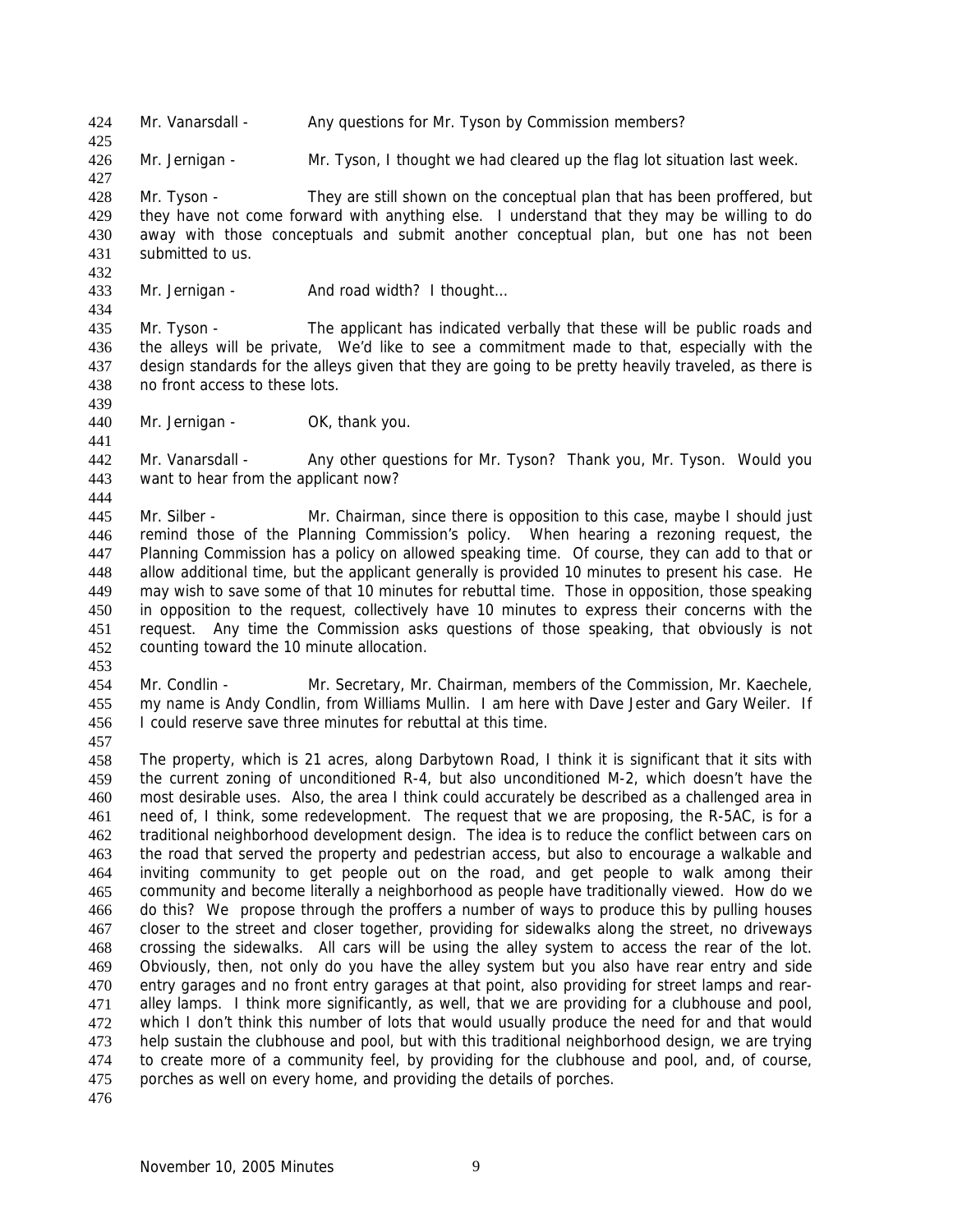The alley itself, there have been some questions with respect to that. That will be approximately 22 feet wide and will also be private, and will not be a public alley. It will be a private alley and it will be two-way, so it will fit two cars and cars can go both ways on that alley to be able to serve that lot, so, quite frankly, the people that are going to their homes can come back the same way in the alley that they are going as the best access point. I am not going to go over the proffers unless you have real specific details with respect to, and we have provided the details that I think you are looking for in a typical case, as well as additional details related to the elevations, a large number of elevations that we provided, as well as the elevations on the clubhouse and the pool, the details on the porch and the fencing that would be provided on the property. 477 478 479 480 481 482 483 484 485 486

487

488 489 490 491 492 493 494 495 496 497 Mr. Tyson raised a number of issues. In defense of me and my client, if you read the staff report, some of these issues came in after the staff report and after the time frame in which we could submit the proffers and, quite frankly, just recently heard. Some of these issues, not that they are not legitimate issues, but I hope we are not penalized. I know they asked for a deferral, but I feel it is a little out of place in the situation, and I think we can respond certainly after the Commission. I don't think these are any substantive issues. I identified five issues that he raised. I will get the easy ones out of the way. We will commit that these will be public roads and the alleys will be private. We can devise a proffer on that, and that is an easy proffer to make. We also can provide that these will be detached housing and not attached. Again, that is an easy proffer to make and we can provide for that.

498

499 500 501 502 503 504 505 506 507 The issue with the flag lots and the concept plan. Quite frankly, the only issue that was raised prior to this about the concept plan was the two flag lots that are right in this area right here (referring to rendering). Our response was this really becomes a subdivision issue. If they are not allowed by the ordinance, the subdivision or zoning ordinance, we will combine these lots and amend the property lines to be able to create one line in this area and, quite frankly, probably lose a lot at that point by getting rid of that flag lot. We didn't see a need to change the concept plan at this time just for that one little minor change. Again, it is more of a subdivision issue. We will be responding to that and if we do need to change the concept plan between now and the Board of Supervisors, that is easily done with respect to that.

508

509 510 511 512 513 514 515 516 517 518 519 520 The last two issues related to the buffer next to the M-2. I would say that when I have been out there I think that is pretty atypical. It is unusual to have that amount of traffic. There is some traffic and it is industrial. There is no way to get around that and that is a large plant that is going to make some noise. We will provide for and work with the staff to come up with some sort of detail with respect to landscaping. We already provide a fence, and the reason we provided a fence was to help protect our existing homeowners against the concrete plant, but also to protect the adjacent properties from the alleys that are serving the rear of the lots from having traffic in behind the rear of the lots. We will work with staff as, and I think, if I understand correctly, I think the stuff that they are looking for is along the M-2 property, the concrete plant, that serves this area, so if that is agreeable, we will work with the staff as to the width of the extent of the landscaping. I think we will make them happy and try to get that taken care of immediately after this hearing.

521

522 523 524 525 526 527 528 529 The last item, I think, was with respect to the alley detail. Staff has asked for that these alleys be defined. We can define them as 22 feet wide and we will make sure that the staff is OK with that width in order to serve two-way traffic, but also as to the detail of the construction. As to the construction, they have asked for public road standards. I wasn't able to advise them specifically what that means, since we just got that information, that request today. They want to meet with their engineer. They will provide the detail, whatever meets the public road standards, but they will provide the details to the staff, make the staff happy that the details are necessary and that the construction will be necessary for the amount of traffic they are looking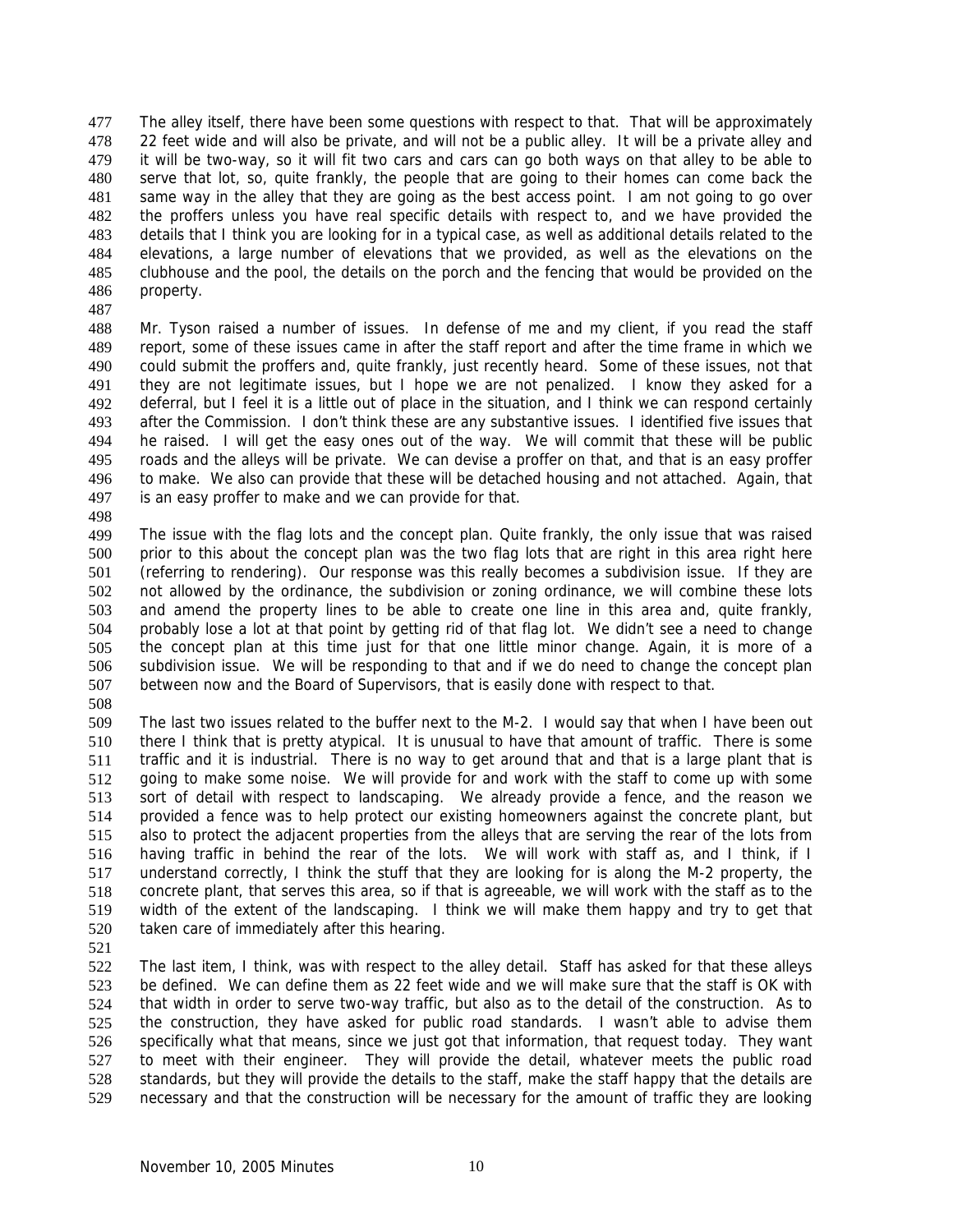for. That may be public road standards, maybe something slightly different, but we'd abide by the staff and get that straightened before the Board of Supervisor's meeting. 530 531

532

545

547

556

558

560

562

566

533 534 535 536 537 538 539 540 541 542 543 544 So, again, a lot of these issues, typically when I come forward and have issues, that is because we decided to say no. These issues were just raised and we really haven't been able to final those two issues regarding the buffer and the alley standard. Otherwise, I think we can abide by the terms that the staff has asked of the other three issues, so, with that, I would ask that you take a look at this proposal for the traditional neighborhood design. This really is providing for a transition between unconditional M-2, what is sited on the Land Use Plan for heavy industry, and for residential, in the R-4. Our own property is zoned a combination of M-2 and R-4. We are trying to provide that transition, but also mixed, to provide for the variation of designations in the Land Use Plan and the uses. I think we have met all jurisdictional prerequisites. We have provided for the details in the proffers that the County expects in these type of cases, and with that, I will be happy to answer any questions, and ask that you recommend this case for approval.

546 Mr. Vanarsdall - Any questions for Mr. Condlin by Commission members?

548 549 550 Mr. Jernigan - When I spoke to you last week and we discussed the flag lots, I thought you said you were going to get that straight before tonight.

551 552 553 554 555 Mr. Condlin - Well, I may have misunderstood. I thought the answer was that the concept plan was just the only issue with these two lots, and that it wasn't necessary to change the whole concept plan to just basically eliminate that lot line, and change the configuration of these lots in here. That was the only issue that was raised by the staff at that point. I apologize if I misunderstood.

557 Mr. Jernigan - And that is the only two flag lots that we have.

559 Mr. Condlin - Correct.

561 Mr. Jernigan - Are you willing to take that from three to two.

563 564 565 Mr. Condlin - Yes. We will abide by that and we will get that straight in that respect. I mean, they may have to change some of these with the lot lines. Yes, we will get rid of those flag lots before the Board of Supervisors meeting.

567 568 Mr. Jernigan - Public road is going to be 36 feet wide and 55 foot cross section. I mean, the 55-foot right of way, 36 foot cross section. What are these drawn to here?

569 570 571 572 573 574 Mr. Condlin - I don't have the answer to that, quite frankly. They did take a look at these for the public road standards and I know that is what they looked at. They had the option, at one time they were considering making them private roads, but they will be public roads and that is their intent right now and they will meet the public road standards for that.

575 576 577 578 579 580 581 582 Mr. Silber - Mr. Jernigan, one of the issues on the public road issue was we weren't sure if these were going to be public or private roads and he has clarified that they are going to be public roads, but that raises some issues because, as you know, Public Works has some standards when it comes to turning radiuses and there is at least one in here that may not meet that. Furthermore, they have some block length issues and some minimum blocks. There are some blocks in here we are not so sure that they will be able to meet those, as well. When you begin to look at some buffers and the size as well, the transitional buffer 10 required up against a residential side, and I think there is some buffering needed on industrial side. You begin to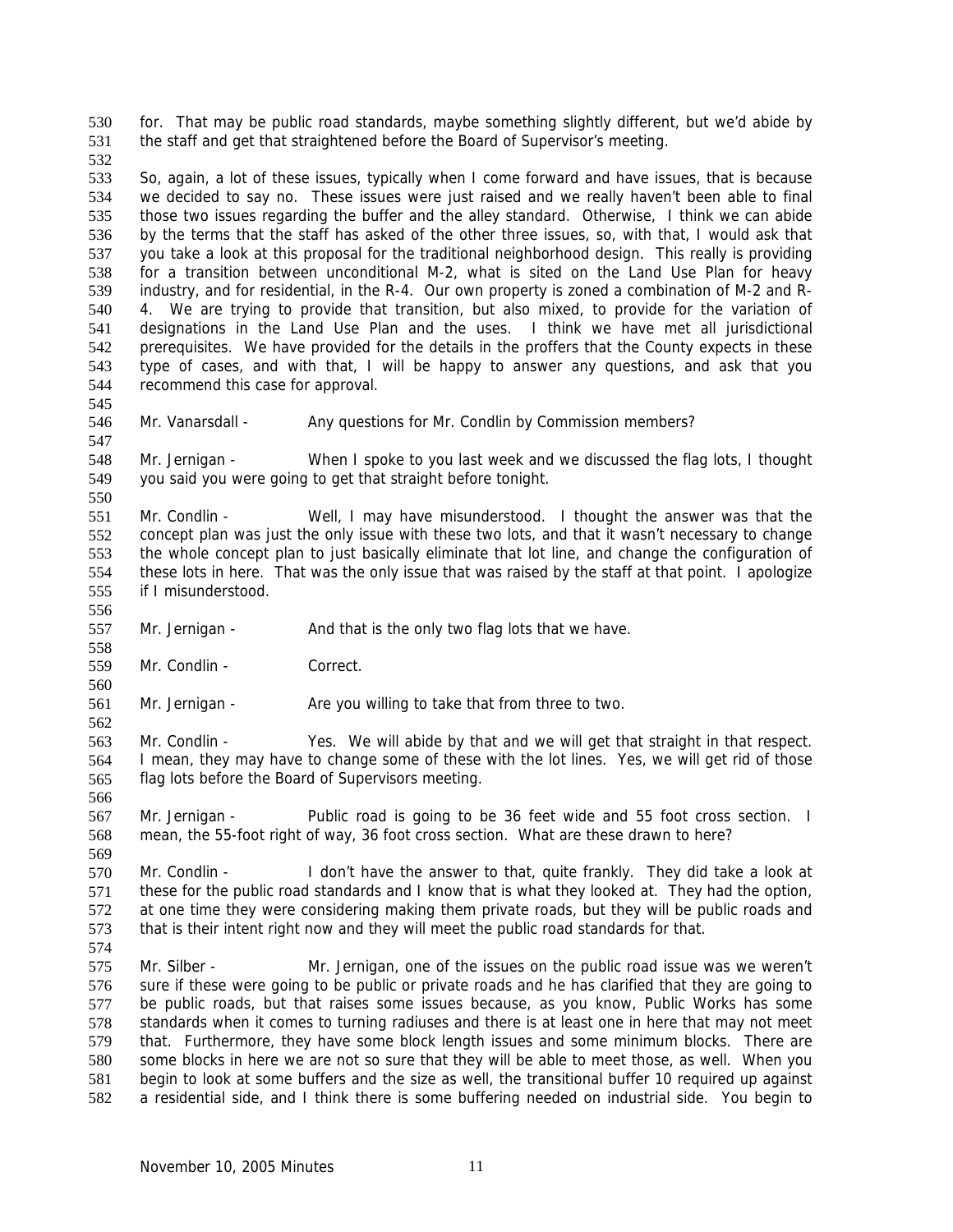look at the impact this may have on this layout, and the concern we had was, yes, maybe that can be worked out. It might be best to take a closer look at that at this stage and determine exactly how that may all fit together. 583 584 585

587 588 589 Mr. Jernigan - Well, these issues weren't in the staff report, and as far as detached housing, I mean, I thought it was an understood thing….the concept was that they were going to be detached.

591 592 593 594 Mr. Condlin - That is what the intent is. We will commit to that. That is an easy change. The same with the other issue regarding the public roads, making those public roads, that would be the intent after a while.

595 Mr. Jernigan - You say, Mr. Silber, that some of the lots are questionable on size?

597 598 599 600 601 602 Mr. Silber - The lot sizes, I didn't necessarily say that. If they are going to be detached and these are zero lot lines, they've got to be on one of the side lot lines, so as you work through the subdivision and you get to the end, you may not have a lot line to place it on. So, they haven't located houses on here, so we are not real sure how it would fit as you move through the subdivision.

603 604 605 606 607 608 Mr. Condlin - To be quite honest, that is the first I've heard of that request, and the only question we had on the concept plan up until, quite frankly, today was this are right here (referring to rendering) regarding the flag lots, so we will be happy to look at those issues and provide you the information. I just feel like we are being penalized for late comments. I mean, we could have addressed these two weeks ago if we had gotten this in the staff report, and I'd have been happy to.

610 Mr. Jernigan - When did you get the comments?

612 613 Mr. Condlin - I talked to Mr. Tyson today and this afternoon I got some additional comments.

614

623

609

611

586

590

596

615 616 617 Mr. Jernigan - Mr. Tyson, will you come up? The road issue, I thought when we met before, that, and I don't see it in the staff report about a question about it being public road.

618 619 620 621 622 Mr. Tyson - I think we have always, in my speaking with applicant's representatives, he has always verbally said these are going to be public roads. The alleys are going to be private. So, I asked him that question to make sure, but there is nothing in the proffers or on the concept plan that shows you that they are going to be public roads. We are just trying to nail that down that they sort of make a commitment on that respect.

624 Mr. Jernigan - Mr. Silber, how wide were the alleys in the Wilton track?

625 626 627 628 629 630 631 632 633 634 635 Mr. Silber - **In the Wilton development, I don't recall.** I don't know if they have even established what those might be. Mr. Jernigan, I think some of the comments that you are hearing now are comments, I guess, that maybe were reflected in the staff report in general terms, but we thought that we'd be getting another conceptual layout. You know, those issues, for example, the lots you see in the middle of these two parallel roads, the applicant knew he'd applied for a zero lot line development, yet a zero lot line means you place your house on a side lot line. When you have two lots like that, there's two lots and two lots running through the center of the project. Where are those houses going to sit? He has indicated tonight they are not going to be attached units. They are going to be detached, so where are those houses going to sit? They can't sit on that common center property line. There are just a lot of questions as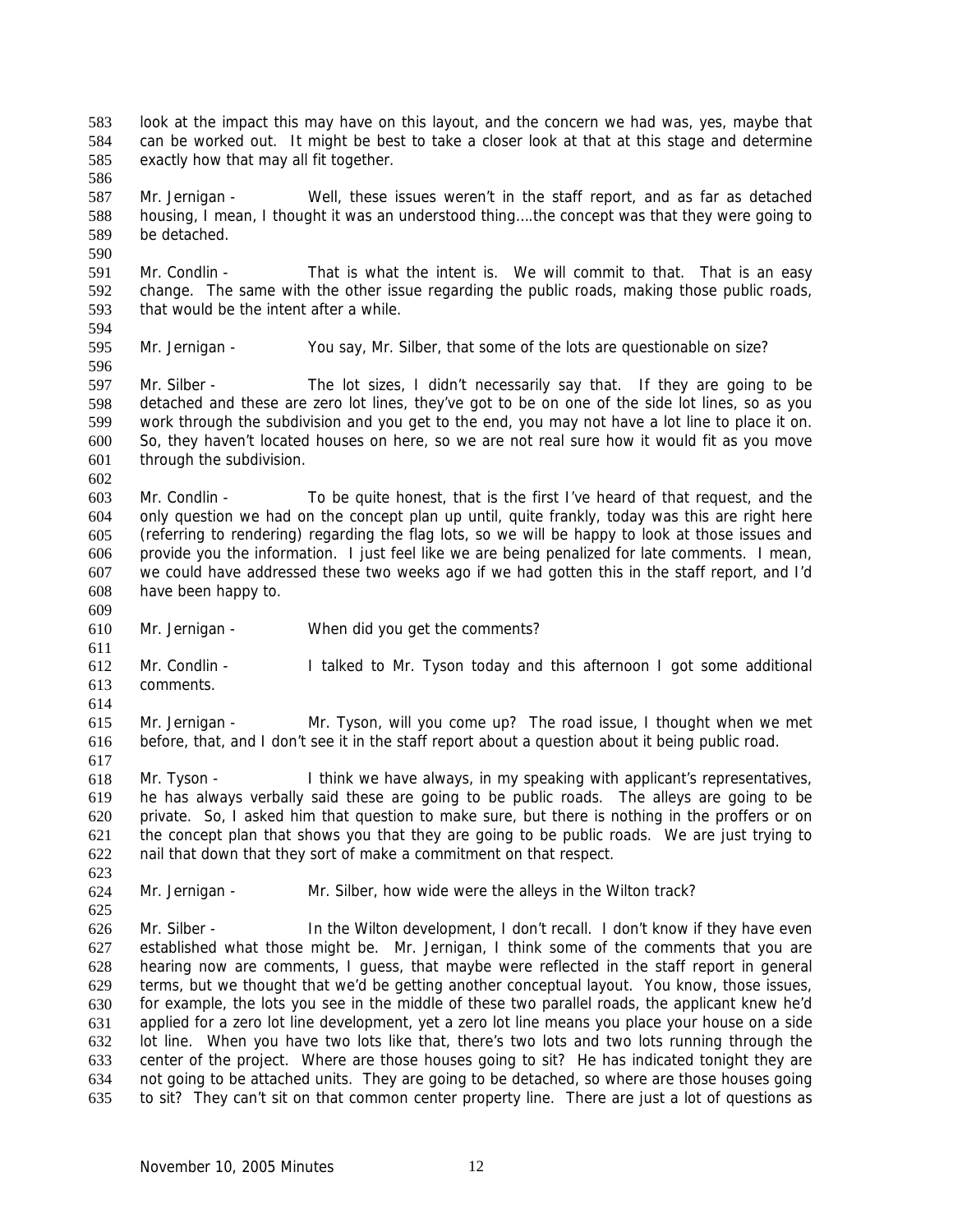you work through this layout and when I learned today that some of these had not been addressed, then I said I think it is time to address some of these. So, I think they were addressed in general terms in the staff report. To me, it is something that needs to be looked at further. If he feels there is something that can be addressed between now and the Board meeting, that is fine. I think it is something that needs to be considered and hammered out at the Planning Commission level. 636 637 638 639 640 641

643 644 645 646 647 Mr. Jernigan - Well, you know, I thought this case was pretty straight, and just finding out something at the last minute. He just found out today, so we haven't had a chance to get it straight. He is proffering that it is going to be a public road. He is proffering that the units will be detached. The question is the eight units in the center of the property. Andy, I hate to do it to you, but…

649 Mr. Condlin - It is not good news. Right?

642

648

650

654

656

658

662

665

668

675

677

680

682

684

651 652 653 Mr. Jernigan - It is not good news. You know, I thought I was pretty comfortable and I am pretty comfortable with the case, but lets, I will tell you what I will do. Can I move him to the POD meeting on the 16th? Can you get this straight by the 16th?

- 655 Mr. Condlin - That is next week. I'd like to say yes, but...
- 657 Mr. Jernigan - That's fine. Let's defer it to next month.

659 660 661 Mr. Silber - Mr. Jernigan, that is a tall order to expect this to be worked out by next week. We will have to get out notification letters and the law says you need five days. Tomorrow is a holiday. We can't meet that requirement.

- 663 664 Mr. Jernigan - There are a couple of issues here that I wasn't aware of myself, but basically I think the case is OK. We've just got to clear up a couple of issues.
- 666 667 Mr. Condlin - I think it is more informational, quite frankly, in giving some of the details the staff is looking for.

669 670 671 672 673 674 Mr. Silber - I want to emphasize that as well. I think the concept, Mr. Jernigan, is a good concept. I think the zoning for R-5A at this location is good. I don't want you to get the impression that this is not appropriate from a land use standpoint. We believe it is. We believe there are some details that need to be worked out, and keep in mind, I think there was some opposition tonight. You might want to hear that tonight and see how that plays into the decision as well.

- 676 Mr. Jernigan - OK.
- 678 679 Mr. Jester - I am Dave Jester, the President of Marlin and would be developer, but I understand your concerns and we are OK with deferring.
- 681 Mr. Jernigan - Are you going to take the deferral?
- 683 Mr. Jester - We will take the deferral.

685 686 687 688 Mr. Condlin - We will defer or you defer. I'll take the technical and prefer that you defer. You know, we can oppose it all you want, but you've got the right, so I'd rather you do it.

Mr. Jernigan - Would you rather me deny it or do you want to defer it?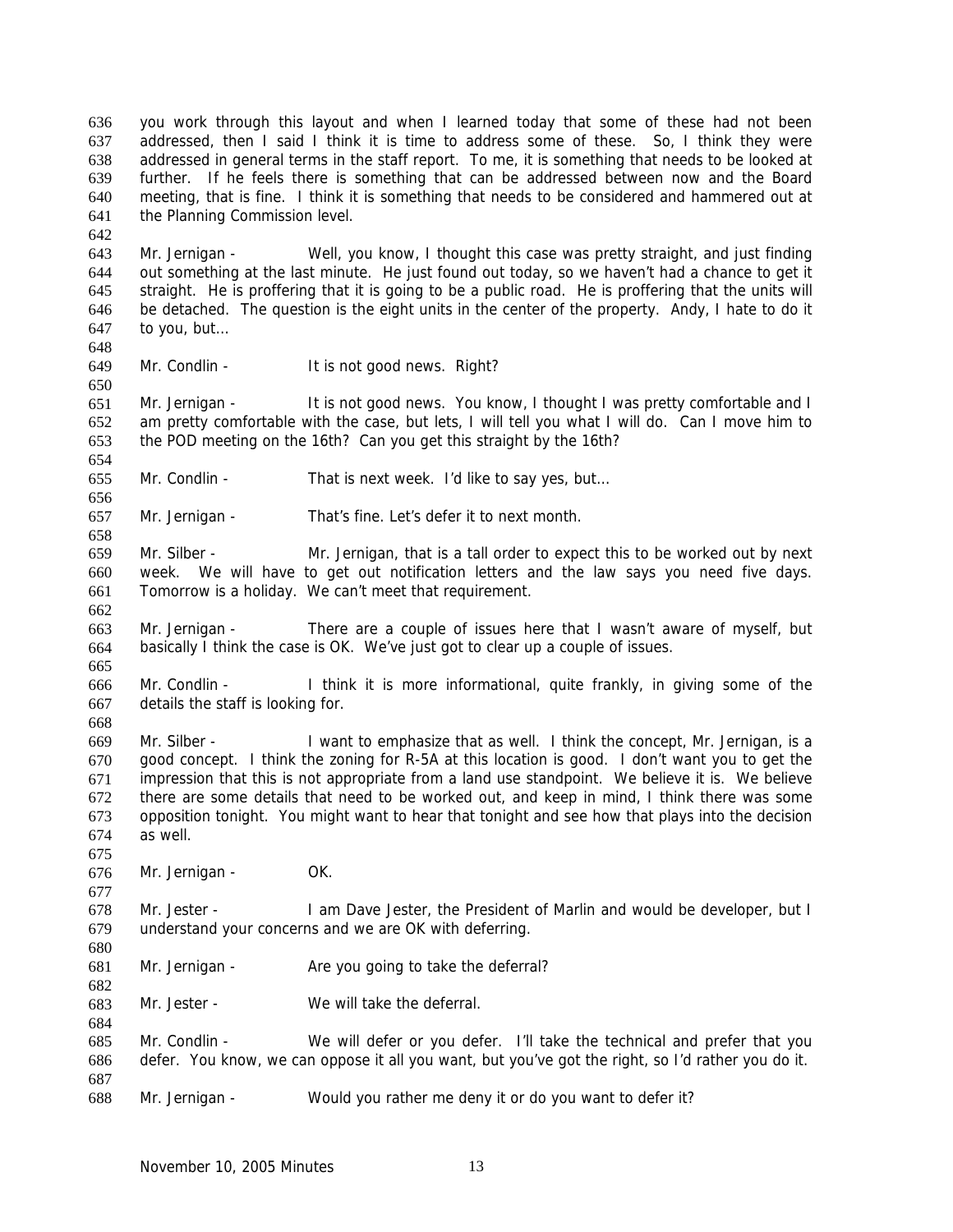Mr. Condlin - I didn't know that was a concern Mr. Jernigan - I will let you off the hot seat, being as we took some of the blame on this. First of all, let me hear the opposition. Mr. Vanarsdall - All right, come on down and state your name for the record, sir, and your address. How are you doing this evening? Mr. James Dodd - My name is James Dodd and I own property across the street from where they planned on developing it, and I invested in that property because it is M-1 and I plan on developing it, and I think the County needs more M-1 property and more businesses to create more jobs for people in that area than they need housing developments, which we don't have the school system to support it, and the traffic is already, with my development and with the concrete products development right there, would be I figured large trucks and not compatible to having housing development right across the street. Mr. Jernigan - You didn't come to the neighborhood meeting? Mr. Dodd - I didn't know about it. Mr. Jernigan - They sent everybody, they sent flyers. We had quite a few people there, Varina Automotive, Acres and Griffith, John Daniels, they were all there at Varina High School. So, they did send out notices on it. Were you maybe out of town or… Mr. Dodd - I have been out of town quite a bit lately, but I didn't, as far as I know, receive the notice. Mr. Jernigan - Jimmy Dodd. The Cookie Monster Café. Mr. Dodd - Yes. I also own a business across the street. Mr. Jernigan - OK. Now we are straight. All right. Well, I will defer this case and we will hear it next month and you can come back then if you like. Mr. Dodd - OK. Mr. Jernigan - **OK. Thank you.** Mr. Vanarsdall - All right, Mr. Jernigan. Mr. Jernigan - Mr. Chairman, with that I will move to defer Case C-67C-05, Andrew M. Condlin for Dtown, L.L.C. to December 8, 2005, by request of the Commission. Mrs. Jones - Second. Mr. Vanarsdall - Motion made by Mr. Jernigan and seconded by Mrs. Jones . All in favor say aye. All opposed say no. The motion passes. The Planning Commission deferred Case C-67C-05, Andrew M. Condlin for Dtown, L.L.C. to its meeting on December 8, 2005.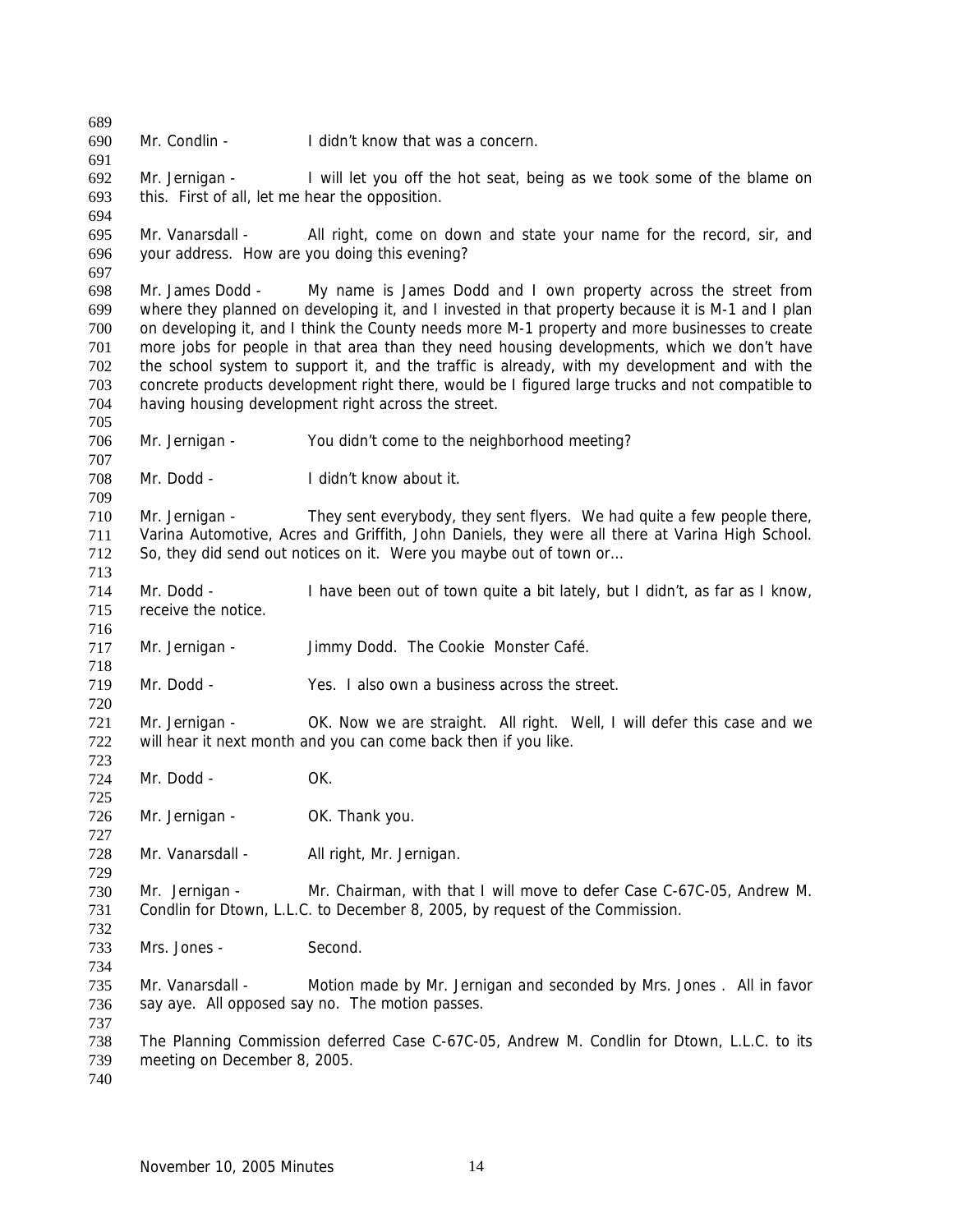**C-68C-05 WWLP Development, LLC:** Request to conditionally rezone from A-1 Agricultural District to R-2AC One Family Residence District (Conditional), Parcels 829-725-8000, 829-725- 2031, 829-725-6657, 829-725-9496, 829-726-6419, 829-726-7956, 830-724-1497 and 829-725- 2590, containing 35.5 acres, located between N. Washington Street and N. Airport Drive beginning on the south line of N. Washington Street approximately 600 feet west of Junior Drive. The applicant proposes a single-family residential subdivision of no more than seventy-nine (79) units. The R-2A District allows a minimum lot size of 13,500 square feet with a maximum gross density of 3.23 units per acre. The use will be controlled by zoning ordinance regulations and proffered conditions. The Land Use Plan recommends Suburban Residential 1, 1.0 to 2.4 units net density per acre. The site is in the Airport Safety Overlay District. 741 742 743 744 745 746 747 748 749 750

751

754

752 753 Mr. Vanarsdall - Any opposition to this case, C-68C-05? Thank you. Is anybody not in opposition? Mr. Coleman, how are you?

755 756 757 758 759 760 761 762 763 764 765 766 767 Mr. Coleman - Very good, thank you. The applicant submitted revised proffers dated November 8, which does not require waiving the time limits. This request is to rezone 35-1/2 acres from A-1 to R-2AC to develop a single-family subdivision which would permit development of 79 dwellings for an overall density of 2.23 units per acre. The subject property is designated Suburban Residential 1 on the 2010 Land Use Plan. The applicant hosted a community meeting on November 2. Area residents expressed several concerns of this request, however, the primary concerns are two that involve existing traffic and drainage problems in the area and the impact this request would have on intensifying these problems. Revised proffers offer several positive features. The major aspects include the dwellings would have a minimum 2,000 sq. ft. of finished floor area, 90% of the houses would have a garage and 75% would have a two-car garage. All garages would be side or rear loaded and at least 40% of the houses would contain at least 30% brick or stain with front elevations and minimum lot width of 85 feet for cul-de-sac lots and 90 feet for all other lots.

768

769 770 771 772 773 774 775 776 Additional proffers suggest restrictive covenants, chimneys, foundations, underground utilities, tree attention, right of way dedication, landscape buffers, including an entrance feature, paved driveways, BMPs and other items. In keeping with recent residential development in the County, staff encourages the applicant to show the following changes to this request to assure an appropriate level of quality. A stronger commitment to high quality building material, whether it be brick, stone, or Hardiplank, providing stub roads for potential residential access for the property to the south, constructing roadways with 6 inch standard curb and gutter, providing solid walks along spine roads within the development where appropriate.

777

783

785

787

789

778 779 780 781 782 Single-family residential development, properly designed and regulated, would be an appropriate use at this location. The applicant submitted proffers that include several assurances of quality development. If the applicant could satisfactorily address the remaining items, staff could recommend approval of this request. That concludes my presentation. I would be happy to answer any questions.

- 784 Mr. Vanarsdall - Any questions for Mr. Coleman from Commission members?
- 786 Mr. Jernigan - Tom, you said the stub road to the south...

788 Mr. Coleman - If this site were developed for single-family residential in the future...

790 791 792 793 Mr. Jernigan - Yes. We met on that the other day and they said they were willing to put a stub road in there. I don't know why you didn't get a message on that. And, on the curb and gutter, we generally get six inch, but Mr. Donati and I discussed it before and we are actually looking at the 36 inch rolled top, not the 30 inch roll face, so that is what we are looking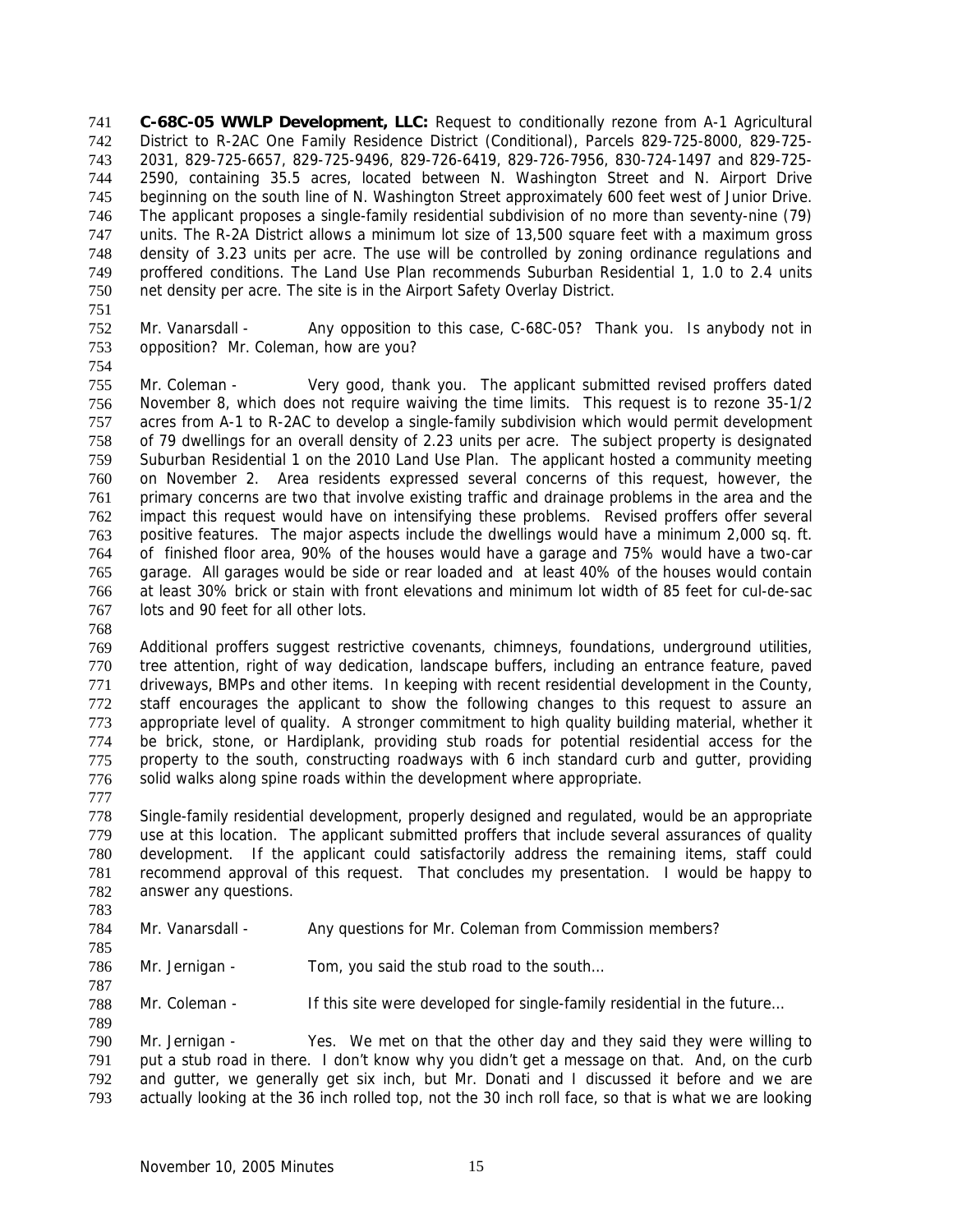at right now. We may give that a shot, too. A proffer amendment is coming through on another case to where they are going to get to try the roll face, and that was the only two things, the stub road and the six-inch curb? 794 795 796

798 799 800 Mr. Coleman - The building materials, they revised the proffers and they did commit to provide some brick on front accents to a portion of the homes, and I think that is moving in the right direction. We do think they could make a stronger commitment.

802 803 804 805 Mr. Jernigan - Yes, 40% of them would have at least 30%, because of accents. We want to style homes that some require accents, you don't brick the whole front, and he proffers a vinyl siding of 44 thousandths - that is the quality. The good stuff is the 44 thousandths.

806 Mr. Coleman - Yes, in proffer No. 4.

797

801

807

823

825

827

830

808 809 810 811 Mr. Jernigan - At the neighborhood meeting there was a discussion of drainage, so I see that Steve Bandura is in the audience. We might as well go on into that before somebody brings that question up, so Steve, can you come up and tell us about drainage on this property.

812 813 814 815 816 817 818 819 820 821 822 Mr. Bandura - My name is Steve Bandura and I am a staff engineer with the Department of Public Works. The drainage, there is substantial topography to the site, and the drainage, and as far as problems out there, I have not been aware of any, and I will be happy to meet with anybody who has concerns or can explain to me what their concerns are. As far as the development of the site, there are no final plans yet, but as part of Public Works' review of the plan, we will make sure that all outfalls are adequate, that they do not adversely impact adjacent property owners, and storm sewers will be provided. Curb and gutter, the land or runoff from the road will not be going into the rear yards. I am anticipating that is one of the concerns of the property owners, and as I said, the developer will, or his engineering firm, will have to prove adequacy of outfall, channels. If you have to pipe, you may have to make a channel adequate. At this point, it is too soon to tell.

824 Mr. Jernigan - And this would flow to the Chickahominy Swamp?

826 Mr. Bandura - Yes.

828 829 Mr. Jernigan - There was some concern that three or four people would be flooded out if that happens.

831 832 Mr. Bandura - If those people could get with me after the meeting, I will be happy to meet with them and if they show me where they live, I will look into it for them.

| 833 |                  |                                               |
|-----|------------------|-----------------------------------------------|
| 834 | Mr. Jernigan -   | OK. That is all I have.                       |
| 835 |                  |                                               |
| 836 | Mr. Vanarsdall - | Does anybody else have any questions?         |
| 837 |                  |                                               |
| 838 | Mr. Silber -     | We might need him to back up to the drawings. |
| 839 |                  |                                               |
| 840 | Mr. Jernigan -   | Yes.                                          |
| 841 |                  |                                               |
| 842 | Mr. Vanarsdall - | Thank you, Steve.                             |
| 843 |                  |                                               |

844 All right. Now we will take the opposition and…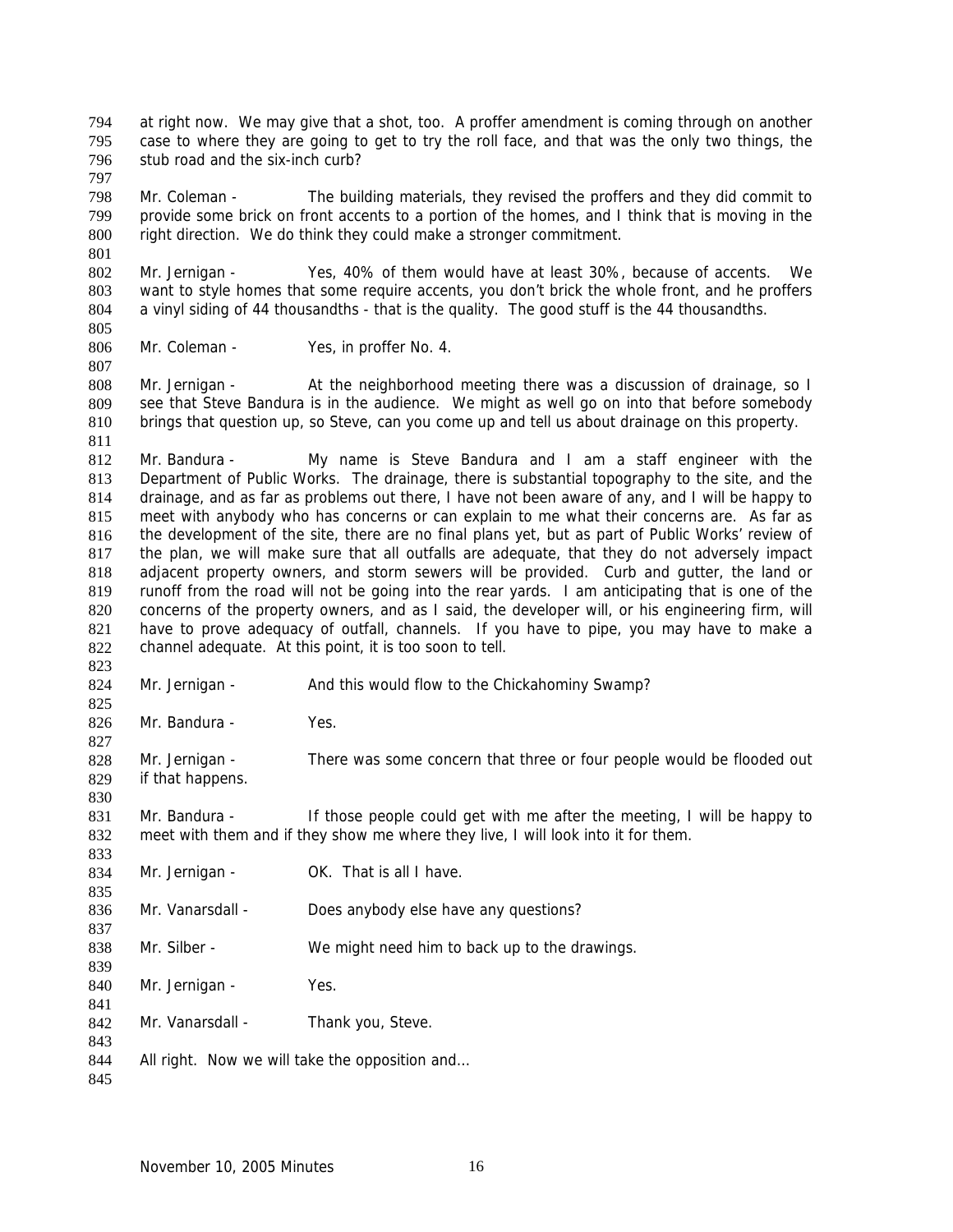Mr. Jernigan - I have one more question. Tom, did you get any, on the road traffic on Washington Street, Tim Foster? Mr. Coleman - Yes, he did give me some additional numbers. Mr. Jernigan - I know that on North Washington, I believe the count was 460, but I am mainly interested in East Washington. Traffic coming to the stop light. Mr. Coleman - The traffic count, you actually requested East Washington and he didn't have those. He gave me traffic counts for, in the staff report he'd given traffic counts for Airport Drive. Mr. Jernigan - That is 15,000. Mr. Coleman - For North Washington 400 per day. The other one in here that we had was, which is nearby, is Hanover Road. Mr. Jernigan - He didn't give you the East Washington count? Mr. Coleman- No, sir. Mr. Jernigan - That is the one I was interested in, because I had heard a figure and it just sounded high to me, and that is what I wanted. Mr. Silber - Mr. Jernigan, you were looking for traffic counts on the other side of Airport Drive? Mr. Jernigan - I was looking for Washington Street where East Washington Street and North Washington intersects East Washington, coming up to the stop light, because I know there is some cut-through traffic. Mr. Silber - I see. Mr. Jernigan - I had heard a number given. I just wanted to confirm it. Mr. Silber - We can provide that to you. Mr. Jernigan - **OK.** Mr. Coleman - We had requested East Washington at North Washington. Mr. Jernigan - Wherever you put the counter is coming up to the stop light there, because there is cut-through traffic from all the way down Washington Street. OK. Thank you. Mr. Vanarsdall - Thank you. We will hear from Mr. Theobald. Good evening, Mr. Theobald. Mr. Theobald - Good evening. Mr. Silber - Mr. Theobald, as you come forward, do you have any ideas as to how many minutes you want to reserve for rebuttal. Mr. Theobald - About three, Mr. Silber.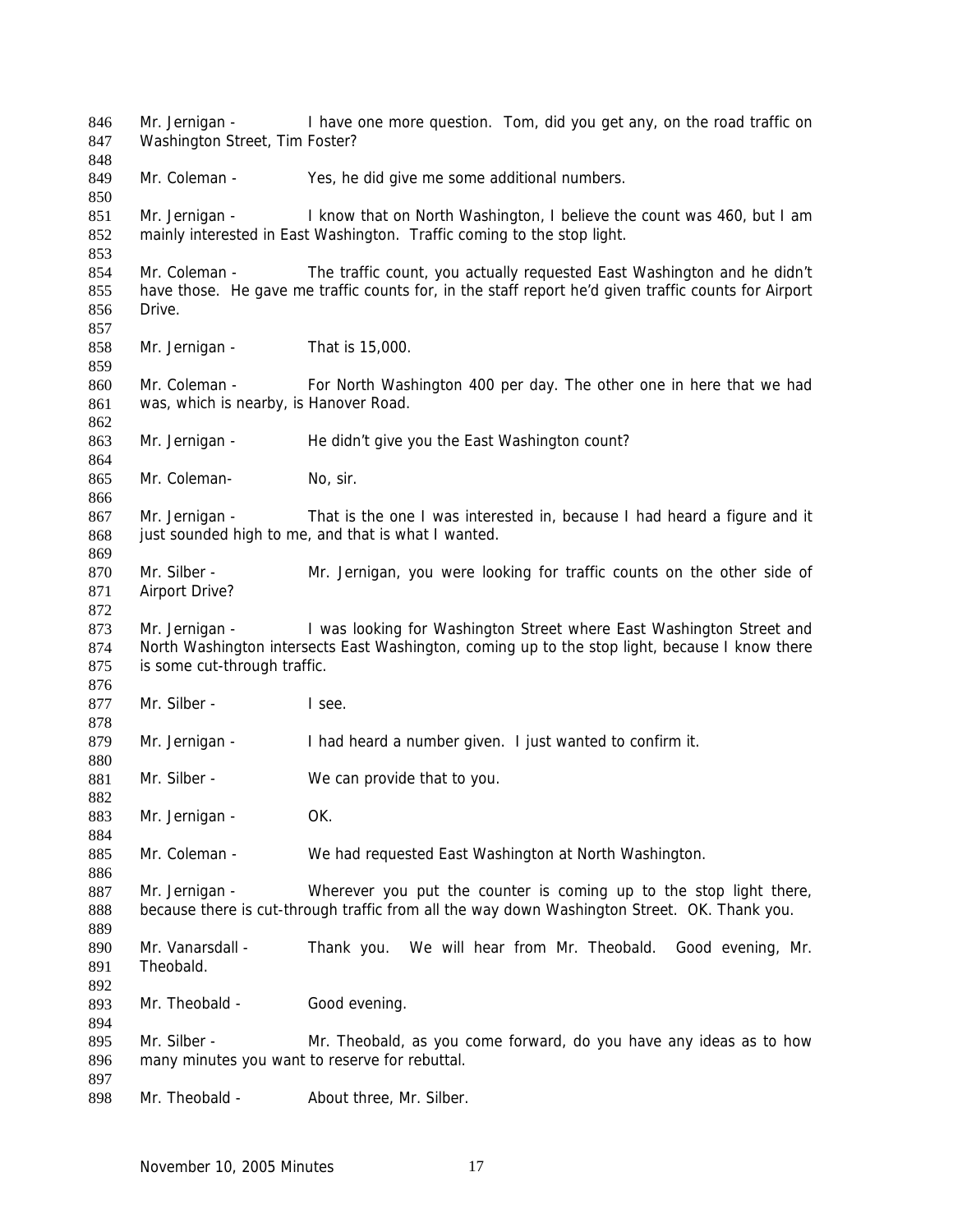899

900

## Mr. Silber - We will handle that. Thank you.

901 902 903 904 905 906 907 908 909 910 911 912 913 914 915 916 917 918 919 920 921 922 923 924 925 Mr. Theobald - Good evening, Mr. Chairman, ladies and gentlemen. My name is Jim Theobald and I am here this evening on behalf of WWLP, the applicant. In this request to rezone approximately 35-1/2 acres from A-1 to R-2A on the north line of Airport Drive, near its intersection with Interstate 295. As you have heard, this request is consistent with the Land Use Plan recommendation, this request being at 2.2 units per acre, the plan recommendation being within the range of 1 to 2.4 units per acre, as well as being consistent with surrounding development. This map is a little hard to see (referring to rendering). If you look on the righthand side you will see the site is labeled and outlined that literally is in close proximity to this site, a large amount of R-4 zoning, R-3 zoning, and in fact, literally next door to this site unrestricted R-2A zoning. This highly restricted case, which is to be developed on public water and sewer, is actually next to that piece of unrestricted R-2A as you see on the map before you. Since our meeting with area residents, we have revised our proffers to provide a number of additional quality assurances. We have amended our case to provide that our lots will be a minimum of 90 feet wide except where they are 85 feet in width at the building line in the culde-sac bulb. Our density has been reduced from 85 homes on the property to 79 units, thus resulting in a 2.2 unit per acre density. All homes must be a minimum of 2,000 sq. ft. of finished floor area, 90% of the homes will have garages, 75% of the homes will have two car garages and there will be no front-loaded garages. As you heard, 40% of the homes will have 30% brick or stone fronts, and the proffers will also include street tree plantings, as well as a landscape buffer along Airport Drive, along with an entrance feature. The County staff has found this request to be consistent with the Land Use Plan, meeting or exceeding the standards of area developments, also, with the impact on roads and schools being within acceptable limits. We do have some individuals, I believe, here this evening who are prepared to speak in favor of this case, Mr. Jernigan. With that, I would be happy to answer any questions.

926

929

932

935

927 928 Mr. Vanarsdall - Any questions for Mr. Theobald from Commission members? All right. Thank you, Mr. Theobald.

930 931 Mr. Jernigan - First of all, you had some people that wanted to speak for it, so let's get them up and then we will have the opposition.

933 934 Mr. Vanarsdall - Do you want to come on down if you are in favor of this. Good evening. State your name for the record, please.

936 937 938 Ms. Sue Goode - Good evening. My name is Sue Goode and I live in the area, and I appreciate the opportunity to speak, and I would like to speak in favor of the proposed development.

939

940 941 942 943 944 This property is part of an estate liquidation and the family, to my personal knowledge, has strived to provide a viable project that would be an asset to this community, and I am sure with this Commission's oversight of the project, it will be an asset to the community. This project should enhance property values, should give increased economics to the area, and is the best use of the land.

945

946 947 948 949 Being it is a liquidation, and I don't know if these people know that or not, but there are four or five possible other viable ways to go, but this family has chosen to look at the Henning property with concern for its neighbors, and I would like to speak in favor of it. Thank you.

950 951 Mr. Vanarsdall - Thank you. Any one else want to speak in favor? Come down to the mike so we can get you on the record.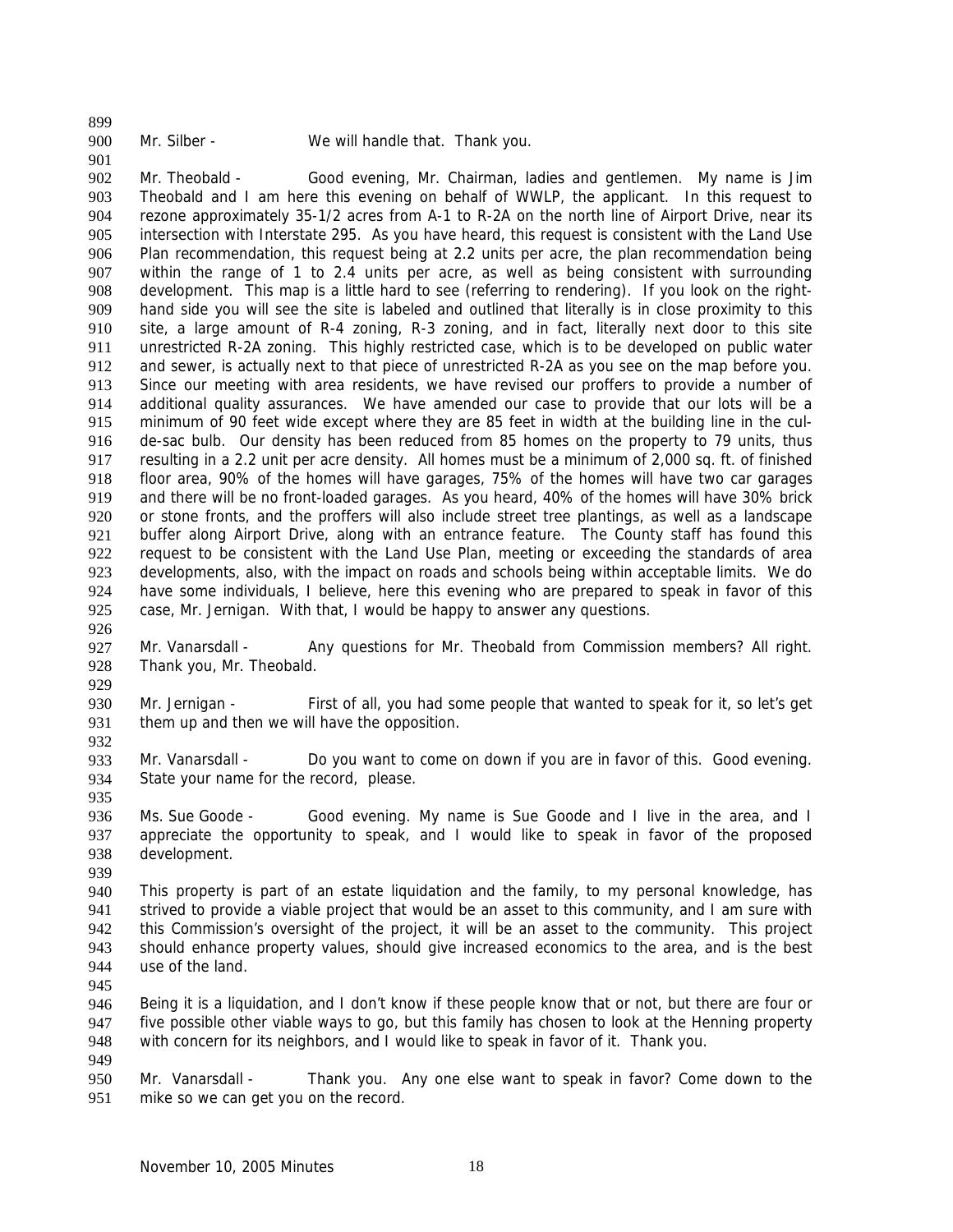953 954 955 956 957 958 959 960 961 962 963 964 965 966 967 968 Mr. Joe Sellers - My name is Joe Sellers. I have been a resident of Highland Springs and Sandston, the two combined, for about 44 years now. Mr. Kaechele knows I have been around for a while. I attended the meeting the other night down at the Legion Building and sat there very quietly and just listened and some of the people who spoke I knew and some I didn't know. I hope all of them are friends of mine and some of them are neighbors. But, I want to make about three points. I don't know much about drainage and I don't know much about those things and some of them I objected to, but I do know a little bit about the schools, and I know that in the 30 years that I was with the Henrico County Schools we had full support of the Henrico County School Board and the Supervisors, Mr. Kaechele and all of those people. Could not ask for a more favorable group of people to work with, and they always provided the schools that were necessary, and I know we heard comments that we had trailers, and I know about that, because my daughter attended school one year in a trailer when we lived in Sandston for a few years, and I am not in favor of trailers. I will tell that to Mr. Kaechele, the School Board or anybody else. Trailers don't belong in Henrico County Schools, but there do have to come sometimes when you get an influx of students, and rezoning is not very popular either. I have had my share of that.

969

952

970

### Mr. Kaechele - Trailers are only temporary.

971 972 973 974 975 976 977 978 979 980 981 982 983 Mr. Sellers - That is what I say, only temporary. My daughter went to school in one for just one year and I do think that Henrico County is financially able to provide the schools, and some schools are already planned down in that area. I guess I don't really see the schools as being a problem. It may be for a little while, but not too long. The other point I want to make was I was a very close friend of the Joe Henning family. They attended church with me and we were together a lot, and I would like to see something come into this community that would be an asset and would be pleasing to them if they were here to look at it. So, I don't know what that would be, but whether it is a one acre lot or a half-acre lot, I don't even know what size my own lot is. I know it takes me an hour and 45 minutes to mow it this afternoon, walking behind a mower. Sort of wish it was a little bit smaller now that I am 77 years old. I don't know, I can't argue with one acre, half an acre, or two acres or what it is, but as you get older you don't want too large a lot, I don't think.

984

985 986 987 988 989 Now the other thing I wanted to mention was this. When I came to Henrico County about 44 years ago, Henrico County had 18,000 students. They now have what, 40 some thousand students. Oh, it is 50 now? Well, I have been retired for 15 years, so I haven't been closely associated with the schools. The only time they have called on me since I retired was to speak in favor of bonds, and I did that, and the bond referendum passed, by the way.

990

991 992 993 994 995 996 997 998 999 1000 1001 1002 1003 1004 This is the point I want to make. When I came to the County, and I now live in Confederate Hills, which is about 1.2 miles from that stoplight at Airport Drive. I don't get up and go out at 6:00 or 7:30 in the mornings, so I don't guess the lights are going to be a problem to me. It might be for some of these people and I sympathize with that. But, here is what I want to say to you. When I came to the County, I had two or three neighbors and they worked at AT&T when they had something going on Laburnum Avenue, and now you've got some other businesses in the East End. I asked them, "Why did you settle here" because when I came the only place that a realtor would talk to me about it was the West End. And Mr. Kaechele, I have nothing against the West End. In fact, I lived there for about three months when I first came to Henrico. The School Board Office moved to the East End, so I moved with it. And I am happy I did. I have had a lot of good friends and church work, and I am happy to have been in the East End for the last 40 years. I did live in Sandston for a few years, but not very long, but they are sort of like twin sisters, you know. It bothered me when this man said to me that no real estate agent would show me a home in this area. All they would show me was the West End, so I took it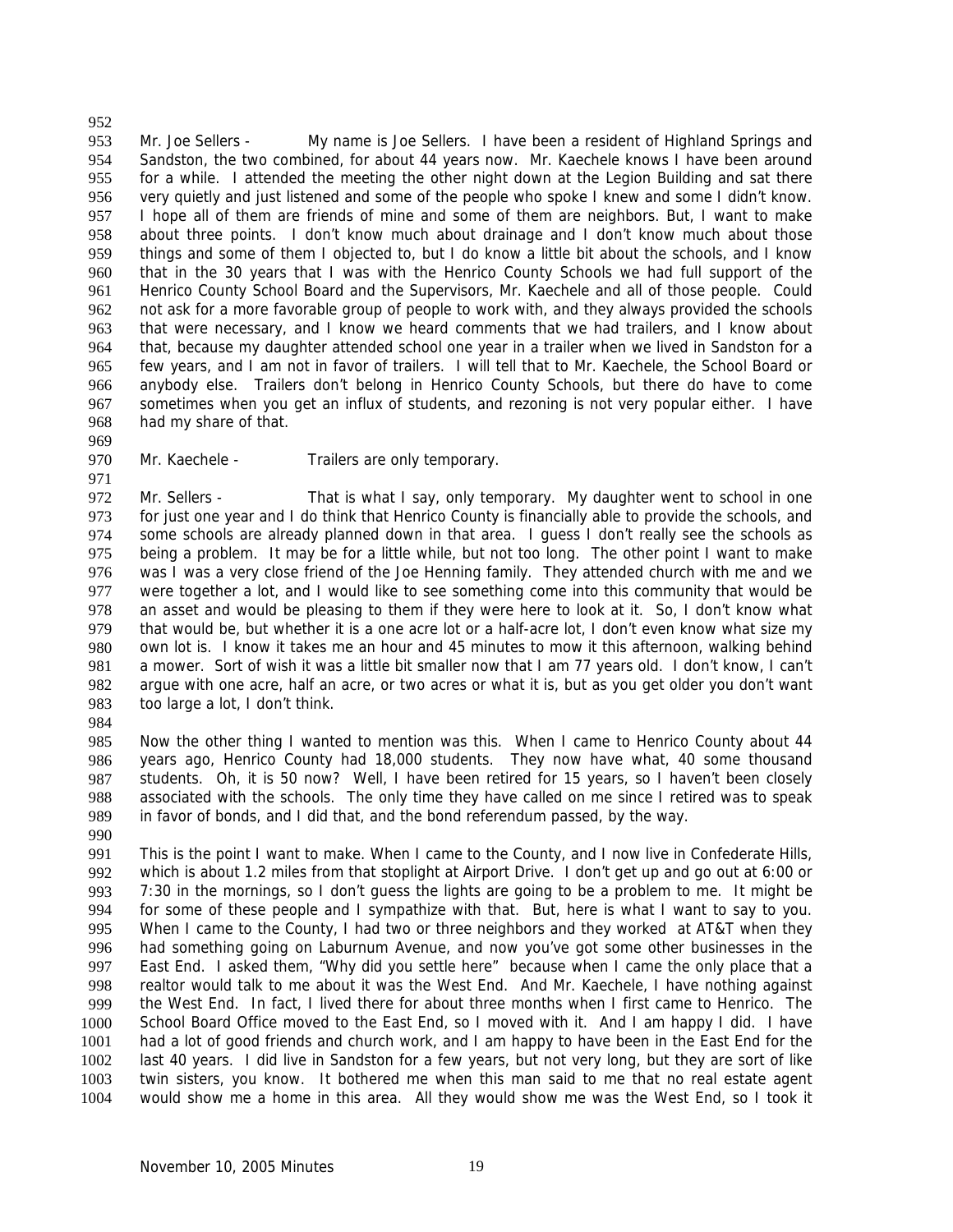upon myself. I didn't want to drive that far. I guess that is why I moved, because I didn't want to drive that far either. So, I am just wondering if this housing development materializes, and I am not strongly against it or strongly for it, but I would hope that no real estate agent would have to ever again tell that person he didn't have any houses to show him in the East End. I have enjoyed living in the East End and I have even gotten used to the airplanes, so I am sort of used to it in a way. On the other hand, and my respect for the Joe Hennings and the fact that I think the East End has been put down a little bit not having housing. It might be in some respects for you to settle on the size of the lot. That may be a good thing for Highland Springs. I am not going to continue to be a resident here for ever. I am getting up in years. I may move to a retirement home, so I can't argue for myself, because I am not going to be affected by it. The only way I'd be affected by it all would be at the stoplight. That is the main thing. So, I just make those three or four points for you to consider. Thank you very much. 1005 1006 1007 1008 1009 1010 1011 1012 1013 1014 1015 1016

1017 1018

1019

1023

1035

1037

1039

1043

Mr. Jernigan - Thank you, sir.

1020 1021 1022 Mr. Vanarsdall - Thank you. Anyone else? All right, now we will take the opposition. Whoever wants to be first, maybe if you want to have two or three people speak for the whole group or one person. Ever how you want to do it.

1024 1025 1026 1027 1028 Mr. Robert Gary - My name is Robert Gary, and I live at 1720 North Washington Street. I wish to allow Ms. Blackwell to speak in my behalf, with my written concerns, due to the fact that I had a doctor's visit today and I am not supposed to use my voice too much. So, if you'd allow her to speak for me, I'd appreciate it.

1029 1030 Mr. Vanarsdall - How many names are supposed to be on here? 122?

1031 1032 1033 Ms. Phyllis Ladd Blackwell - Well, I have to say, to begin with, that is the first time I've ever been able to quiet Bob down, so I am glad to read this for him. I will read this as he wrote it.

- 1034 Mr. Jernigan - Phyllis, state your name for the record, please.
- 1036 Ms. Blackwell - Phyllis Ladd Blackwell. I am with North Airport Drive Civic Association.

1038 Mr. Vanarsdall - You know that we knew you but the recorder didn't.

1040 1041 1042 Ms. Blackwell - Bob says, Good evening, members of the Planning Commission. My name is Bob Gary and I live at 1720 North Washington Street. There are numerous reasons for our objecting to rezoning request of these parcels of land.

1044 1045 1046 1047 1048 No. 1, safety. There are people who hunt with high powered rifles in the area. My neighbor's son next door was shot in the head about six years ago by a stray bullet. It is legal to hunt in Henrico County with a 243, a 30/30, a 3006, a 308 and black powder rifles during hunting season, and it does not stop when the season ends. I say we don't need 85 homes (and that has been amended to 79) within range of this kind of fire power.

1049

1050 1051 1052 1053 1054 1055 1056 No. 2, traffic. Entering East Washington Street from North Washington Street to your left you have Airport Drive, 167 feet with a right turn on red, and over a 10% downhill grade. Looking to your right the site distance is 330 feet, which is near the minimum of the site distance that is required through the traffic report for that. There is traffic coming over a hill top, out of the bottom, with a downhill grade, and the reason, and I am adding this, I believe the staff report said that this project would generate 896 additional trips per day, added to the 400 that are there already. And he says, can you imagine 896 cars a day trying to enter East Washington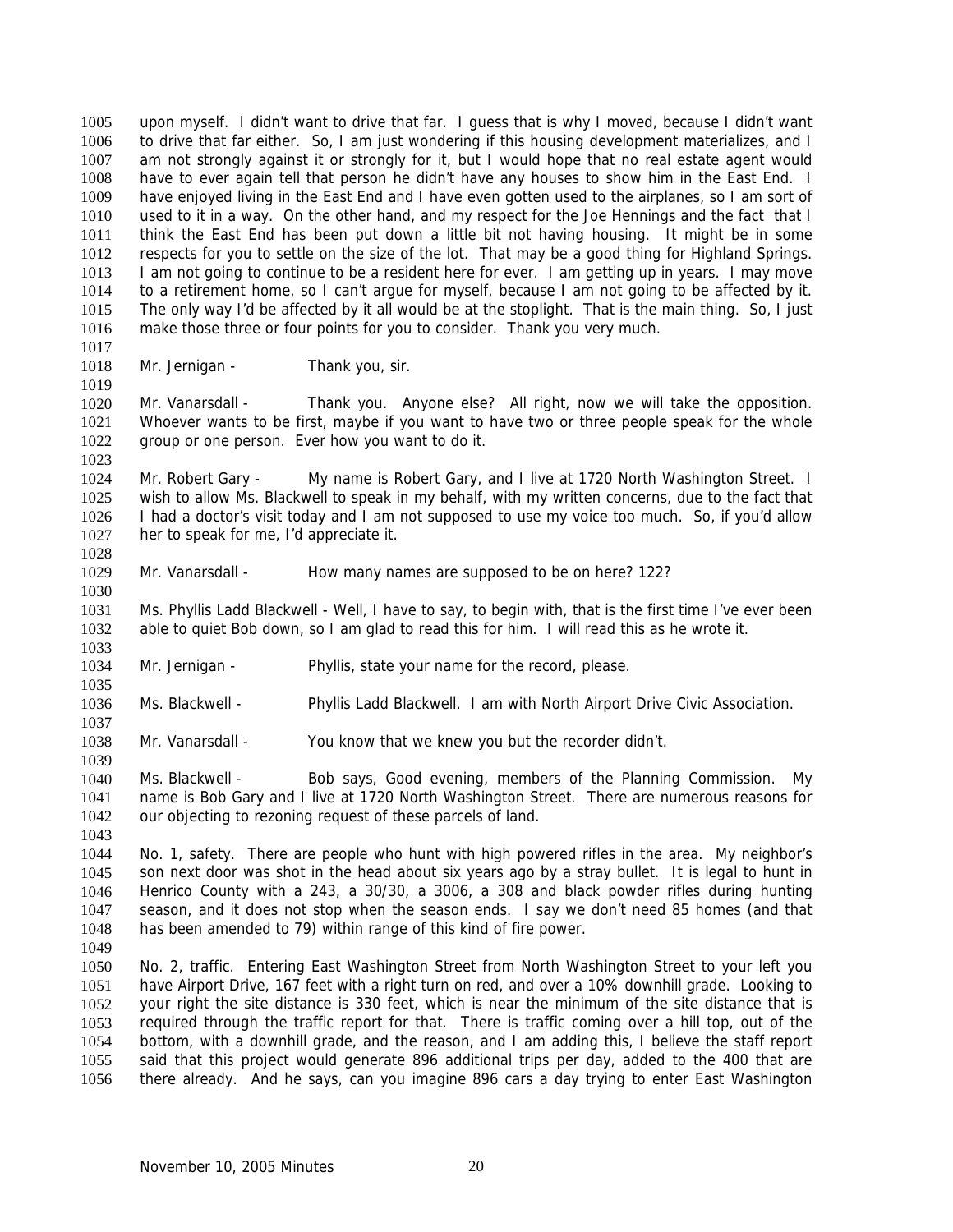Street, which already has 3,416 cars a day at this very dangerous intersection, and believe me, it is dangerous. 1057 1058

1059

1060 1061 1062 No. 3, schools. This dense development would put an undue amount of expense and burden on our already crowded schools. I won't go into details on that situation.

1063 1064 1065 1066 1067 1068 1069 1070 1071 1072 No. 4, environmental impact. The first half mile of North Washington Street heading northeast has three streams of water flowing northeast. The second half mile heading east to Airport Drive, the natural flow of water is to the east and the amount of water is tremendous. When it rains, the ditches overflow onto the road. The land east of North Washington has so many springs that it cannot absorb the water. With less than 800 yards from the floodplain that always has water in it, and it is less than a quarter of a mile from the Chickahominy River, a scenic river. Can you folks imagine what all the lime and fertilizer from 85 homes would do to that river? Just water and trash from those storm drains that are going to be piped 800 yards to the floodplain, which the developer calls the creek. And the water from all of those paved drive ways. I already pick up enough trash from the floodplain.

- 1074 1075 1076 1077 No. 5, fitting in. This zoning is not in conformity with the area north of Airport Drive surrounded by Tucker's Branch and the Chickahominy River. All of the stewards of this property have an acre or more with the exception of 14 residents on Delbert Drive, and they have 140 feet road frontage, and nice brick homes. This is not a typical R-2A subdivision.
- 1078 1079 1080 1081 When I took the petitions you have before you to the homes of the people, I was very specific in telling them to read what they were signing. They read it carefully and signed it and thanked me for taking my time to do my civic duty.
- 1082

1089

1073

1083 1084 1085 1086 1087 No. 6, marketing. Can be very desirable two miles from the airport, one mile from 295, one mile from a golf course, if they are on a spacious one-acre lot. See Casey Meadows, Hanover and Meadow Road. I and 100 plus neighbors who signed the petitions strongly urge you to send to the Board of Supervisors a recommendation of R-A1, one house per acre.

- 1088 (S/S) Bob Gary - Just passing through.
- 1090 1091 1092 1093 1094 1095 1096 1097 1098 1099 1100 1101 1102 1103 1104 1105 1106 1107 Ms. Blackwell - And may I speak? I don't know how much time we have left. I know some other of our folks want to speak, but speaking for myself, I want to say that this area that has been described as R-4 and dense subdivision, they are across a major highway from this area. This piece of land, which is 35 acres, backs up to houses that are primarily on one or more acres, a whole different thing. Altogether, on North Washington Street, rather, there are about 40 houses. Now we are going to have 79 houses, twice as many as are there now. That will overpower what is already there. This is a lovely neighborhood. It is quiet. Everybody is on a big piece of land. There is - North Washington is a lovely country road. If you ride through it now, you will see that it is covered with leaves that have fallen from the trees that hang over it. We don't want to see 895 cars per day added to that. We also believe, somebody said it would make a great thing for the area and it would increase the property value. We don't believe that. People buy houses out there because they like the stability of the neighborhood. Very few people move from this area. A lot of people grew up here in the area, they like it there because it is one acre and because there is no real congestion behind them. Now, we know people have property rights. They can sell their property. We think one house per acre is the right thing for this area. In addition to this, they pointed out that adjacent and a stub road that is going to it. What is coming next? We all know a precedent would be set by whatever goes on this piece of land. It is not right for that neighborhood. Thank you.
- 1108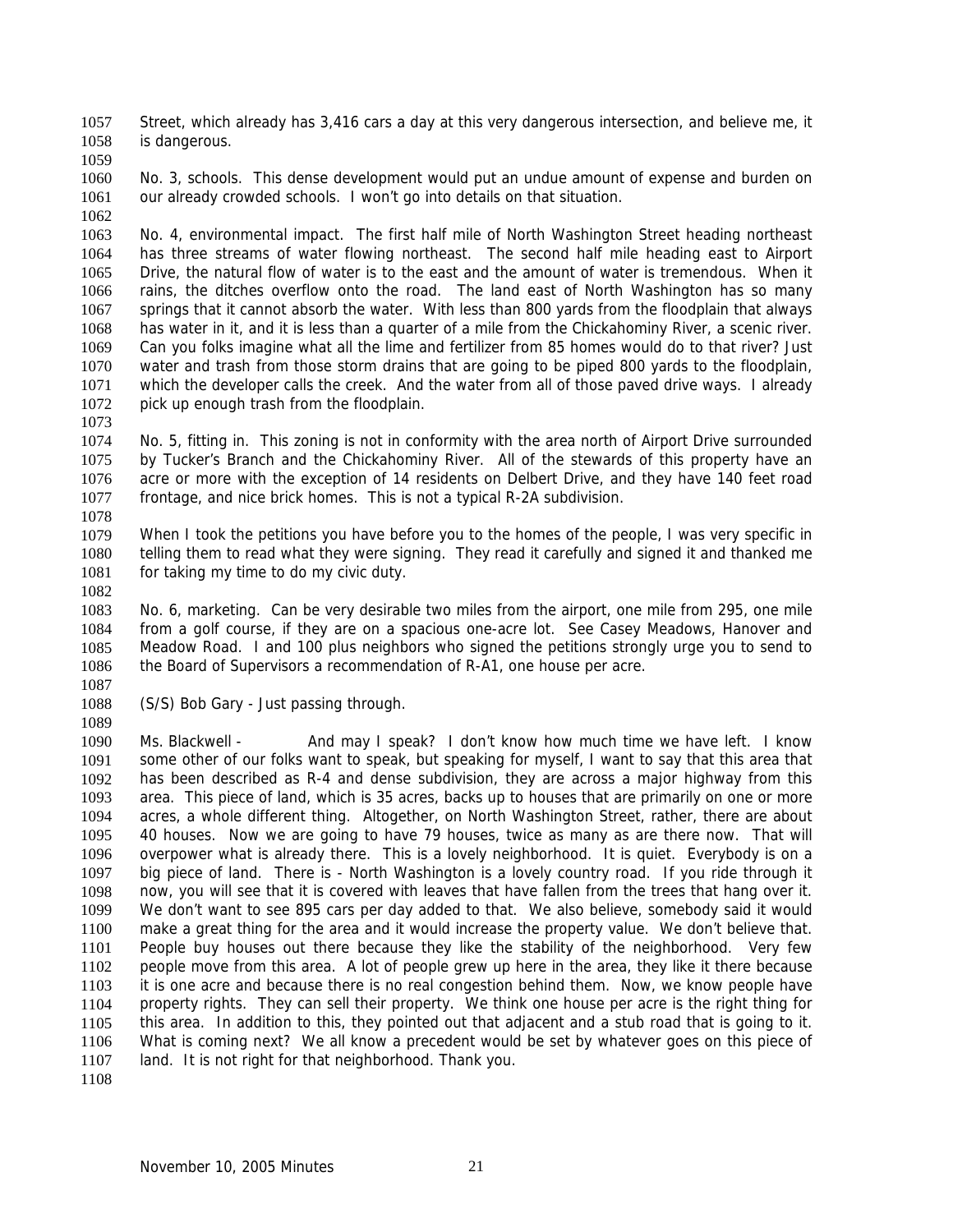Mr. Jernigan - Phyllis, let me ask you a couple of things before you go First of all, on the gun situation, regardless of who is there, that is a dangerous situation if it is only one house extra. So, that, I don't feel you can put that into the mix. 1109 1110 1111 1112 1113 1114 1115 1116 1117 1118 1119 1120 1121 1122 1123 1124 1125 1126 1127 1128 1129 1130 1131 1132 1133 1134 1135 1136 1137 1138 1139 1140 1141 1142 1143 1144 1145 1146 1147 1148 1149 1150 1151 1152 1153 1154 1155 1156 1157 1158 1159 1160 Ms. Blackwell - Well, I don't know about guns. Bob knows about guns. Mr. Jernigan - Now, the site distance, I mean the County Traffic Engineer has said it is OK. Ms. Blackwell - Why is that? Mr. Jernigan - I know, but I mean that the engineer says it is all right. Mr. Gary - Mr. Jernigan, I had the Traffic Engineer come out a week ago and he did the count on East Washington Street that your Planning staff could not find. You should be able to find it. I am sure it is in there somewhere. Mr. Jernigan - That was 3,416? Mr. Gary - Yes. That is correct. Three thousand, four hundred and sixteen. Mr. Jernigan - Well, those trips were on these. And the trash, regardless if there are 35 homes there or 79 homes there, you are going to have trash. Ms. Blackwell - We will have double the trash. You have double the people, you will have double the trash, double everything. Mr. Gary - Since I wrote that, we have cigarette butts and everything, and I pick up enough trash out of the floodplain, believe me. You wouldn't believe it and we do serve the County members lunch on my place. We do everything to be good neighbors and we are good stewards of our property. Mr. Jernigan - Bob, I know you can't talk good, so I don't want you to have to say much, but after the meeting the other night, I had a personal discussion with you and I asked you about how would you feel commercial on this site as opposed to residential. And you told me, correct me if I am wrong, that you wouldn't mind good commercial. Mr. Gary - I was speaking strictly for myself and I still feel that way, to have commercial along Airport Drive, good commercial would be fine. Mr. Jernigan - Now, correct me if I am wrong. About seven or eight years ago, Buddy Ragsdale and Gene Drey tried to rezone the corner of Washington to B District, and you all opposed it. Mr. Gary - Chief Stanley said he wanted all of the hotels to stay in the area where they are now. It was inappropriate. He spoke to our membership, so I was going strictly by what he said, plus it is not, you are wrong when you say a hotel. There was a hotel, a fast food place and a service station. Mr. Jernigan - Well, I didn't know about the hotel. He told me it was a service station with a c-store.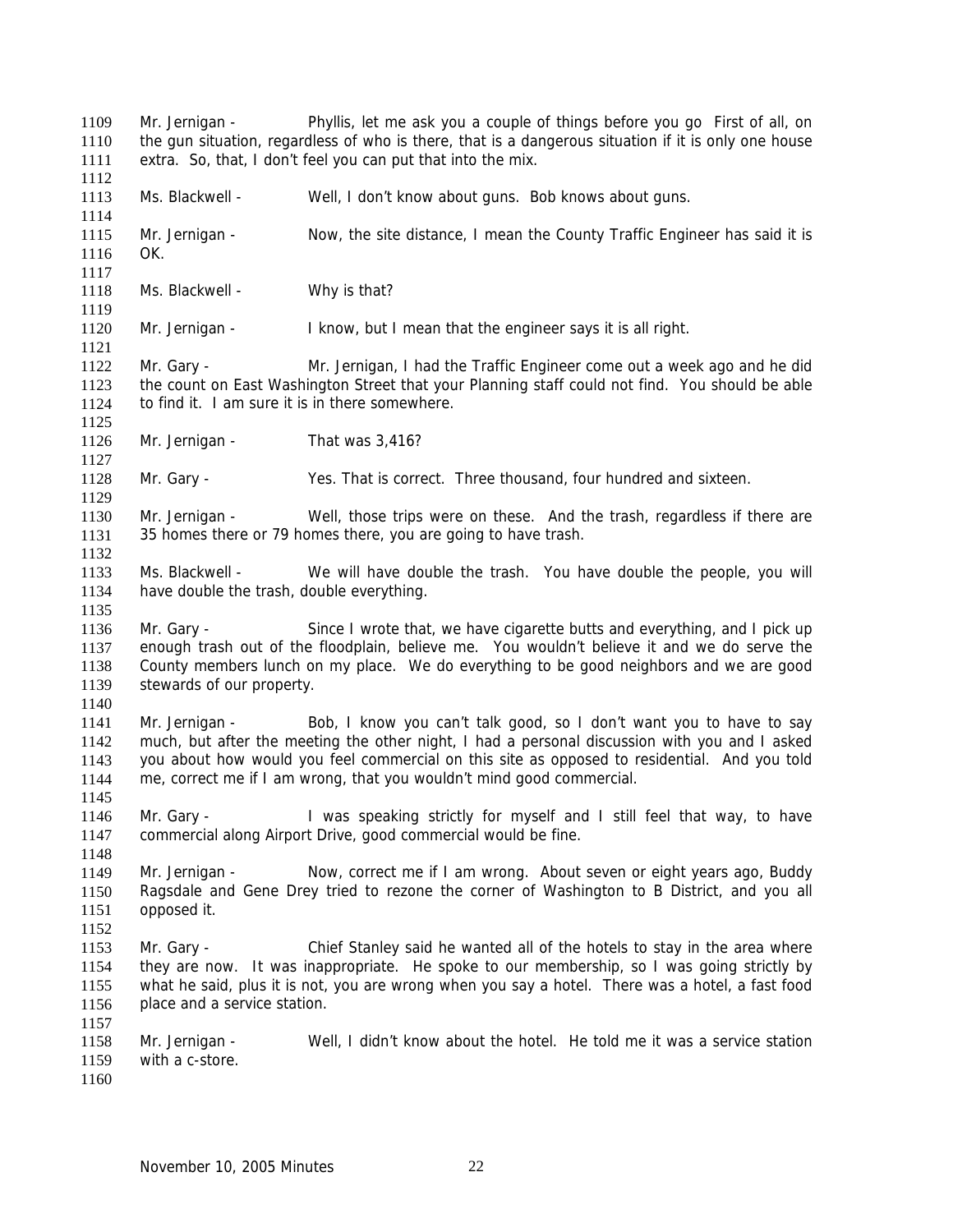Mr. Gary - That is correct. Hotel, three-story with a swimming pool, and it is only 167 feet from North Airport Drive to North Washington, and another thing you have to get up out of that bottom onto Airport Drive before you get to a hotel or the gas station or the fast food place. We just didn't think that it would fit in. 1161 1162 1163 1164

1166 Mr. Jernigan - OK. I think that is it for you, Phyllis.

1168 1169 1170 Mr. Vanarsdall - Who wants to be next? Come on down. State your name for the record, please.

1171 1172 1173 1174 1175 1176 1177 1178 1179 1180 1181 1182 1183 1184 1185 1186 1187 1188 1189 1190 1191 1192 1193 1194 1195 1196 1197 1198 1199 Mr. Irvin Dawes - My name is Irvin Dawes, 1791 North Washington Street, Highland Springs, VA. I wish I had the other little map up there and I could work this mouse, but I am not too good at stuff like that and I think you all are doing it for me, but anyway, let me go ahead and read what I am saying. My family and I have lived on North Washington Street for 46 years, and we have seen many changes in our neighborhood. And one thing I want to say, our property is right next to Bill, but I can't work this thing here, (referring to slide) but what I am talking about that the problems we have, we are right in the middle of this proposed subdivision. When we have a lot of rain, it is real dry now, so there is not going to be any problem, because it is like a desert everywhere. We need water, but when we have a lot of rain, water comes from the property they want to build to develop with 85 houses. I live right, we live right next to where the Delbert Subdivision is, and back up right to this property. The water stands in our back yard and sometimes go underneath our house. We have a shallow well and we get a lot of surface water. We have McLean Engineering Treatment System on our well. If we didn't, the water would be undrinkable. Water stands in the front yard of the house next door and floods the road in front of our house. This was the Joe Henning property. He was my wife's grandparents who owned 120 acres of land in our neighborhood. I told Mr. Mistr at our meeting that we had not too long ago, the other meeting, about this problem and he told me that if they built this subdivision, the water would run down to the corner and not on our property. I do not believe this. If Mr. Hamilton and Mr. Mistr could, I believe they would build 200 homes on this property. This is how they make their money and this is about money, as usual. I feel that if 85 homes are built on 35 acres with streets, most of the trees and everything will be cut down. You have got your streets going through. That takes a lot of the 35 acres, so it makes it all narrow. And again, I can't see how people would want to be jammed up, 85 houses close together, and another thing, Mr. Jernigan, I am retired from the Power Company. I am a lineman. I don't know if you remember me or not, but I hooked your house up years ago, and you've got a nice house and nice property, and I know where you live, and I don't think you'd want 85 homes jammed up on your house. It just sounds like when we hear the Board (sic) talking that it is almost a done deal already. Excuse me, I am nervous, because I am not used to speaking to people.

1200

1208

1210

1212

1165

1167

1201 1202 1203 1204 1205 1206 1207 There is another piece of property that is A-1 across my our property, and we feel like, we strongly believe that the same thing could happen there that is proposed for 35 acres behind us. In addition, there are water drainage problems there. There is also a traffic problem in our neighborhood, when trying to take a left on Airport Drive. This is our neighborhood, and after all is said and done, the developers will be gone. They develop their 85 homes and we will be left to deal with the problem. I respectfully request that this area be kept to one house per acre, and we can feel we are still living in the country. Thank you.

1209 Mr. Jernigan - Thank you.

- 1211 Mr. Vanarsdall - Thank you. How many more people want to speak?
- 1213 Mr. Jernigan - Mr. Chairman, can we get five more minutes?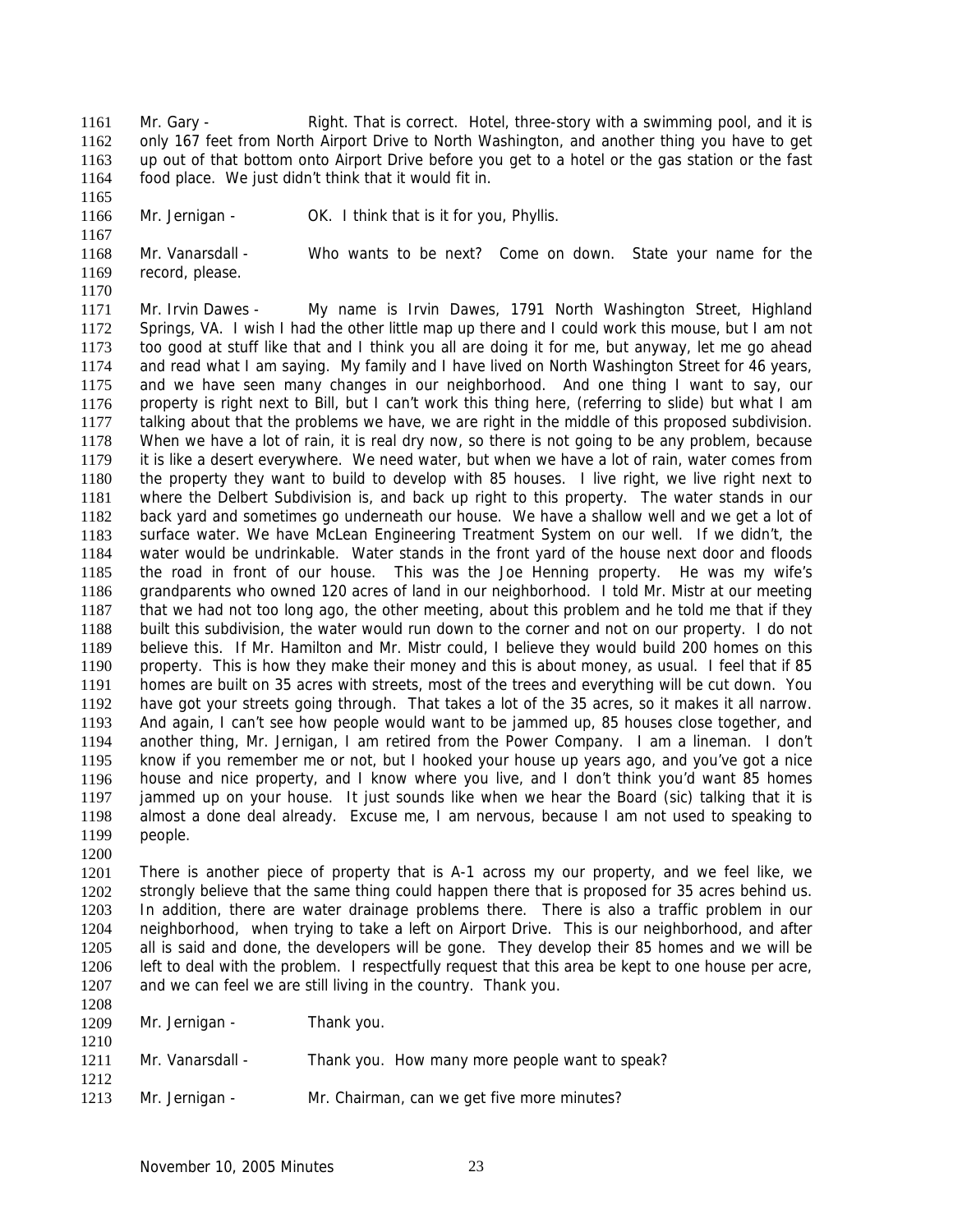1215 Mr. Vanarsdall - Can you make it short? OK, come on down.

1216 1217 1218 1219 1220 1221 1222 1223 1224 1225 1226 1227 Ms. Victoria Kopec - Good evening. My name is Victoria Kopec. I live with my husband on East Washington Street. My concern is my home on East Washington Street. Right now, East Washington Street is congested. I don't know what your numbers say. I live there. We widened our driveway. We bought the pipe. The County was good enough to where they widened it, so we could have access for a Police Officer to sit in our yard at least twice a week to hand out traffic tickets. Now, all of these people come out of North Washington are not all going to go left. They are going to go right. And it is going to create more of a problem on a road that cannot handle the speeding and the traffic violations that are occurring on that road now. We probably call on the police force at least twice a week because of the speeding, the reckless driving. We cannot control, you all cannot control this, the non-law abiding citizens. I understand that, but this property will add more in front of my home.

1228

1214

1229 1230 1231 1232 1233 1234 No. 2, I live in Highland Springs. It is in conjunction with what is there now, but that is why these people have fought so hard the last 10 years so that we don't have what we've got in Highland Springs now. We have better communities and we have things we can be proud of. Leave some of the land not to be three houses on one acre. That is all that we are asking for in my eyes. Thank you.

1235 1236 1237 Mr. Jernigan - The traffic, the people that are speeding, first of all, these people are there now, so that is not going to change. Most of the traffic from this subdivision would come out on Airport Drive.

1238

1239 1240 1241 1242 1243 1244 1245 1246 1247 1248 Ms. Kopec - With all due respect, sir, they don't now. They come down Airport Drive off of 295, cut through East Washington Street to go up to Nine Mile Road. They don't go around. They don't go straight down Airport and make a left onto Nine Mile Road. These people, not all of them are going to use Airport Drive. The majority of the time, a lot of the traffic not most, but I know a lot of it is coming from cutting through. I have commercial trucks cutting through East Washington Street to avoid the light at Nine Mile Road, that are coming down Airport Drive. So, you can't tell me the residents aren't going to avoid these lights and come through my, come past our houses, and increase the traffic on that road, and like I said, we have made a parking lot and there are police sitting in my driveway, thank you, and control the traffic now, at least one to two times a week. So, this is just going to add to that problem.

1249 1250

1251

1263

1265

Mr. Jernigan - All right. Thank you.

1252 1253 1254 1255 1256 1257 1258 1259 1260 1261 1262 Ms. Susan Dance - Good evening. My name is Susan Dance. Do you see that little hand right there (referring to rendering). That is where I live. I moved out of the West End to get away from subdivisions. I grew up in the West End, lived there my whole life. This little section right here, they are proposing four houses, four, in that piece that has my one house, on 1-3/4 acres of land. There is a stream that runs from Blackie's house right back through here. Hurricane Isabel did a lot of damage. We have personally gone back and cleared all of that to get that stream back through. Four houses right there? No way. It is too much. All of the property, the property values are not going to get better by adding 85 or 79 homes in this 35 acres. It is going to congest the roads. People already cut through, not just East Washington, North Washington as well. I just hope that you all will listen to us and understand that we'd like to keep this a community with larger acre lots. That's it.

- 1264 Mr. Jernigan - Thank you.
- 1266 Mr. Vanarsdall - Thank you. I will take two more people. Who wants to be next?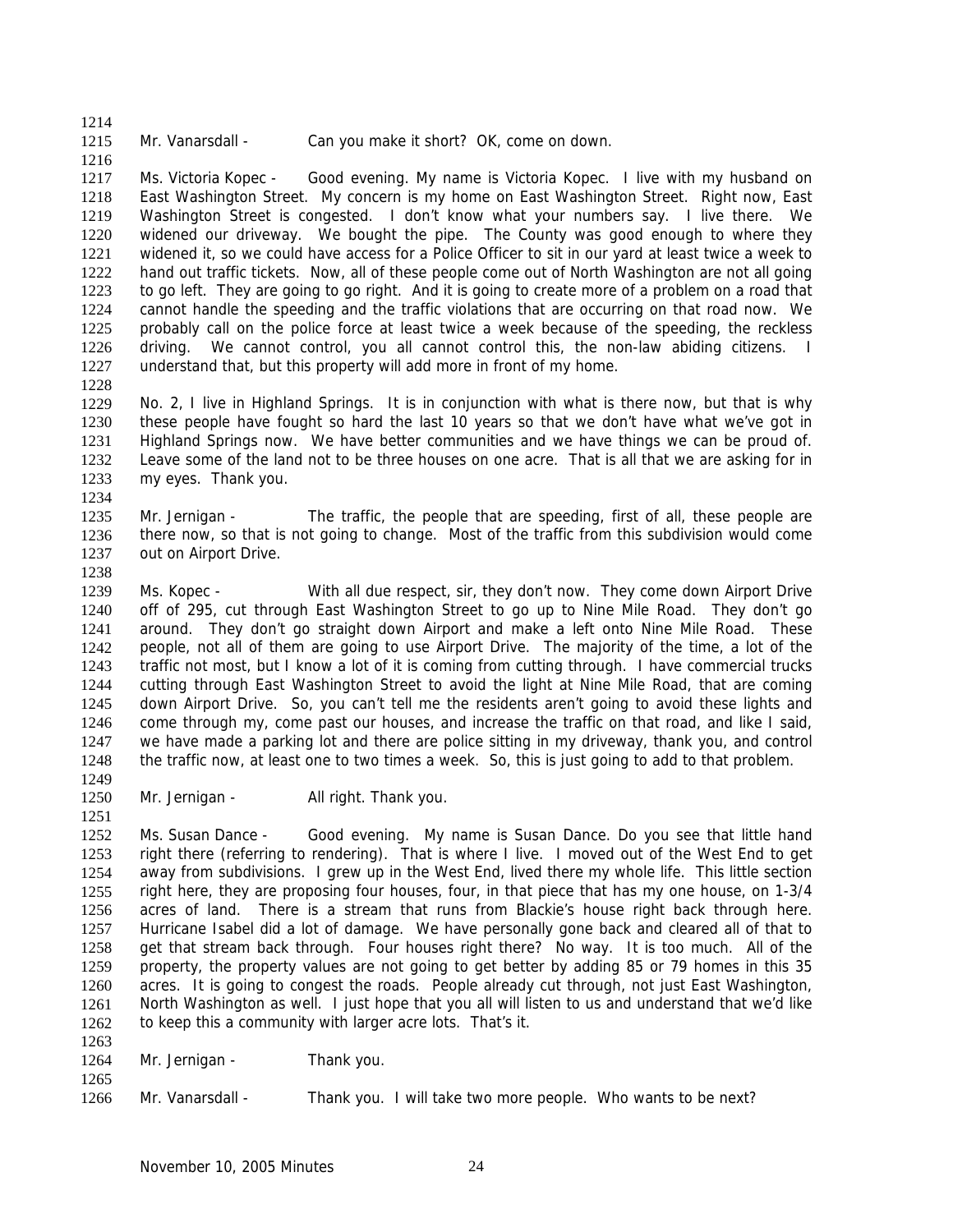1267 1268 1269 1270 1271 1272 1273 1274 1275 1276 1277 1278 1279 Ms. Hamilton - Hello. My name is Kristen Hamilton and I live at the very end of Delbert. So, I am going from having one neighbor to seven neighbors. We also moved to the area. We are new to the area. We've been there two years, and that is a rarity in a neighborhood. Most of the people have been there 20 plus years, and they are also there because it is quiet, it's friendly. It is not congested and the traffic situation coming off the thing that people are going to come out on onto Airport Drive, we can't get off Airport Drive now. That is adding more traffic trying to get out onto Airport. They are going to go through the back because they are going to find that sometimes it will be easier for them to get out. They are not going to be able to cross Airport Drive, in the mornings, the afternoons, even the evenings, whether it is 5:30, 6:30 or 7:30 p.m. a lot of times you have to sit there up to 10 minutes to get across Airport Drive, and they are going to have the same exact problem.

1280 1281 1282 1283 Also, with the drainage, when we bought our house two years ago, we had to have an engineer replace almost every single beam underneath of our house, because of the water coming off of that field between ours. And we don't have the creeks on our property. It was just water drainage.

1285 Mr. Jernigan - Coming off the Hamilton property?

1287 Ms. Hamilton - Yes.

1284

1286

1288

1291

1308

1311

1289 1290 Mr. Jernigan - Well, you know if they put stormwater management in there, you won't be getting that water.

1292 1293 1294 1295 1296 1297 1298 Ms. Hamilton- Well, we are also concerned about the roads. The water that covers the roads now, I don't think that is going to help us at all because that water is coming from the streets, and through these people's properties. When we had the heavy rain, we had roads covered in every direction. We would try to turn this way, and the road was covered, and it covers those first three houses from the rest of Delbert Drive. The full yards are covered under water before it even hits the road, and then the road goes under water as well.

1299 1300 1301 Mr. Jernigan - Well, like I said, if that water is coming off of the Hamilton property, it will have to stop. The stormwater management will take care of that.

1302 1303 1304 1305 1306 1307 Ms. Hamilton - The creeks aren't all on their property. There is only one, I think there are two creeks that come off of that property, but you can't control the creek when it runs through other people's property as well, and our biggest thing is that, again, going with the area, and the people that live there. We all are not opposed to one house per acre. We are opposed to putting too many houses in an area that we moved to because of the space and because of the large lots.

1309 1310 Mr. Vanarsdall - Thank you. Is that it? All right, this will be the last one. We will extend it about five minutes. We want to hear what you have to say.

1312 1313 1314 1315 1316 1317 1318 1319 Mr. Elmer Hutchins - I will be quick. My name is Elmer Hutchins and I've lived in the area for about 20 years and I am one that works at AT&T and whatever, and was real pleased when I moved down here from Maryland to find such a nice neighborhood in such a close area to where I worked. But anyway, the main thing I wanted to say was, we were talking about the schools. I worked for Henrico County Public Schools as construction maintenance and they purchased trailers that are in deplorable condition. One of my jobs is to go in and fix the floors where people have fell through them, and the board that have fallen off and all of this kind of thing.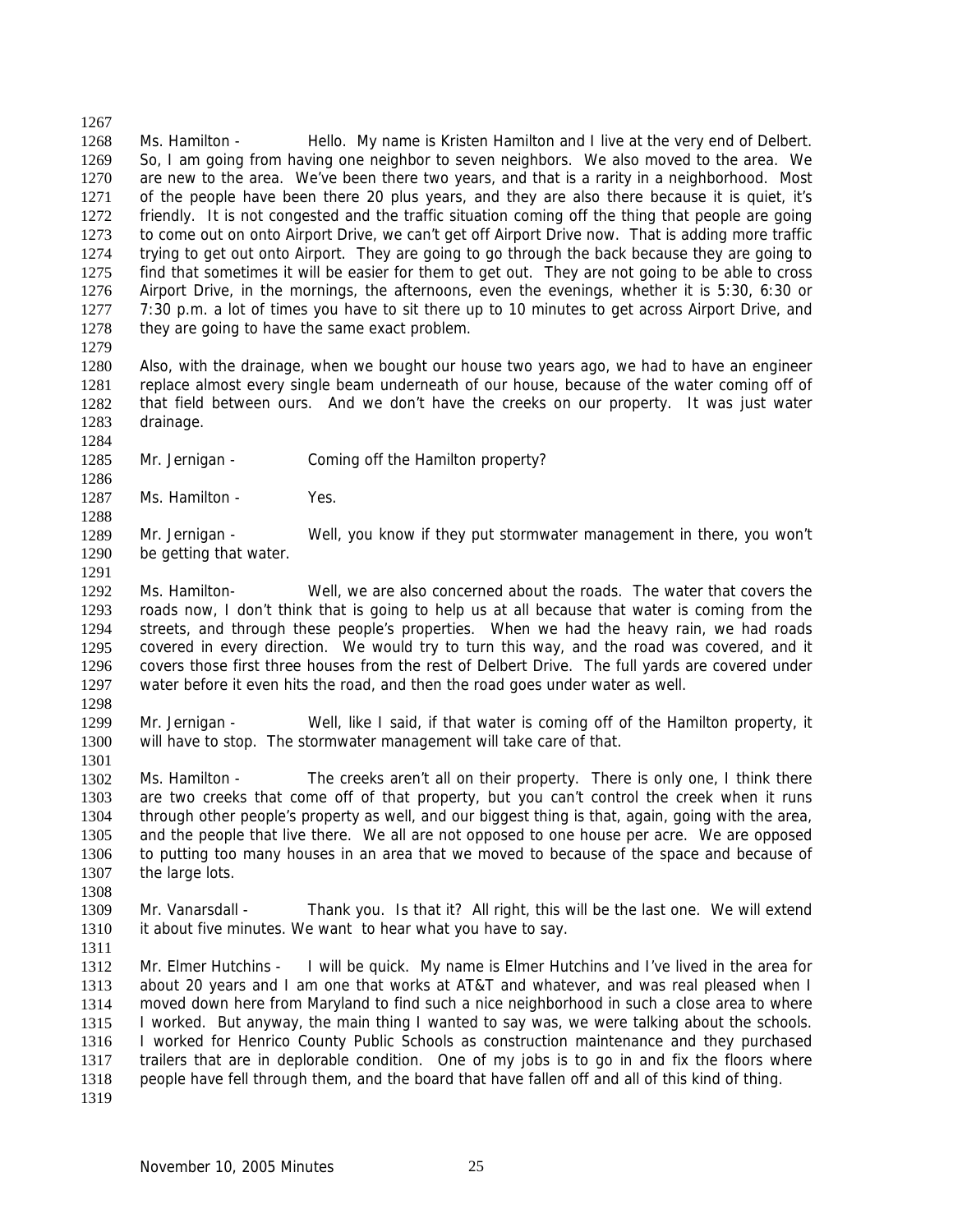1320 Mr. Vanarsdall - Do you work for Dwight?

1322 1323 1324 1325 1326 Mr. Hutchins - Yes. And you talked about bringing up the property values. My property taxes doubled in the past three years. I am not looking for property values to go up as I plan on staying a while, and he mentioned about commercial business moving in the area. I am not much for that. I'd rather request that you stick to the A-1 designation and that is about all I have to say.

1327 1328

1321

1329 Mr. Vanarsdall - OK. Thank you. Mr. Theobald, are you ready for your rebuttal? You said you need two minutes.

1330

1331 1332 1333 1334 1335 1336 1337 1338 1339 1340 1341 1342 1343 1344 1345 1346 1347 Mr. Theobald - I think that will be plenty. I guess I have the sense that the case and the proffers per se are perhaps not as much in contention as is the basic philosophy for planned growth in Varina and development is obviously very much on Varina these days and I think that the choices are clear, even if the results of those choices are not necessarily embraced by all Varina residents. Most of the speakers have urged you to reject this request and the proffers that go with it. Just develop A-1 lots. Think just for a moment what that continued philosophy results in. One acre lots encourage more sprawl. No requirements for public water and sewer. Shrinking the pool of potentially users needed to support utilities and a comprehensive system in Varina. No quality assurances with no proffers. I would submit that A-1 development is not a strategy. It is, in fact, the absence of a strategy, and I think that you, Mr. Jernigan and Mr. Donati have recognized the pressures of development that are coming to Varina, and, in fact, are already there, and I believe you have adopted a strategy rather than standing by and allowing A-1 strip development to just multiply. That strategy is to require quality development consistent with the Land Use Plan that can be adequately monitored and enforced by the County for the benefit of all. With that I'd be happy to answer any additional questions, and I would respectfully ask that you recommend approval of this request to the Board of Supervisors.

1348 1349 Mr. Vanarsdall - Any questions for Mr. Theobald by Commission members? Thank you, Mr. Theobald. Mr. Jernigan, I guess the ball is in your court now.

1351 1352 1353 Mr. Jernigan - Ms. Blackwell, would you come back up to the podium, please. Let me ask you something. Do you feel the proffers are good?

1354 1355 1356 1357 Ms. Blackwell - Some of the proffers are good, but we have no idea. He cannot tell us who the builders will be. They have no renderings as to what the buildings will look like. We don't know what we are going to get there except that it is going to be too many of whatever it is.

- 1359 1360 1361 1362 Mr. Jernigan - Well, let's say, as far as the Planning Commissioner, the proffers meet every thing that we want. It is R-2A, with 90 foot lots, side-loaded garages. We've got brick. We have got quality vinyl. We've got hard driveways. We have got curb and gutter. We have everything that it requires.
- 1363

1358

1350

1364 1365 1366 1367 1368 1369 1370 1371 1372 The situations that we discussed earlier about the guns and the site distance and all, it boils down to the only thing that holds this case up, the only thing that is bad about it is that you all don't want it. You don't want it because of the quality. You just don't want it. Period. Now, this is the third case in your area. The Clay Holt case came first. I denied that and Mr. Donati denied that, and all of that, everything in that area was one plus. Most of it was five, and some were seven acres. The second case that came around was the Casey Meadows case, which was also a good case. I passed that and Mr. Donati denied it. But, as a Planning Commissioner, I am supposed to get the best quality I can and follow the Comprehensive Plan. The Comprehensive Plan says that that area is one to 2.4.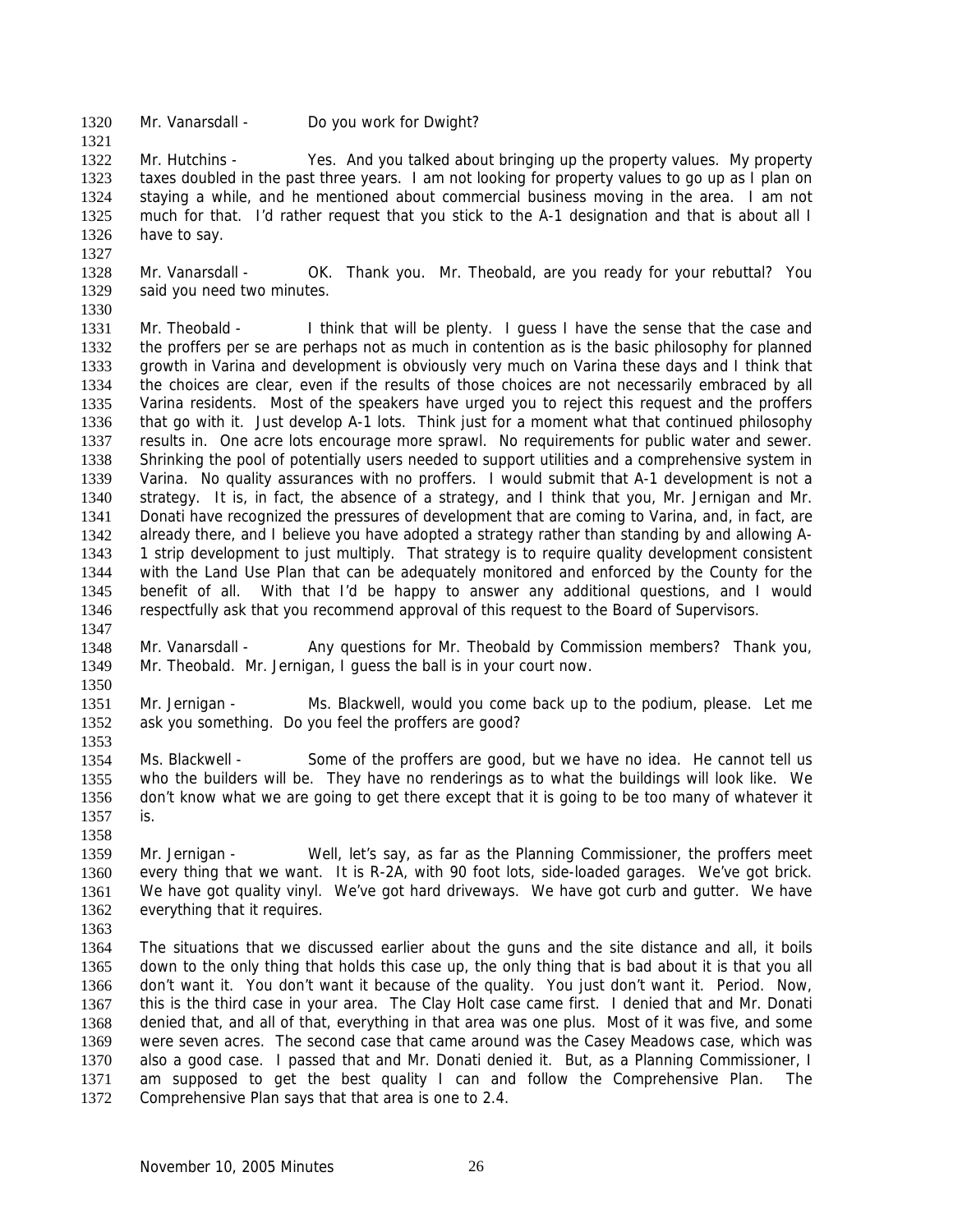1374 Ms. Blackwell - May I interrupt you a minute? It does say one. It doesn't just say 2.4.

1376 Mr. Jernigan - It says one to 2.4.

1373

1375

1377

1381

1388

1397

1399

1408

1410

1412

1418

1420

1422

1378 1379 1380 Ms. Blackwell - One to 2.4, so the Comprehensive Plan says one is fine, but we are focusing on the max of 2.4 and now it is down to 2.2. Let's focus on it says "One to 2.4" so one is just as acceptable to the Comprehensive Plan as 2.4.

1382 1383 1384 1385 1386 1387 Mr. Jernigan - But here is a subdivision that is sitting on a road that carries 15,000 cars a day, that the major access is on that road. You do have R-4 and everything across the street. You have won two of these and as a Commissioner I am supposed to do what I think is right as far as getting this case ready. Now, it is up to Mr. Donati, because it goes to him to decide what the final answer is going to be. But, there are also property rights, and that says a person has a right to develop their property, and I have to take that into the mix, too.

1389 1390 1391 1392 1393 1394 Ms. Blackwell - You are doing your job and we certainly appreciate that you are doing a good job, but we have a different perspective and as these people are saying, "Don't we have property rights. Is it just the undeveloped land that has property rights?" We are already established. What are we supposed to do, just decide that we are not going to have that place that we've been at, in my case 33 years.

1395 1396 Mr. Jernigan - Phyllis, you are no different than - most people don't want anything. I mean, this isn't a lone case. We do this every month. Most people don't want anything.

1398 Ms. Blackwell - I know.

1400 1401 1402 1403 Mr. Jernigan - So, what I am trying to explain to you, I understand what you are saying, but it is my job as a Commissioner to get the case to what I feel is a good case and I feel it is. It will be up to Mr. Donati to deny it, if he wants to, because it is a legislative decision.

1404 1405 1406 1407 Ms. Blackwell - OK. Yes. We understand your position and we appreciate it, and you know, we, when you say "nobody wants this kind of thing in their neighborhood", we work very hard for our neighborhood. That is all we can do. That is all the time we have, and that is what our responsibility is, so we appreciate your perspective and I know that you appreciate ours.

1409 Mr. Jernigan - I just want you to realize that I have to do what I have to do.

1411 Ms. Blackwell - We are not going to say that you are mean.

1413 1414 1415 1416 Mr. Jernigan - You know, we met twice at Bob's house, and then we had the neighborhood meeting, which really didn't go too well, but, we didn't really get anywhere I guess is the word.

- 1417 Ms. Blackwell - We didn't hurt each other.
- 1419 Mr. Jernigan - We didn't get hurt. There was no flexibility on either side.

1421 Ms. Blackwell - I appreciate your comments.

1423 1424 1425 Mr. Jernigan - OK. Thank you, ma'am. As I stated, I think this case is about as good as it can be, and as a Planning Commissioner that is what we are all supposed to do. I don't feel that I can ask my constituents to turn down a case just because people don't want it. And we do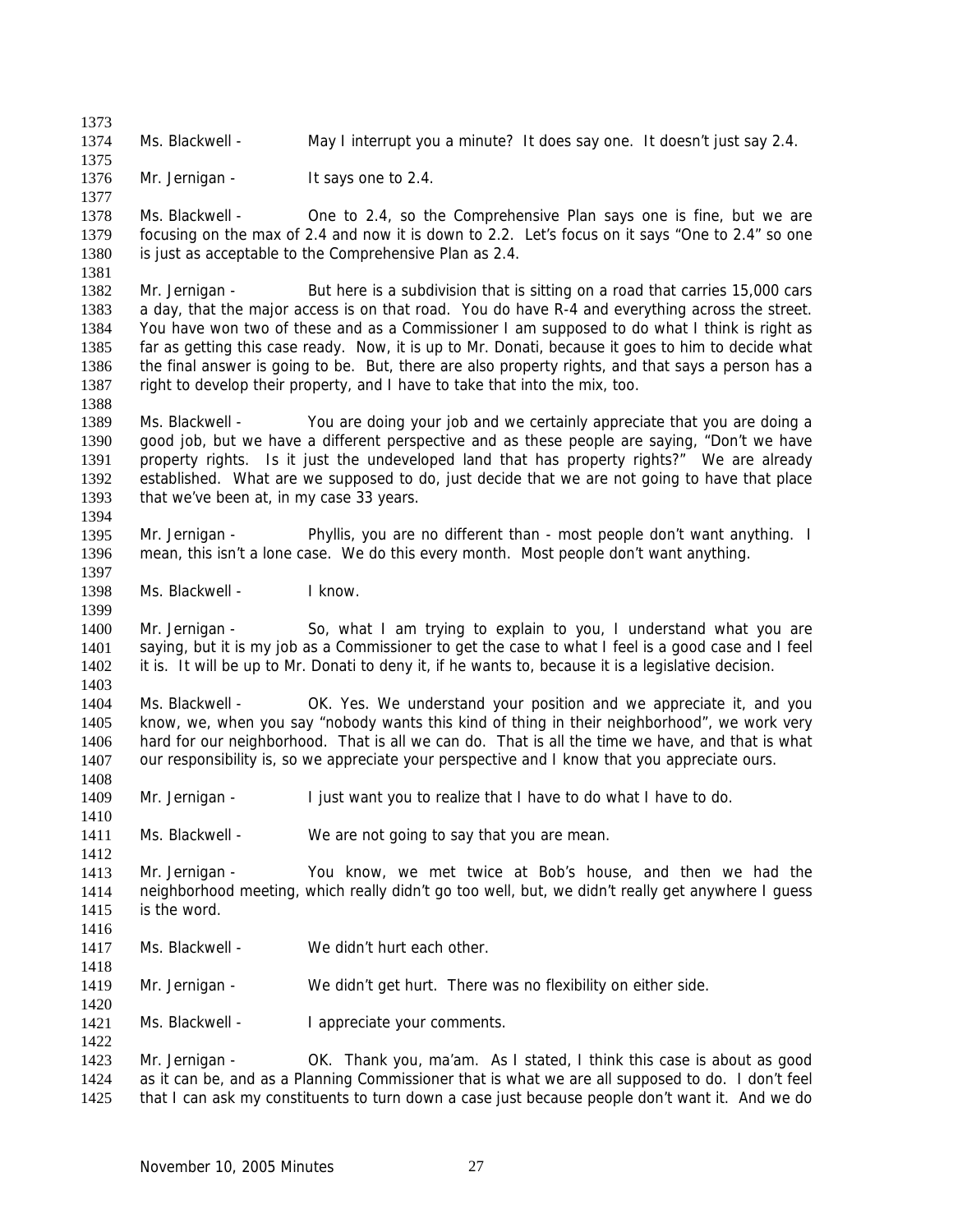this all the time. The Comprehensive Plan lays the County out as to what we are going to have, and unless that is adjusted, this falls into the proper parameters. So, Bob, I can't get it now. I am sorry. With that, I will move for approval of C-68C-05, WWLP Development, LLC, North Airport Drive to be sent to the Board of Supervisors for their decision. 1426 1427 1428 1429

1431 Mr. Branin - Second.

1433 1434 1435 Mr. Vanarsdall - Motion made by Mr. Jernigan and seconded by Mr. Branin. All in favor say aye. All opposed say no. The motion passes.

1436 REASON: The Planning Commission voted to recommend the Board of Supervisors **grant** the request because it conforms to the Land Use Plan, and the proffered conditions will assure a level of development otherwise not possible. 1437 1438

1439

1441

1430

1432

### 1440 **THE PLANNING COMMISSION TOOK A 10 MINUTE RECESS AT THIS TIME.**

1442 **THE PLANNING COMMISSION RECONVENED.** 

# 1443

### 1444 **Deferred from the September 15, 2005 Meeting:**

1445 1446 1447 1448 1449 1450 1451 **C-52-05 John G. Shurley:** Request to rezone from C-1 Conservation District to A-1 Agricultural District, part of Parcel 817-735-3028, containing 6.6 acres, located on the northwest line of Creighton Road approximately 1.25 miles northeast of Cedar Fork Road. The applicant proposes to replace one single-family residence. The A-1 District allows a minimum lot size of 43,560 square feet with a maximum gross density of 1.00 unit per acre. The Land Use Plan recommends Environmental Protection Area. The site is in the Airport Safety Overlay District.

1452 1453 Mr. Vanarsdall - Is anyone here this evening in opposition to this case, C-52-05. No opposition. Good evening, again, Mr. Tyson.

1455 1456 1457 1458 Mr. Tyson - Mr. Chairman, Mr. Kaechele, members of the Commission, Mr. Secretary. This is a request to rezone approximately 6.6 acres of a 10-acre site on the Chickahominy River to permit demolition and reconstruction of a single-family house damaged during Tropical Storm Gaston.

1459

1454

1460 1461 All of the properties in the immediate vicinity, on both side of Creighton Road, are zoned C-1, Conservation. The Land Use Plan recommends EPA, Environmental Protection Area for the site.

1462

1463 1464 The entire parcel and nearly all of the parcels immediately surrounding it are located within the 100-year floodplain.

1465

1466 1467 1468 1469 1470 In 1960 the County conducted a County-wide rezoning and designated this property C-1, Conservation. The County Finance Department records show that the existing house was constructed in 1963, despite the C-1, Conservation zoning. It is unclear whether a building permit was issued for the construction. In 2003, a building permit was issued for a porch addition, again despite the C-1, Conservation zoning classification.

1471

1472 1473 1474 1475 1476 During tropical storm Gaston, the house was inundated with water and damaged. The applicant applied for a building permit to demolish the existing house, raise the elevation of the house-site, and rebuild. That permit was denied, as the C-1, Conservation zoning does not, and never has, permitted the existing single-family use. The applicant has now applied to rezone the property to permit the reconstruction activity.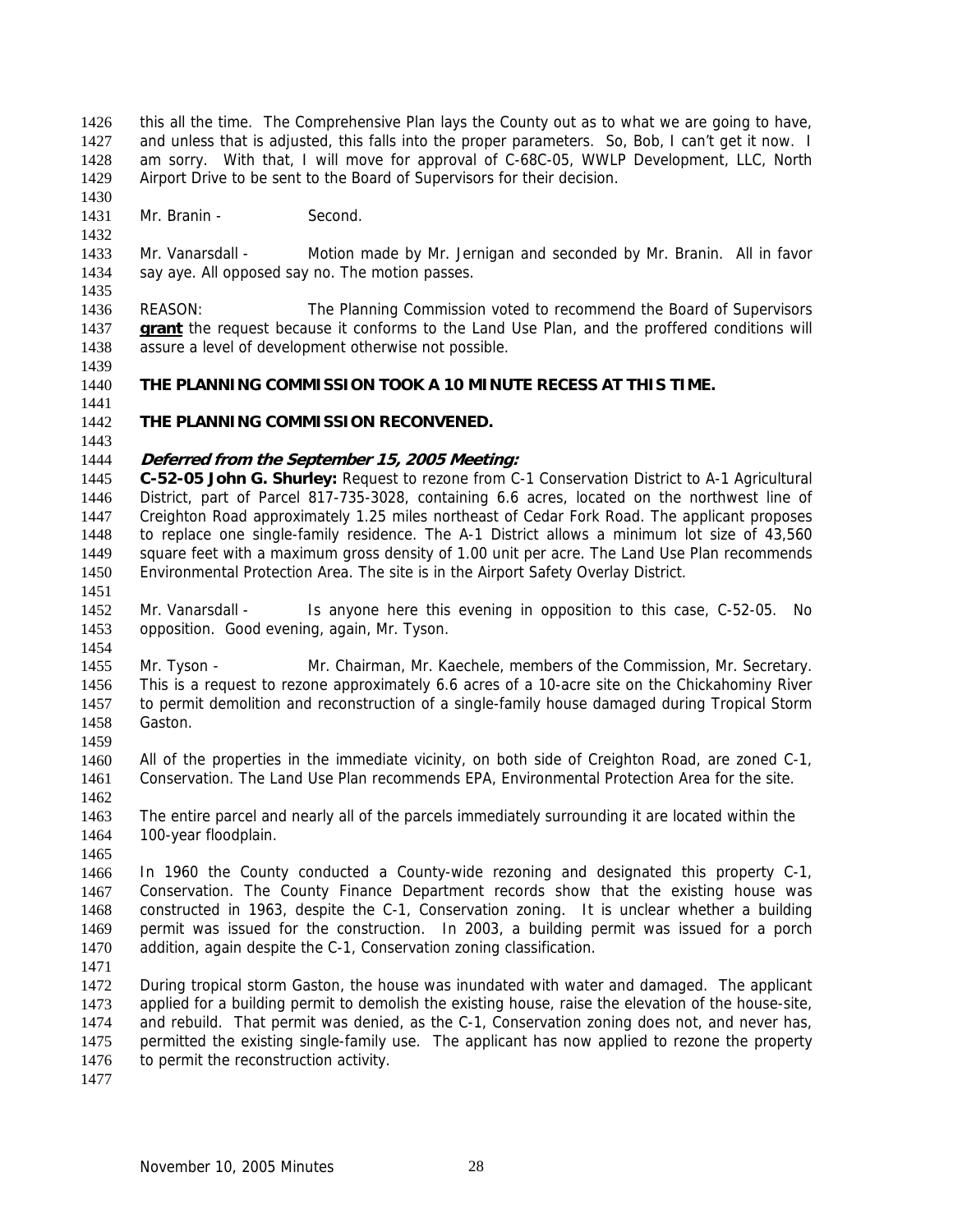Staff cannot support the requested rezoning. It is contrary to the 2010 Land Use Plan designation for the property. It also has the potential to set a precedent for the other homes in the vicinity, which are nonconforming by respect of them having been built prior to 1960. Floodplains serve important environmental functions - they permit the free flow of floodwaters and construction within floodplains has the potential to increase flood levels on adjacent properties. 1478 1479 1480 1481 1482 1483

1485 1486 1487 1488 1489 It should be noted that even if the requested rezoning is approved, the applicant would still need a variance from the BZA. In the A-1 Agricultural District, a minimum of one acre must be raised out of the floodplain, and the applicant is only proposing to elevate the area covered by the residential structures.

1490 1491 This concludes my presentation, I would be happy to try to answer any questions you may have.

1492 Mr. Vanarsdall - Any questions for Mr. Tyson by Commission members?

1494 Mr. Jernigan - Mr. Tyson, is it abnormal for somebody to fill in a floodplain?

1496 Mr. Tyson - It happens.

1498 Mr. Jernigan - Newstead Landing. Are you familiar with that?

1500 Mr. Tyson - No, but...

1502 1503 1504 1505 Mr. Jernigan - Newstead went through the Corps of Engineers and they are going to build a subdivision in there. They are going to fill that. They are pulling fill out of the James River Basin right there, and they are going to bring that up about three feet, I believe. Right, Mr. Silber?

1507 1508 1509 Mr. Silber - Yes. Typically, though, when you fill a floodplain there has to be other compensating area provided. You can't just fill a floodplain because it has an impact down stream.

1510 1511

1512

1484

1493

1495

1497

1499

1501

1506

Mr. Jernigan - That is all I had.

1513 1514 1515 1516 1517 1518 1519 1520 1521 Mr. Deal - Good evening, ladies and gentlemen. My name is John Deal. I am representing Mr. Shurley and Mrs. Shurley concerning this issue here tonight. Actually, what Mr. Shurley wants to do is exactly what they are doing at Newstead Landing, which is to build up his lot enough to put his house on it. That is all he wants to do. But the trouble is, C-1 won't permit that itself is what I understand, and I have given to you two sheets of paper. During the break I put them on the console up there, and you will notice one of them shows County of Henrico at the top of it and you will see, if you look in the bottom middle of this paper, you will see what it looks like, a building permit number was issued on 2/18/62, No. 36626, and Mr. Shurley was able to find this document in this area.

1522

1523 1524 1525 1526 1527 1528 The second document that you have is a chronology that Mr. Shurley prepared showing what has happened on this property since 1955. Mr. and Mrs. Leonard bought it in 1955. There was a permit issued by the Henrico Office in 1963 to build a house, and in 1963 another permit for septic system, another one for an enclosed porch, another one for an open porch, another one for a detached garage. In 1980 the property was sold to Faison. In 1989 it was sold to Carter. In 1993 it was sold to Shurley.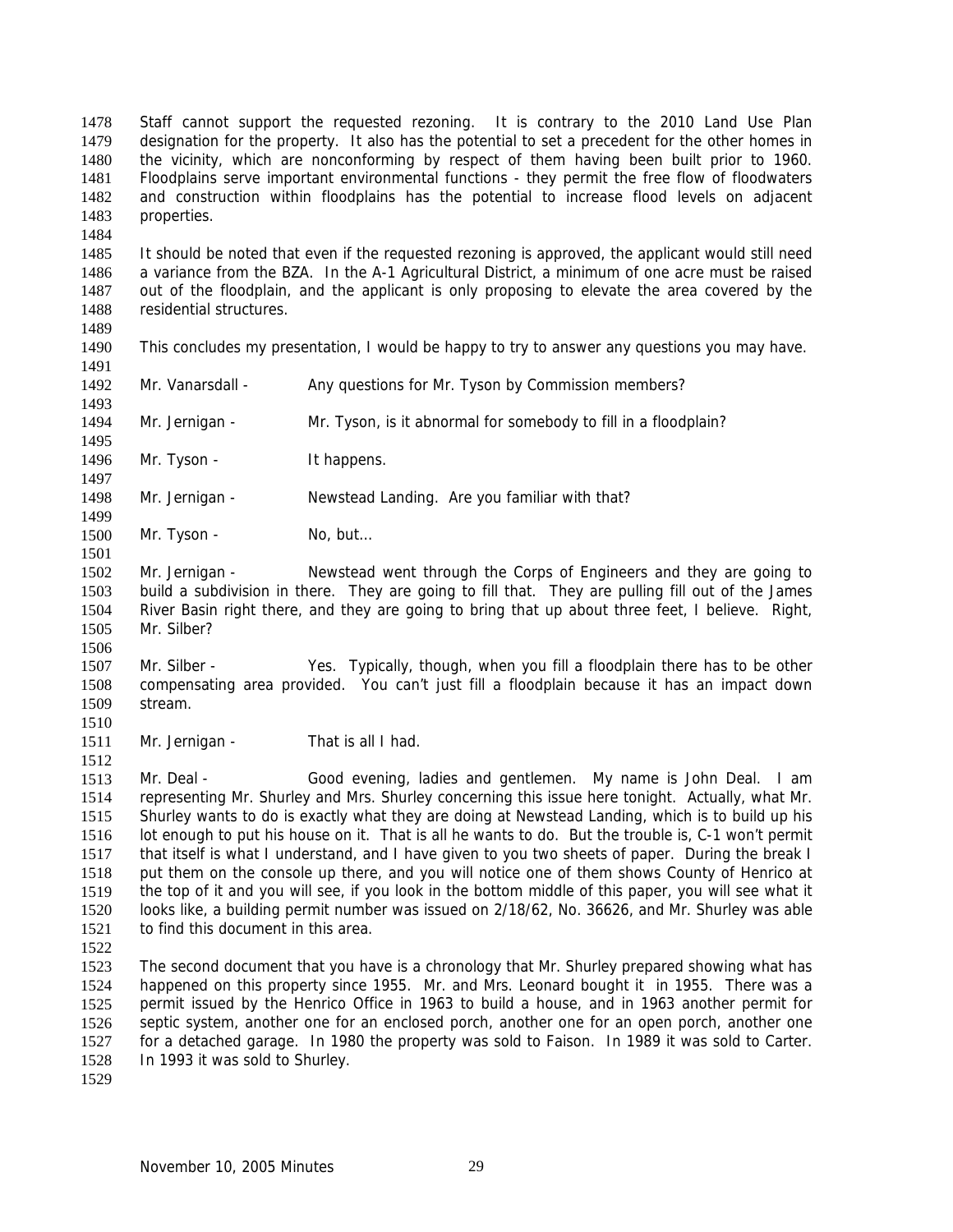Since the Shurley's bought the property, they have made two additions to the house, came to the Planning Office, filed for permits and were granted permits in 2003 to enclose a porch and build a new open porch and in 2005 they were issued a permit for a new septic system, and that was granted, and I have that with me tonight, also, if you would like to see that. Now we are here tonight the Shurleys find themselves in a bad, bad, bad situation of their life's savings sitting in that swamp down there and no redress, and all they did was buy based on what had been permitted before, a house. And I have searched titles and been in title work for almost 40 years. It will be 40 years in three months, and I never, ever been asked by a title company to go search out the building permit for the house, especially when the house has been sitting there for 40 years. And that makes a great big difference, from 1963 to 2003 is 40 years, and we are now in 2005, it is 42 years that house has been sitting there. So they find themselves in a vise not of their own making. They were forced to leave their home on August 30 because of the flooding by Gaston, and have yet been unable to return to their home because the County will not issue them a building permit to build a home. It wasn't that the flood pushed the house down or anything, but rather the floodwaters rose, went into the home and so contaminated it with mold, there is no way the house can be "demolded" if you will. The only thing to do is to tear the house down and build a new house. This house represents their life savings, and so, here they are, down here at the bottom of a long list of permits issues by this County, and the irony of it is, even to the time this case started, every agency in this agency carried this property as A-1. You can go in any agency that you want to in Henrico County and it shows this as A-1 property. He thought he was buying A-1 property. He had no idea he was buying C-1. Probably wouldn't have known the difference if he did. But I just wanted to point that out for you, because I think that is important to note, because it shows their innocence in the situation and somebody has got a problem. It is County's position that the property is zoned C-1 and will not permit residential construction, and yet all of these other agencies of the county say that it is A-1. 1530 1531 1532 1533 1534 1535 1536 1537 1538 1539 1540 1541 1542 1543 1544 1545 1546 1547 1548 1549 1550 1551 1552 1553 1554 1555

1556

1557 1558 1559 1560 1561 1562 1563 The Shurleys and I have exhausted all administrative alternatives to this dilemma. We have sat and talked with Ben Blankinship face to face. I have had a very long conversation with him. I have been on conference calls with Ben Blankinship and Joe Rapisarda to try to remedy this situation, and the only thing that we could come up with, this was after about three or four months, was to go ahead and file for a rezoning and see if that would work. And that was the collective wisdom of Joe Rapisarda and Ben Blankinship and myself, because we see no other alternatives at all.

1564

1565 1566 1567 1568 1569 1570 1571 1572 1573 1574 1575 1576 1577 1578 1579 1580 1581 1582 The Shurleys have exhausted these remedies, so while the Shurleys own the 10-acre parcel, what they want to do is rezone 6 acres of it to A-1 and leave the remaining four acres as C-1. What they want to do on this six acres, not the whole six acres, but where the house foot print will sit, is build it up, exactly what they are going to do at Newstead Farms. That is exactly all we want to do is what Newstead Farm has been permitted by this County to do, they are going to do it for a whole subdivision. We only want to do it for one house. That is all. In the meantime, they have to live in an apartment while they are waiting for this. So, unfortunately, the C-1 classification was overlooked by the County for 42 years, and now the result of that oversight is to render my client's home uninhabitable. Everybody in their neighborhood is in favor of this rezoning. Everybody they have talked to. There are people here tonight that are in favor of this rezoning and have come down here and want their opportunity to say something. The Shurleys are good neighbors. See the Shurleys are caught in a vise, and it is a bad situation. A horrible situation. I know the County is concerned about precedence, but they are concerned about a place to live. Precedence is fine. Having a home to live in is fine. They don't have a home to live in, and if they can't move back in it, there goes their life's savings going down the drain. So what is the result? Either somebody has got to buy this place from them or it has got to be zoned from C-1 to A-1. That is the only two remedies there are. Preferably, this is where they chose for their home, they lived there now for 15 years. That is where the children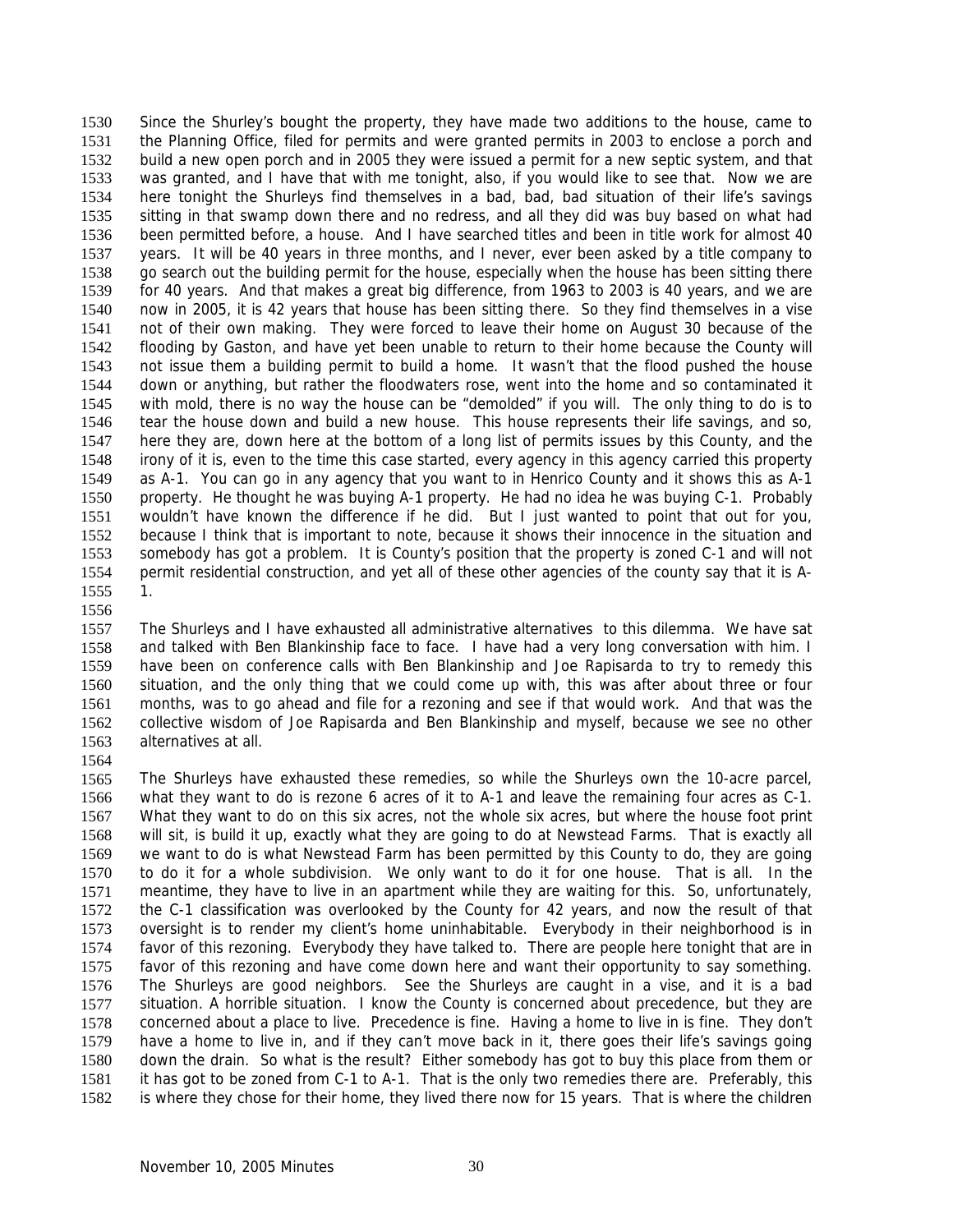were born and that is where they want to stay, but, unfortunately, because of these permits having been issued when they shouldn't have been issued, they find themselves in this bind. They find themselves paying rent, house expenses and everything go on. And I know you sympathize with them. I know you understand that, but we have got to have an answer. We have got to be able to do something. We can't wait any longer and run down rabbit trails endlessly. We just can't do it. So, what do I ask you to do is to vote in favor of this rezoning so that it can go to the Board of Supervisors with a recommendation for that. I mean, if for no other reason to give a recommendation, at least to show that this Commission has some regard for their property and for them as people, and that they have a right to live in that home, and if they don't live in the home, then the County ought to buy the home. But we need an answer. It is 14 months with a lady and two children living in an apartment when they've got a home sitting out there is no fun. And I know you all don't like that anymore than we do. I understand that, and I am not ragging on you guys for it. Not a bit in the world. That is the fact. That is where they find themselves. 1583 1584 1585 1586 1587 1588 1589 1590 1591 1592 1593 1594 1595 1596

1597

1598 I will be glad to answer any questions that you might have, as would Mr. Shurley.

1599

1601

1605

1607

1611

1613

1619

1600 Mr. Vanarsdall - Any questions for Mr. Deal?

1602 1603 1604 Mr. Archer - Mr. Chairman, Mr. Deal and I had a talk about this extensively and the way you explained that tonight, but if you could get that put down in a book, I think Mr. Shurley could live anywhere he wants to live.

1606 Mr. Deal - Will you be my publisher?

1608 1609 1610 Mr. Archer - I think before we go any further, though, Mr. Tokarz is here and I think we probably need some more explanation of what the County's position is here, and then we will talk about it some more. Mr. Tokarz, are you here? Can you help us out?

1612 Mr. Vanarsdall - Good evening, Tom.

1614 1615 1616 1617 1618 Mr. Tokarz - Good evening, Mr. Vanarsdall, and members of the Commission. I am Tom Tokarz, County Attorney's office. I have been working with Mr. Rapisarda, Mr. Blankinship and Mr. Deal. I had not spoken to Mr. Shurley until tonight, but all of us have been looking for a way to deal with a difficult situation. We certainly understand the difficulty of the situation. Let me just tell you legally why we are in this bind.

1620 1621 1622 1623 1624 1625 1626 1627 1628 1629 1630 1631 1632 1633 1634 1635 We have two provisions that are running at cross purposes here. One, of course, is the zoning on the property. It was rezoned to C-1 in 1960 and it was put into C-1 to provide environmental protection, to prevent the type of damage that we had occurring in Gaston, and the Board of Supervisors has said that residential dwellings are not permitted in C-1, and that is for the basic purpose of protecting health and public safety. In addition, we have provisions that are based on State law and a long tradition in this County, which basically is found in Section 24-8 which says that when you have damage to a dwelling you may not reconstruct it unless it is reconstructed in a use that is permitted in the district, and, of course, because they are in a C-1 District, they have a problem in complying with that provision. And so what we have is a nonconforming structure, non-conforming as of the change in the Ordinance in 1960. We can't tell you what happened in 1963 with the building permit, because all of the County records for building permits were lost in the flood. It was Hurricane Camille in 1969 or 1970, so we don't know and can't give you the history on that. We wish that we could tell you exactly why it was permitted at that time. We have also looked at other provisions, Section 24-95. There are two provisions in there, one which says that no new dwellings may be put in a flood plain area. That is designed to protect the people from having the type of damage we have in this situation, and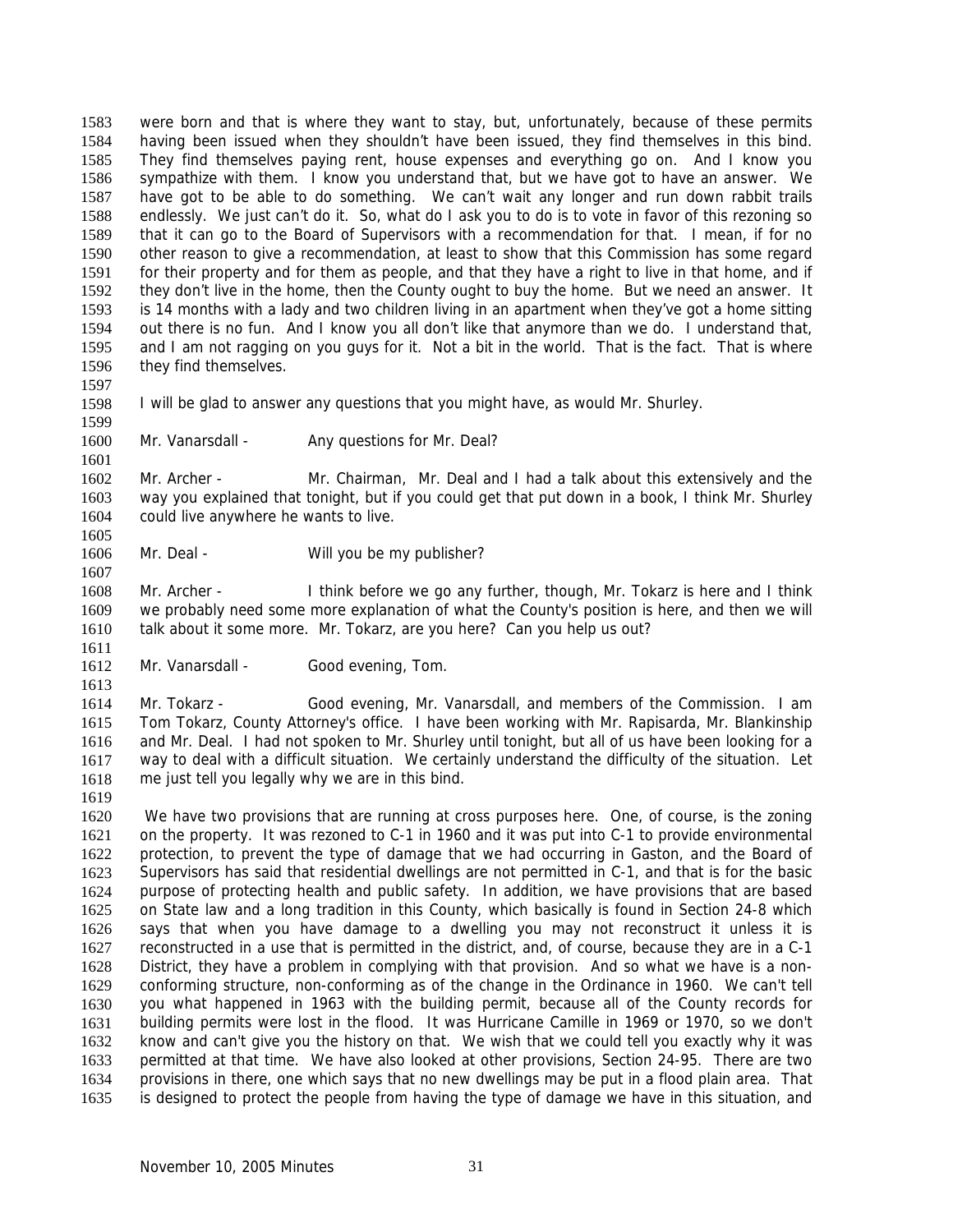we also have 24-95U(2), which says that we will allow construction or reconstruction of buildings within the flood plain, but only if the building was legally constructed prior to 1989, and given the fact that we can't establish, because there are no records that this property was legally constructed prior to 1989, a building permit has not been able to be approved. All of that is a long way of saying we have struggled just as much as Mr. Deal has with this situation. It is Mr. Kaechele, a member of the Board, a situation that is created by the way that the zoning ordinance has been constructed. We are not sure what we are going to recommend to the Board. Whatever the recommendation of the Planning Commission is, I am not here to speak either for or against the rezoning application. I was here to just try and give you the legal dilemma and to tell you that we've worked really hard with Mr. Deal to try and figure out a way to deal with this, and, ultimately, I think it is something that is going to have to be ultimately addressed at the Board of Supervisors level when it comes to them, based on your recommendation from the Planning Commission. Having said all of that, I have either totally confused you, and I'll be glad to answer any additional question. 1636 1637 1638 1639 1640 1641 1642 1643 1644 1645 1646 1647 1648 1649 1650

1651 1652 Mr. Branin - Mr. Tokarz, I have one question. You said in 1980 that a precedent was set that a building could be rebuilt if it was prior to...

1654 1655 1656 1657 1658 1659 1660 Mr. Tokarz - What I was referring to is 24-95U(2) and that is a provision that says that if a building, not withstanding the non-conforming use language in 24-8, if there is a dwelling in a flood plain and it was legally constructed prior to January 11, 1989, then it could be reconstructed if there is more than 50% damage. The January 11, 1989 date is significant because that is when the County adopted the flood plain ordinance, which is now found in 24- 1106.1.

1661 1662 1663 Mr. Branin - And a second question, Mr. Tokarz. Is there any reason for us to assume considering a permit was issued in 1963, is there any reason for us to assume that this, this structure was built illegally?

1665 1666 1667 1668 1669 1670 1671 1672 1673 1674 1675 Mr. Tokarz- Well, that has probably been the \$64,000 question. There are two answers to that. One is, that the permit was issued in error in 1963, and there is a doctrine of State Law first established in a case called Thiegelhoff vs. The City of Norfolk. It says that even if a building permit is issued in error, that does not give the owner the right to continue the illegal use, and the reason is because a subordinate official cannot override the ordinance then passed by the Board of Supervisors. That is basically known as the "Thiegelhoff Doctrine." So, you've got that on the one hand. Then you've got a second presumption in the law which is that there is a presumption of procedural regularity, that when officials act it is in conformance with the law. The problem is we can't resolve that either way, definitively, because we don't have the building permit files to see what the basis of the decision was to issue the permit in 1963, and I guess that leads me to the final point here.

1676

1653

1664

1677 1678 1679 1680 1681 There is another State Law decision of The Supreme Court of Virginia, said in a case involving the City of Front Royal, that the duty is not on the locality, but it is on the owner to prove that they have legal non-conforming status, and the owner has not been able to do that in this particular case.

1682 Mr. Branin - Due to the County losing the records?

1684 1685 1686 1687 Mr. Tokarz - Well, the presumption is that the owners have the greater opportunity to know what the status of the property is than the County does. That question was specifically raised in the Supreme Court Decision and they said that the burden is on the homeowners rather than the locality.

1688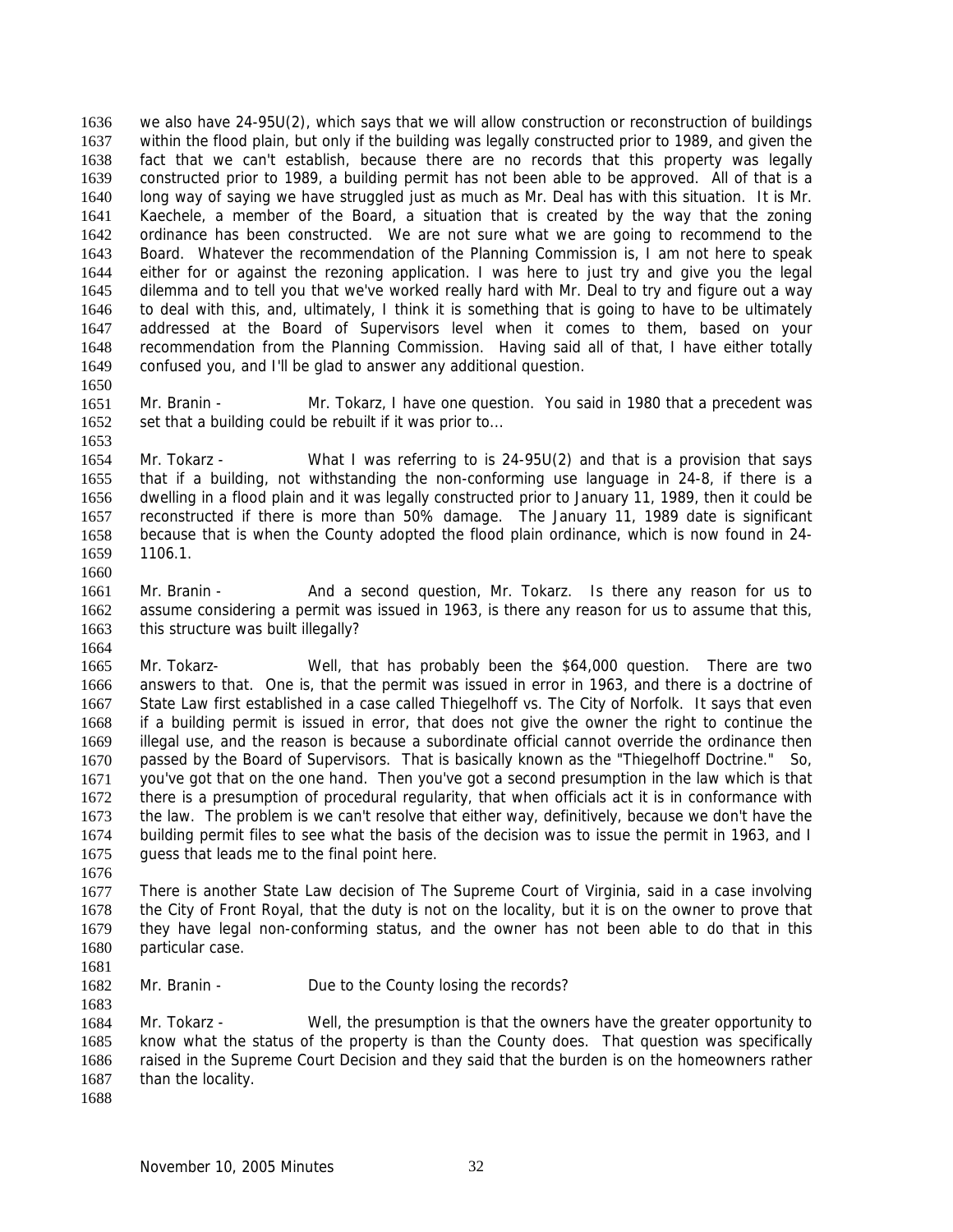1689 Mr. Branin - Thank you, sir. 1690 1691 1692 1693 1694 1695 1696 1697 1698 1699 1700 1701 1702 1703 1704 1705 1706 1707 1708 1709 1710 1711 1712 1713 1714 1715 1716 1717 1718 1719 1720 1721 1722 1723 1724 1725 1726 1727 1728 1729 1730 1731 1732 1733 1734 1735 1736 1737 1738 1739 1740 1741 Mr. Jernigan - Mr. Tokarz, I have a question. In C-1, can you build a summer home? Mr. Tokarz - I will look and tell you. I have learned over the years, don't try and do it by memory. 24-88, and I only know that number because I looked at it a few minutes ago. Summer houses are permitted as a principal use. Summer houses, cabins or camps for seasonal occupancy only. Mr. Jernigan - How about a golf course? Mr. Tokarz - Yes, sir. You can have private non-commercial recreational areas, such as country clubs, swimming clubs, golf courses, boat clubs, fishing clubs and riding clubs, provided they have at least 50 acres or more. Mr. Silber - A golf course is permitted also by Special Exception in C-1. Mr. Jernigan - Tom, we have got a situation here just like New Orleans. We have got one guy rather than 10,000. Mr. Tokarz - I understand it. Mr. Jernigan - Let's give FEMA a break and handle this one ourselves so they don't have to come in here and try to do anything. They are overburdened, now. Mr. Tokarz - I understand it. Like I say, I am not here to argue against the application, Mr. Jernigan or members of the Commission. I am not here to argue against it. I am here just to answer questions and leave it to the policy makers to make the decision and the recommendation. Mr. Silber - Mr. Tokarz, in your discussions with the County Attorney and others, what have you concluded they can do with the existing structure? Mr. Tokarz - They certainly could do repairs on it. Now the problem that we understand is, and we have talked with the Building Officials out there, that when you have water damage to the extent that they have had in this property, it is really not economically feasible to do repairs, but technically the Ordinance allows you to make repairs to the facility as long as you don't reconstruct it. In this case, though, because the water damage has been so extensive, you'd really have to tear down the whole structure in order to get the mold out from the structural members. That is our understanding. Mr. Branin - Now, if they left the porch and built everything else, would that count as a rebuild or... Mr. Tokarz - I think the standard under the Ordinance is reconstruction of 50% or more, so that would be more, under 24-A. Mr. Jernigan - I think Mr. Deal, how much do they have to put in there to come out of the flood plain? Mr. Deal - Three feet. And I can prove to you that had a building permit in 1963 and you've got the piece of paper in your hand. Actually, look at the tax assessment sheet, you will see in 1963 it was pro-rata.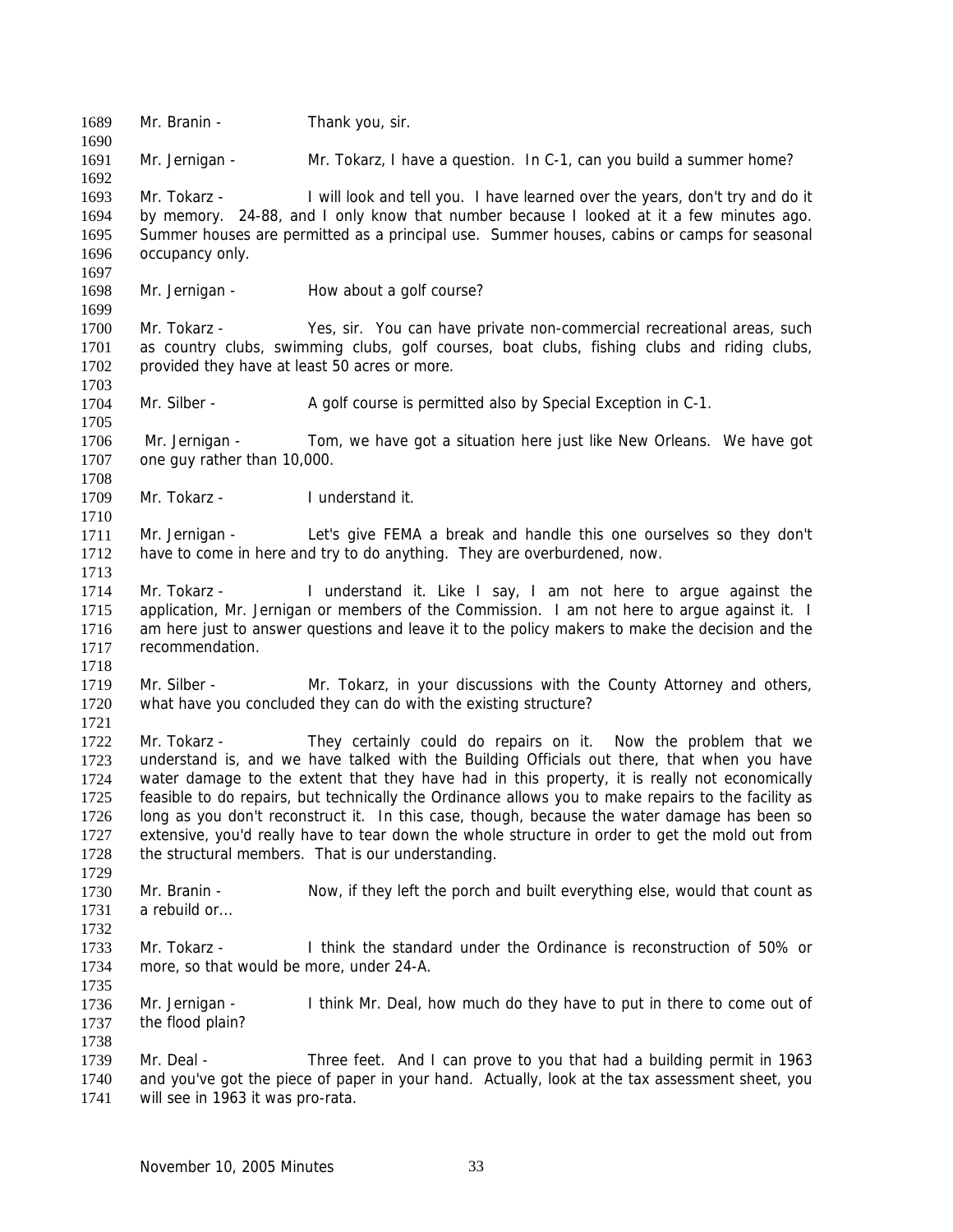1742 1743 1744 1745 1746 1747 1748 1749 1750 1751 1752 1753 1754 1755 1756 1757 1758 1759 1760 1761 1762 1763 1764 1765 1766 1767 1768 1769 1770 1771 1772 1773 1774 1775 1776 1777 1778 1779 1780 1781 1782 1783 1784 1785 1786 1787 1788 1789 1790 1791 1792 1793 1794 Mr. Tokarz - Yes, please let me clarify that. I am not contesting and I am not saying that it wasn't a building permit issued. What I was saying is because we don't have the files, we don't know the basis on which the building permit was issued. We don't know, for example, whether there was some variance or some other special exception that was used in conjunction with the building permit. That is all I am saying. I don't doubt... Mr. Vanarsdall - It was issued in error. Mr. Tokarz - Pardon me. Mr. Vanarsdall - This one was issued in error. Mr. Tokarz - I am saying that they, based solely on the fact that the zoning of the property was C-1 at the time, based only on the information we have, it appears to have been issued in error. Maybe there was something else in the building permit file that explains what led them to issue it. I don't know what the answer is to that. Mr. Silber - Mr. Tokarz, in your discussion with Mr. Deal, have they indicated to what extent they want to expand this structure? Do they want to enlarge this structure? Mr. Tokarz - I don't know the answer to that. Mr. Deal - Let me correct something I said a minute ago. Mr. Shurley just corrected me. The Code only requires him to raise the area under the footprint of his house one foot. And everything is cool. Mr. Silber - **It needs to be one foot above the flood elevation.** Mr. Shurley - Then it would be two. I am one foot below now. Mr. Deal - So that would be two feet, and they wanted to go three, just for safety sake, is what he wanted to do. And he is not talking about raising an acre. The footprint of the house itself is all he want to do, raise it two feet. That is all that has got to happen. Mr. Archer - Mr. Tokarz, did you say there was a minimum amount of acreage that had to be raised though in order to do that, or did you not? Mr. Tokarz - I think that was in the staff report. The staff report mentioned that they would need a variance because... Mr. Silber - I can answer that. You need to have the minimum area requirements of the zoning outside of the flood plain, so A-1 requires you to have one acre of area, one acre has to be out of the flood plain, so if you can't raise everything for one acre, then he'd need a variance on that. Mr. Deal - The Code requires one acre to be raised, whatever needs to be raised. Mr. Silber - The Code requires that you have the minimum area requirements outside of the flood plain. Minimum area requirements for A-1 is one acre. Mr. Shurley - Or get a variance, which I have also already applied for.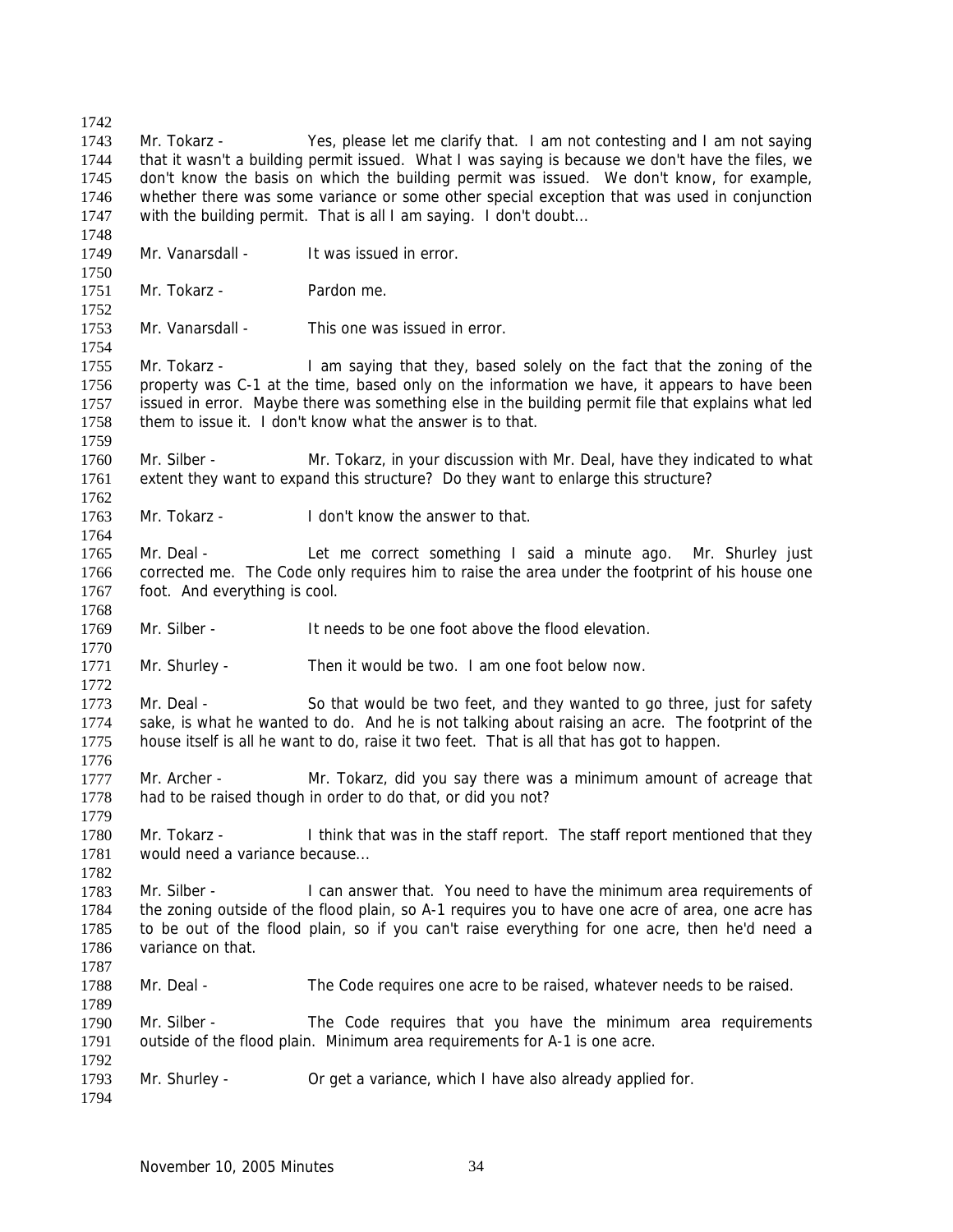1795 Mr. Silber - Or get a variance. 1796 1797 1798 1799 1800 1801 1802 1803 1804 1805 1806 1807 1808 1809 1810 1811 1812 1813 1814 1815 1816 1817 1818 1819 1820 1821 1822 1823 1824 1825 1826 1827 1828 1829 1830 1831 1832 1833 1834 1835 1836 1837 1838 1839 1840 1841 1842 1843 1844 1845 1846 1847 Mr. Shurley - I do have the application and I have paid for that already. Mr. Kaechele - Excuse me, Mr. Tokarz, I was going to ask, Mr. Silber brought up the concept of providing compensatory channels equivalent to fill in the flood plain. Is that policy still in effect? Mr. Tokarz - I think what you are referring to, if there is filling in a flood plain, there has to be mitigation factors to satisfy the Corps of Engineers. Mr. Kaechele - I understand. That is compensating channels. Mr. Silber - This is a policy requirement of Public Works, but the way it works, Mr. Kaechele, is, if you are going in to a flood plain and filling a flood plain, then you have to take area outside the flood plain and be able to cut enough area to compensate for that amount of area that would have been flooded. In this case he doesn't have anything that is outside of the floodplain, so he can't provide any compensating areas. The entire property, the entire six acres, is in the flood plain. Mr. Kaechele - So that wouldn't apply here then. Mr. Shurley - Again, it is on the inside of the perimeter of my house. I am not really affecting the flood plain any, because the house was already there, so what I raise on the interior of the house has no bearing whatsoever on the flood plain. Mr. Silber - That is what I was asking Mr. Deal. I don't know to what extent you are expanding or not expanding the structure. Mr. Deal - They are not expanding the structure. They are going to build on the same footprint they've got now. Is that right? Mr. Shurley - Well, originally, before all of this came up and the plan probably does show we were having a small addition to the house. Of course, we assumed we were A-1 and we didn't have any of this problem. If it means I can rezone, I will take the addition off and just use the existing footprint. I certainly don't have a problem with that, but I believe the plan does show. I think you all have it over here where it actually shows the small addition on there. Mr. Deal - You never introduced yourself. Mr. Shurley - I am John Shurley. You can see that little dotted area where I was going to add on to the front. And I can't see the dimensions there. I believe it is 8 foot out near the middle and I think 20 feet across, and then it would match back in 16 feet, I believe, on the other side. I believe the way it works is it is going to be 8 this way and I think about 20 that way, and then it would be 16 that way. I think. Mr. Deal - This is something that Mr. Shurley and I talked about and Mr. Jernigan and I have talked about, build a Nags Head kind of house. Leave the same foot print there and raise it up just like at Nags Head. You have got your telephone poles the house is built on, and then you, what Mr. Kaechele was talking about, it is a compensated area. There would be none. The only thing that would get hurt then in a flood is his car, and he could raise it up. He could even park his car under the house like they do at Nags Head, and so earth hasn't been disturbed. Yes, ma'am. Oh, I'm sorry. I thought you were saying something. Excuse me.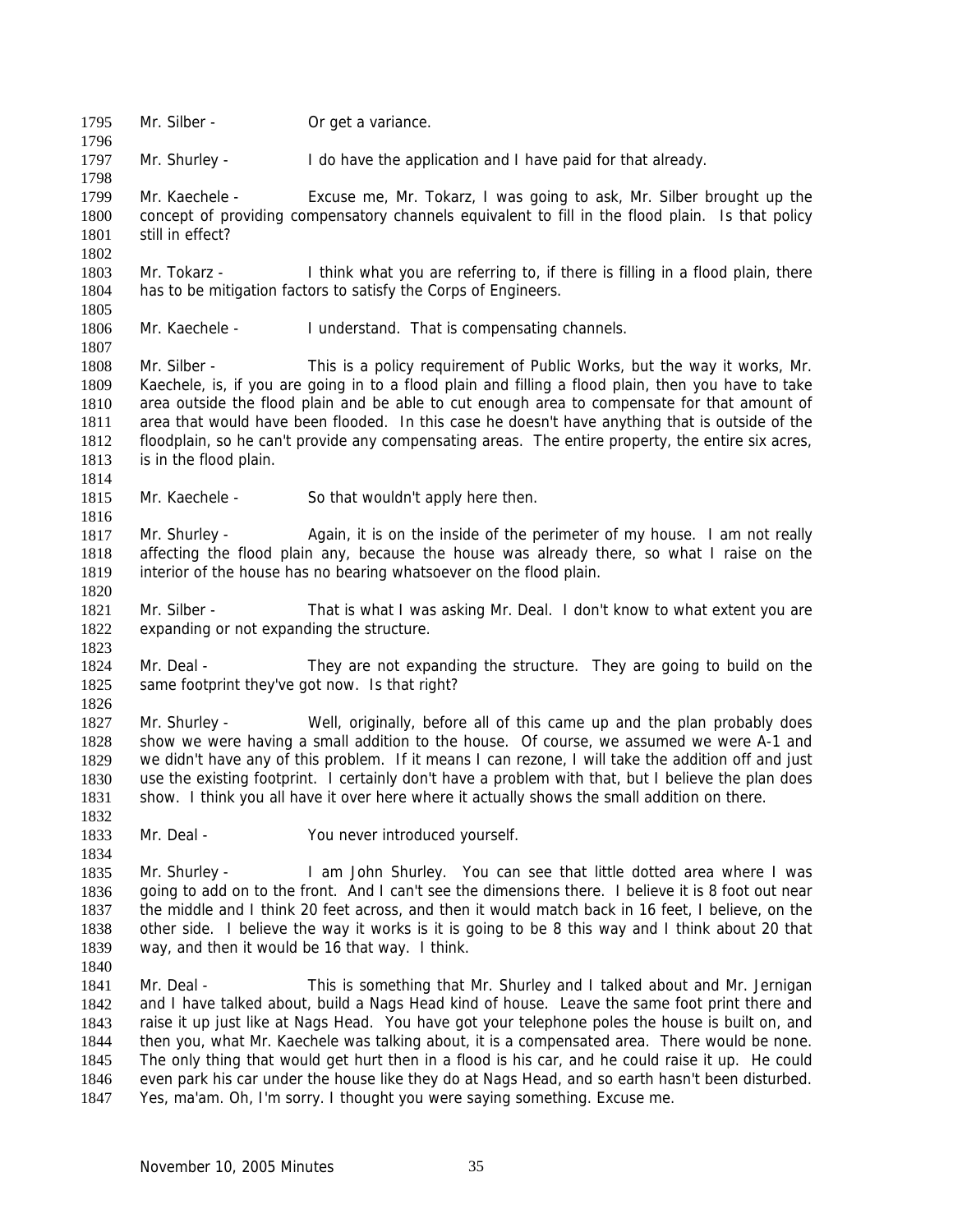1848 1849 Mrs. Jones - I am trying to think of an answer and...

1851 Mr. Deal - Think. Think.

1853 1854 1855 1856 1857 1858 1859 1860 Mrs. Jones - Well, I will tell you my concern. You could probably read it in my face. I have all the empathy in the world for this situation. I can't even imagine how disruptive your lives must be with this, and Gaston doesn't happen every year, and that is a good thing. However, I am looking a little beyond this, making sure that whatever decision we make has to be defensible, and we have to be very, very sure that we are not setting a precedent that lines folks up on the door to take a designation like this, C-1, and try to change it. I am very concerned that whatever we do, we have to be able to have a strong legal basis, and I am just not hearing that.

1861

1869

1871

1888

1850

1852

1862 1863 1864 1865 1866 1867 Mr. Tokarz - Mrs. Jones, I think that is one of the concerns that we've had, too. We have been concerned about the prospect of spot zoning. We have been concerned about the issue of the domino effect up and down that area and also in any other C-1, but we have also recognized the individual hardship that this particular situation has on this property, so that is what the struggle has been for us in trying to resolve this.

- 1868 Mr. Deal - Can I address your point, one second?
- 1870 Mrs. Jones - Please.

1872 1873 1874 1875 1876 1877 1878 1879 1880 1881 1882 1883 1884 1885 1886 1887 Mr. Deal - This gentleman and his wife are here before you folks because they lost their home. How many people in Henrico County are going to be in this kind of a situation that they could lose their home? And the way a Board votes, at Board level, or you folks recommend at this level is the great part based upon the factual situation. The factual situation is there have been five separate permits issued on this property. The factual situation is they have lost their home. Period. The factual situation is not their fault. And the factual situation is there was a building permit, because the taxes were prorated in 1963, and you just don't prorate taxes in the middle of the year unless you've got some improvements to prorate it for. Now, for somebody to come before this Commission with that factual basis is going to be very, very tough. And I know you are concerned that a developer will come in here that owns 500 acres of swamp land and say, hey, I want to build 500 Nags Head houses on this place because you'll gave Shurley a break. Well, did he lose his home? Were there 500 permits issued on his home before you folks made the decision you made and the Board may their decision? Certainly not. And so I don't see, and I know there is precedent, but precedent is based in great part on fact, and we have an entirely separate factual situation here, that what anybody else in this County I believe could bring there.

1889 1890 1891 1892 1893 1894 1895 1896 1897 1898 1899 1900 Mr. Archer - Mrs. Jones, I guess I need to say something. The reason I was not talking too much is because Mr. Deal, Mr. Shurley and I have probably been talking about this for the last year or so. The first thing I said to myself was, "Why me?" Having said all of that, I don't think there is anybody in here, I've come to know Mr. Shurley and he is a very nice man. I don't think there is anybody in here who doesn't sympathize and empathize with the position that he is in. If you are not, then you must be descendents of the Tin Man. But, the problem that I have with the case is that we can't find that provision that would allow us as a Commission to make a recommendation. And I know that ultimately somewhere along the line the Board is going to have to dispose of this one way or the other, and as Mr. Deal and I discussed the other day, there is no point to keep deferring this, because I don't think there is anything else we can find out about it that we don't already know, and the quicker we can move it to the Board, then we can get away from them having to live in an apartment or at least have a decision that they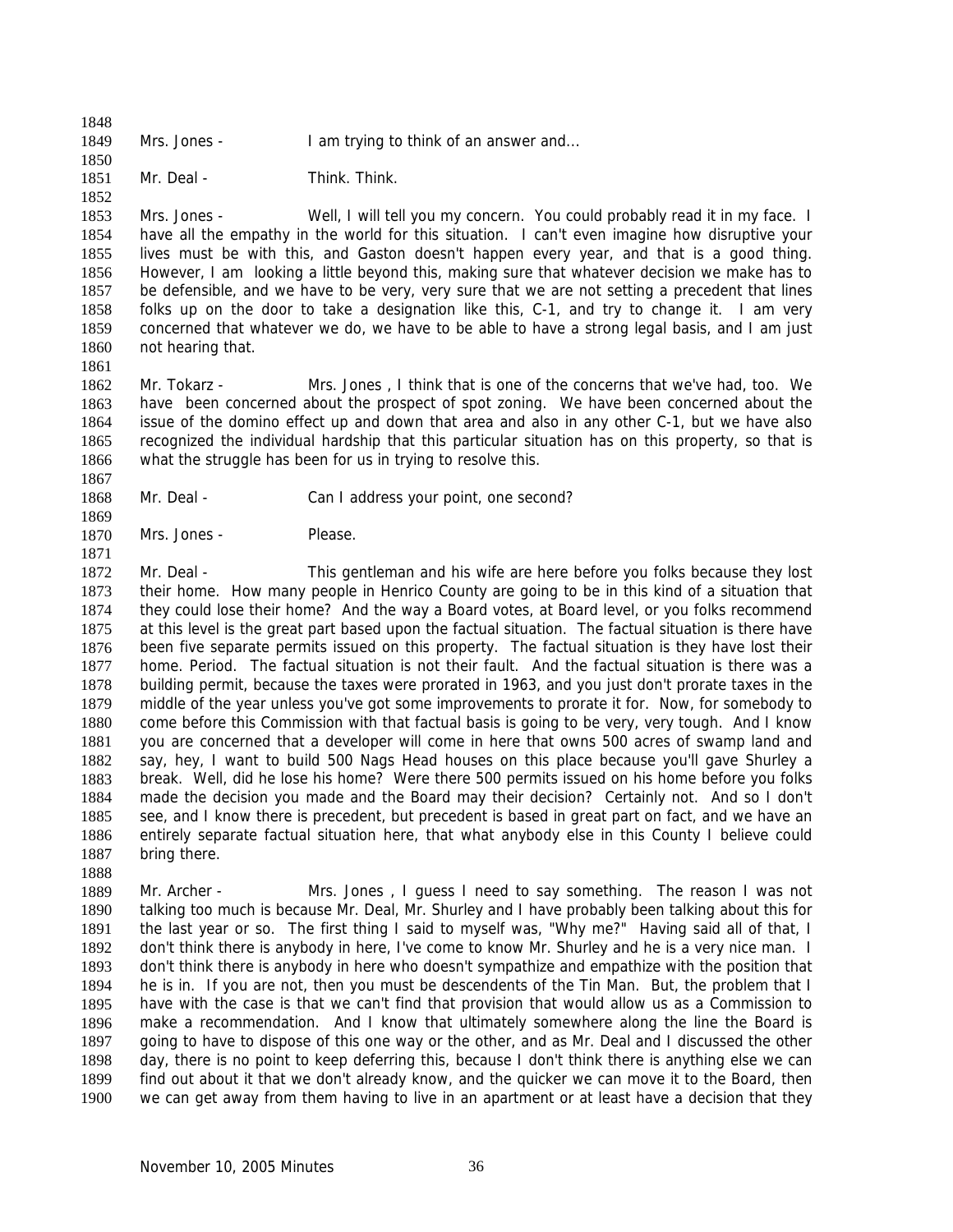will know exactly what to do. And I am not talking specifically to you, I am just looking down there. But this is the hard thing that we have to come up with tonight, and I don't think, based on what I have heard here tonight, that staff is yet in a position to make a recommendation for approval. But I do want to move this, and Mr. Deal and I have discussed what all of the options are for moving this to the Board, because I mean, let's face it, at some point in time the Board in its wisdom is going to have to make a decision as to what to do, and I don't think at this point, at this level, we have the authority to change any provisions of the Ordinance. There is law and there is tradition. Tradition we can probably mess with a little bit, but law we can't, and Mr. Deal, that is where we are. 1901 1902 1903 1904 1905 1906 1907 1908 1909 1910 1911 1912 1913 1914 1915 1916 1917 1918 1919 1920 1921 1922 1923 1924 1925 1926 1927 1928 1929 1930 1931 1932 1933 1934 1935 1936 1937 1938 1939 1940 1941 1942 1943 1944 1945 1946 1947 1948 1949 1950 1951 1952 1953 Mr. Jernigan - Can I ask you something, Mr. Archer? Mr. Archer - You can ask me anything. Mr. Jernigan - Can we send it to the Board with no decision? Mr. Deal - The I'd rather you do that. Mr. Jernigan - I mean, rather than deny it. Can we send it to the Board with no decision? Mr. Archer - Mr. Secretary? Mr. Silber - I don't think that would be the wise thing to do. Mr. Vanarsdall - I don't think that would be a good idea. We are not here to send anything without a decision. Mr. Archer - Ray, the problem with that is, at least from my point of view, the Board can do anything that it wants to do, regardless of what recommendation we make. I don't want to set the precedent of making a recommendation based on an Ordinance that we can't back up. That is what Mrs. Jones was saying. Once it gets to their level, they can massage it and work with it and they will have to make a decision one way or the other. Mr. Vanarsdall - Mr. Archer, I think this is one of those cases the needs to go to the Board and be moved out of here. Mr. Archer - It does. Mr. Vanarsdall - And let them take care of it. Mr. Archer - Well, that is what Mr. Deal and I were discussing. There is no need to keep deferring this and keep paying more rent to stay in an apartment when we need to get it to a level where somebody can make a decision that will have some effect. And the decision that we make tonight doesn't really have much of an effect. If we were to make a recommendation of approval, which is based on nothing, the Board could still deny it if they wanted to. Mr. Vanarsdall - And they don't have to deny it because we do. Mr. Deal - Well, let me ask you this, sir. Mr. Archer - You and I have been talking about it for two years.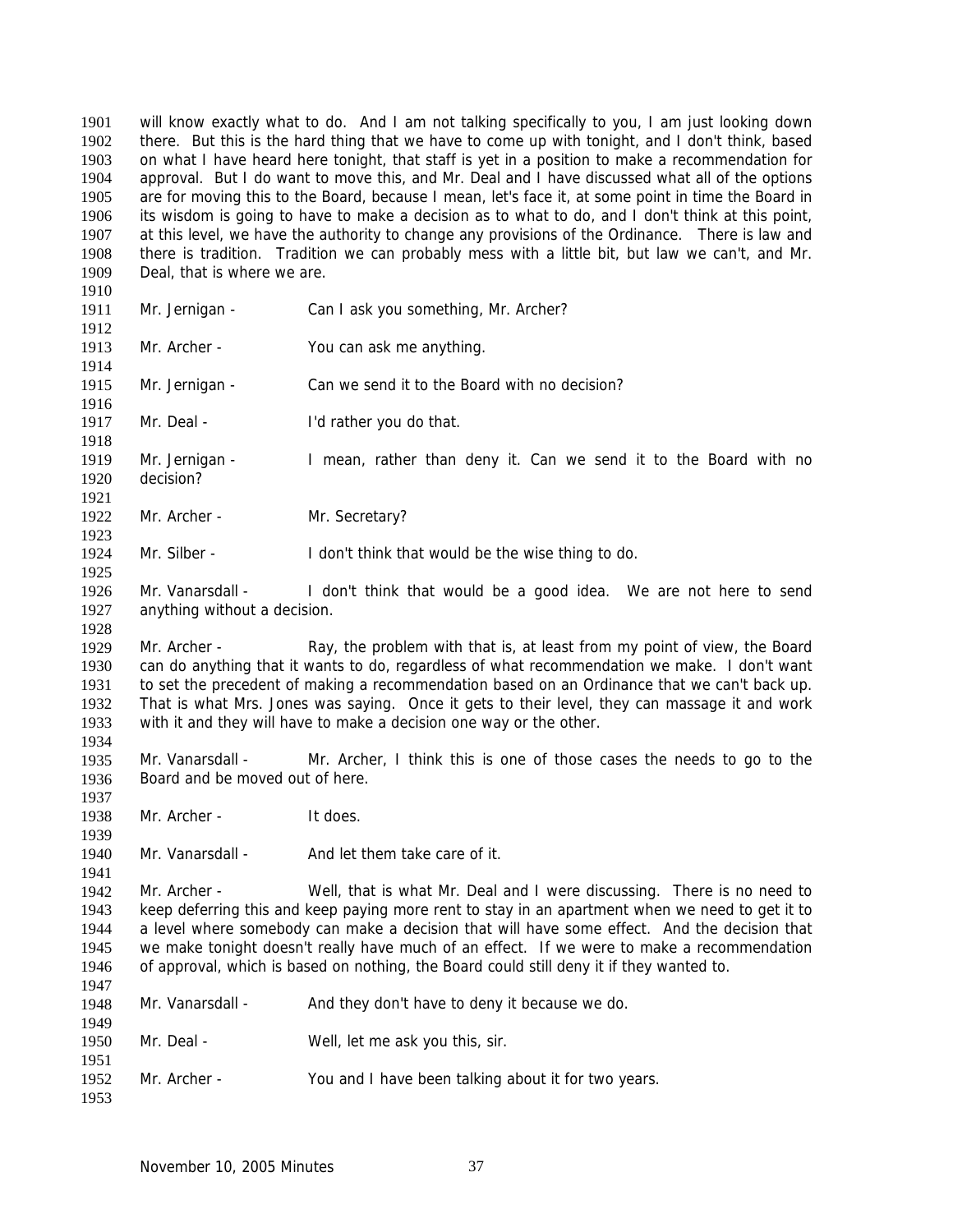Mr. Deal - I would like to move this thing along, because these people have got to have permanence in their life. Rather than a flat out up and down denial, that you don't want to decide it this way. Let the record show you don't want to decide it this case this way, but you don't see any other way under the law that you can do it, that you can pass it. 1954 1955 1956 1957 1958 1959 1960 1961 1962 1963 1964 1965 1966 1967 1968 1969 1970 1971 1972 1973 1974 1975 1976 1977 1978 1979 1980 1981 1982 1983 1984 1985 1986 1987 1988 1989 1990 1991 1992 1993 1994 1995 1996 1997 1998 1999 2000 2001 2002 2003 2004 2005 2006 Mr. Archer - I think by virtue of our discussion here tonight, what we are entering into the record and just in the spoken word indicates that I don't think there is anybody here that does not approve of the situation that they are in, when I say not approve of, is happy of the fact that they are sitting there with a house that they can't use and can't do anything with. So I think the record speaks for itself in that regard, but I don't know anyway to craft the motion that says either yea or nay. Mr. Deal - You know what really concerns me about this is that they didn't make the mistake. The County made it. Mr. Archer - I know that. Mr. Deal - They've got to pay the price. And there is something wrong in that. There is just something basically wrong there. Now whether you guys can fix it or not I don't know, but it is dead wrong. Mr. Vanarsdall - We understand that and we sympathize with you and him, very much, but we didn't make it either, and this Commission did not make any of this and didn't cause any of this, and if you want it to move on to the Board, well you stand a better chance... Mr. Deal - I think that would be the best thing to do. Mr. Vanarsdall - . ... that he should recommend whatever he wants to and if it goes with a denial from us doesn't mean the Board has to follow through with a denial. And he can talk to his Board member and tell him what happened, and we have got the backup records, all of the minutes will be out next week and it will all be very much understood. Mr. Deal - I understand. You and I have known each other too long to know otherwise. Mr. Jernigan - Mr. Chairman. Can I say something? Mr. Chairman, it seems to me, and Randy, somewhere along the line I heard of a case going to the Board with no decision from the Planning Commission. That happens. Mr. Silber - I may have to ask Mr. Tokarz. I think the only time I remember that happening, Mr. Jernigan, was when there was a split vote and they could not make a decision, not a decision rendered. I don't remember a decision ever going from the Planning Commission... Mr. Vanarsdall - That is not a good practice. Mr. Jernigan - Look, it is not a good practice, Ernie, but this is a situation that I hate to send it to the Board with a denial, because it doesn't sound good when staff comes up and says "This was denied by the Planning Commission." Because that puts a little seed in everybody's head that is sitting in the audience right then. I would rather send it up with no decision because of legal ramifications than just do a denial. Mr. Vanarsdall - Well, you don't have to vote on it.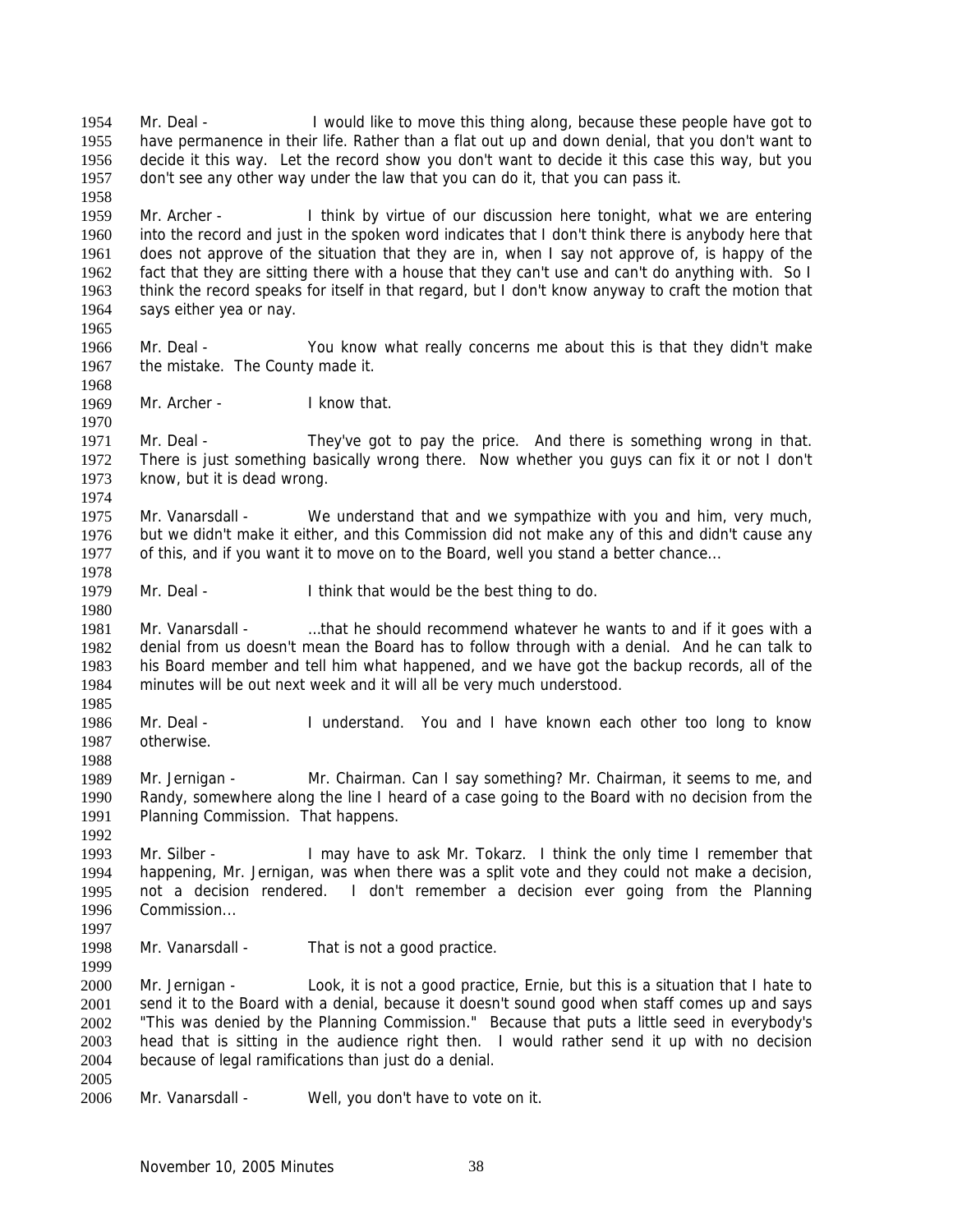2007 2008 2009 2010 2011 2012 Mrs. Jones - May I ask a question of Mr. Tokarz? Is there any basis whatsoever for that magic language called special exception for us to base an approval with some kind of a special situation? Is there anything that you have found that we could do, as a Planning Commission, to recommend to the Board?

2013 2014 2015 2016 2017 2018 2019 2020 2021 Mr. Tokarz - I was sitting here trying to think of an alternative and I suppose the best alternative that I am thinking about, I mean I think under State law you are required to make a recommendation to the Board of Supervisors. One alternative, and I am just thinking for your consideration, would be to recommend either approval or denial. If you recommend the denial, you would say the Planning Commission recommends denial with the request that the Board of Supervisors explore an alternative that would allow relief to be granted to the applicant, or something to that effect. That would be the recommendation but which has language, which would not be binding on the Board, but would, at least, express the sentiment of the Planning Commission. That is the best I can come up with, standing here on short notice.

2023 2024 2025 Mr. Vanarsdall - If Mr. Archer wants to do that, it is his case and his district, and that sounds good to me. Well, it certainly gives us an opportunity to express our sympathy toward Mr. Shurley.

2027 2028 Mr. Kaechele - Mr. Tokarz, what is the provision for a tie vote? Does it come up based on the motion for approval and it is a tie vote, then it goes forward as an approval, or vice versa?

2030 2031 Mr. Tokarz - I think it goes forward as a denial if it is a tie vote. I don't think it is approved at that point.

2033 Mr. Vanarsdall - That is right. We have been through that, too.

2035 2036 Mr. Tokarz - It is not approved. If you do not have a majority, it would not be approved.

2038 Mr. Kaechele - Well, it is not denied.

2040 Mr. Branin - Because you don't have a majority vote for denial.

2042 Mr. Tokarz - The motion has to pass in order to be approved.

2044 2045 Mr. Kaechele - Well, same way with a denial. It hasn't been denied. It hasn't been approved but it hasn't been denied.

2047 2048 2049 2050 2051 2052 Mr. Vanarsdall - We need to do what we do with every other case. We either recommend denial or we recommend approval, or we defer it. That is three options. He has already said he doesn't want to defer it. We can't - from what you tell us, we can't recommend it, so we send it to the Board with denial and with what you said at the end of it, and let them take it.

2053 2054 2055 2056 Mr. Tokarz - Well I haven't said you couldn't recommend it. I think that is what Mr. Archer has said he feels like his feeling is. I haven't said one way or the other what you can do or not do. I think it is a matter within the policy choices for this Commission as to what it recommends.

2058 Mr. Vanarsdall - Well, let's do something. We have got other cases.

2059

2057

2022

2026

2029

2032

2034

2037

2039

2041

2043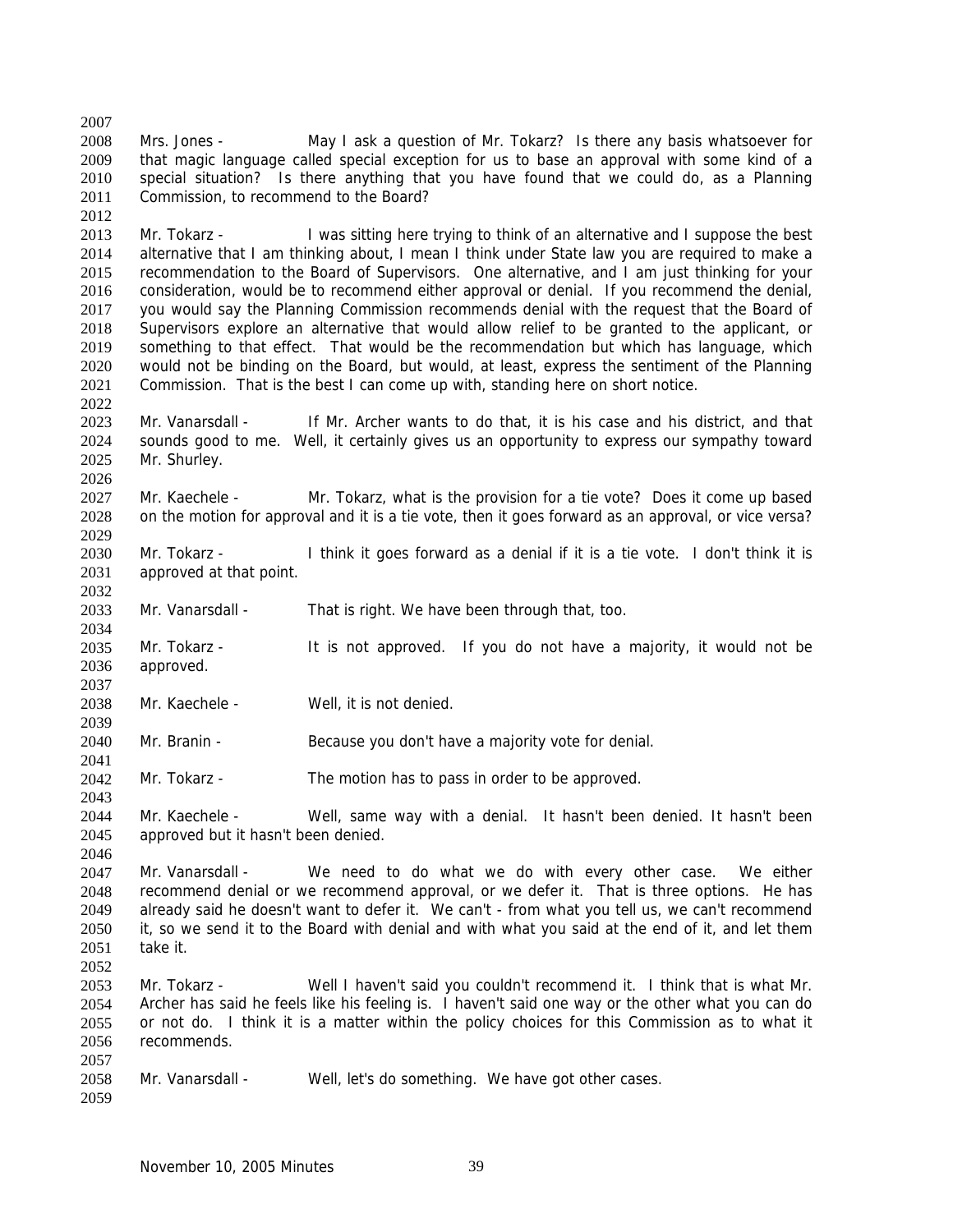2060 Mr. Deal - Let me ask you this. What if there was a proffer in this case... 2061 2062 2063 2064 2065 2066 2067 2068 2069 2070 2071 2072 2073 2074 2075 2076 2077 2078 2079 2080 2081 2082 2083 2084 2085 2086 2087 2088 2089 2090 2091 2092 2093 2094 2095 2096 2097 2098 2099 2100 2101 2102 2103 2104 2105 2106 2107 2108 2109 2110 2111 2112 Mr. Vanarsdall - Chris, you need to listen to this. Mr. Deal - What if there was a proffer in this case that all of the rezoning was for was to replace a house on the existing footing? Then for somebody else to come along and say, well you did it for them, you've got to do it for me. Then we've got a proffer. We simply want to replace the house on the existing footing. Mr. Vanarsdall - There is the man right there on your left that can tell you that, John. Mr. Tokarz - Well, the answer is, if you want a decision tonight, you can't make a proffer now that the hearing has started. Mr. Silber - You can at the Planning Commission level. You can't at the Board. This is not a conditional rezoning request. It is a regular rezoning. It has not been offered as a proffered case. Mr. Vanarsdall - Let's do something and go on to the next case. Mr. Jernigan - I mean, he can't put in a proffer even though it is not a conditional case. It has not been advertised as a conditional case. Mr. Tokarz, I suppose we could go forward tonight with some recommendation. They could make it a conditional case at the Board level and add one condition and we advertise it... Mr. Deal - Do we have the authority to do that? Mr. Silber - I don't think it would be significant enough to remand it back to the Planning Commission for one proffered condition. Mr. Tokarz - Oh yes, they wouldn't send it back for that. Mr. Deal - So that could be done between now and the Board meeting? Mr. Silber - That is correct. You'd have to do it in time for us to advertise it as a conditional case. We will need to check the calendar, because we probably just have a day or two to do that. We can work with you. Mr. Deal - Any new fees or anything? Mr. Silber - Yes, sir. There are fees to make it a conditional case. Mr. Deal - And start all over again fees or... Mr. Silber - No, just add on fees, additional fees to make it a conditional case would be imposed. Mr. Tokarz - Let me make this suggestion. Given the fact that it is now a regular case, any motion that you make can't be premised on the fact that he wants to make a proffer in the future. So, I think you have to make your recommendation based on the case before you, which is a regular zoning case. Mr. Silber - That is correct.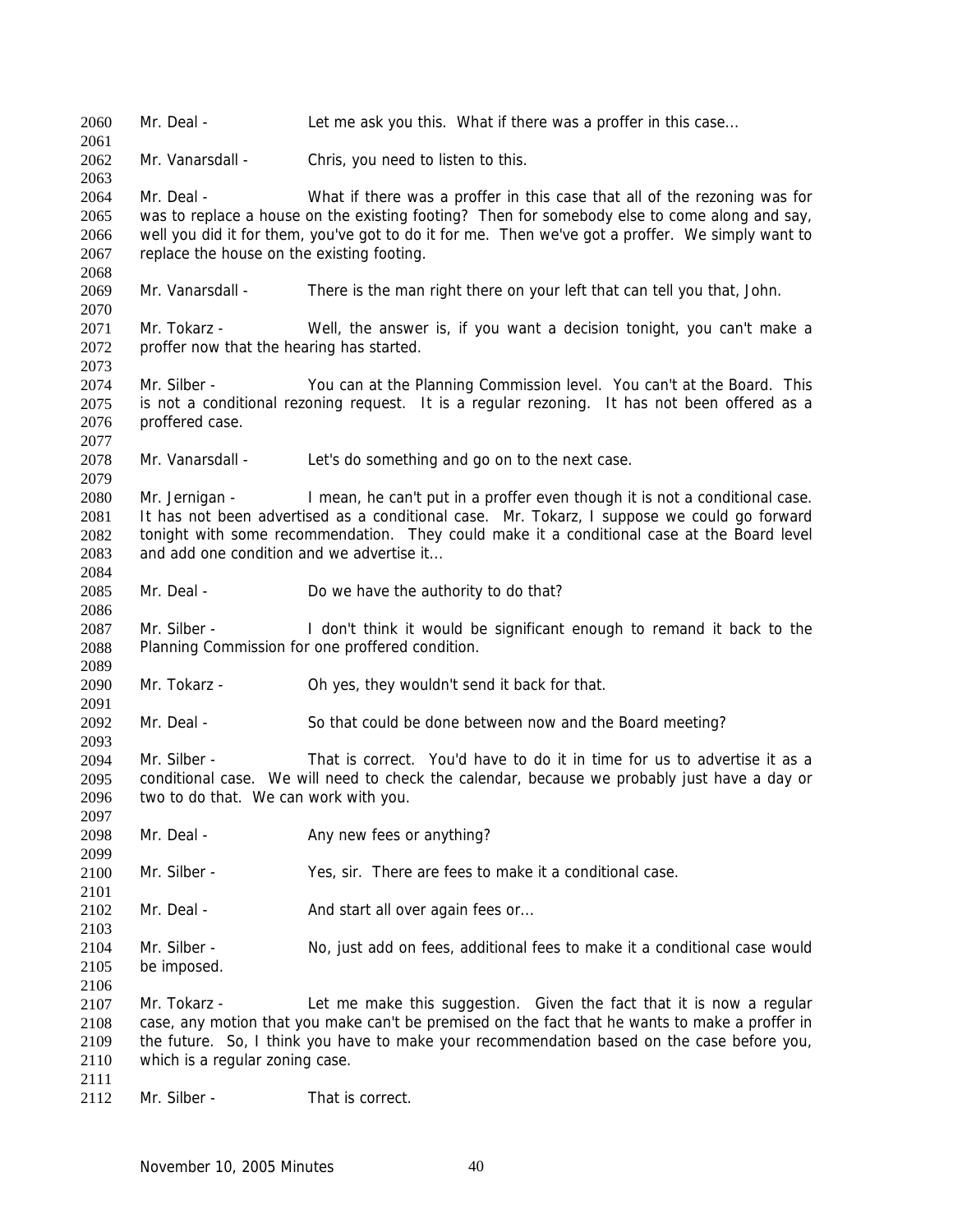2113 2114 2115 2116 2117 2118 2119 2120 2121 2122 2123 2124 2125 2126 2127 2128 2129 2130 2131 2132 2133 2134 2135 2136 2137 2138 2139 2140 2141 2142 2143 2144 2145 2146 2147 2148 2149 2150 2151 2152 2153 2154 2155 2156 2157 2158 2159 2160 2161 2162 2163 2164 2165 Mr. Tokarz - Anything that he does after this meeting will be something to be considered by the Board of Supervisors, but all that is before you tonight is a regular zoning case. Mr. Deal - But they can put in prejudicial language in their decision to give it to the Board? Mr. Tokarz - Yes. There is nothing to prevent the Planning Commission from putting any prejudicial language they want to in it, as long as they make a recommendation of either approval or denial. Mr. Vanarsdall - The Board will have those minutes right here before this is ever decided. Mr. Deal - I am sorry. I didn't hear that. Mr. Vanarsdall - The Board will have the minutes of this meeting which we just discussed in the last hour before they ever make a decision, 30 days from now, and we are not doing him an injustice at all. Getting rid of it is going to be a help to him. Mr. Archer - Mr. Chairman, I know we need to move on this, so based on what we have been able to discuss here tonight, I think Mr. Deal and Mr. Shurley, I think there have been enough suggestions coming out of our conversation here tonight that you will have something to go forward to the Board with. I don't think that ultimately the decision that the Board makes is going to be based too much on what is in the staff report or what we say here tonight. Based on what Mr. Tokarz was saying, this is a very rare case that we don't have any precedence for nor do we want to set one, but I don't want to defer it again, and I do want you to be able to handle this as expeditiously as you can. And the best way to do that is to move it. I don't have any basis in law that I can move it on with a recommendation for approval, but I do want to move it, and we do sympathize with you, and just so it will be on the record, we do hope that the Board will explore some alternative method to come up with a solution for your problem and I have to believe they will, hope they will, anyway. But with that, my recommendation is to... Mr. Jernigan - Can I ask you something? I am sorry. You say that you can't ask for approval. Why? Mr. Archer - It has to be based on law that we can stand behind, and we don't have any law that we can stand on. Mr. Jernigan - So, if we haven't had a case like this, how can we deny it? Mr. Archer - We can deny it based on the fact, and again, understand we are not denying, we are recommending denial based on the fact that there is no basis and law to approve it. We almost have to deny it. If it didn't, I would approve it or recommend approval, I should say. Mr. Vanarsdall - Go ahead, Chris. Mr. Archer - Did I start my motion? I forget. I move that we send this along to the Board with the understanding and hope that they will explore some alternative methods to solving this, but my recommendation would have to be for denial. Mr. Vanarsdall - I second it.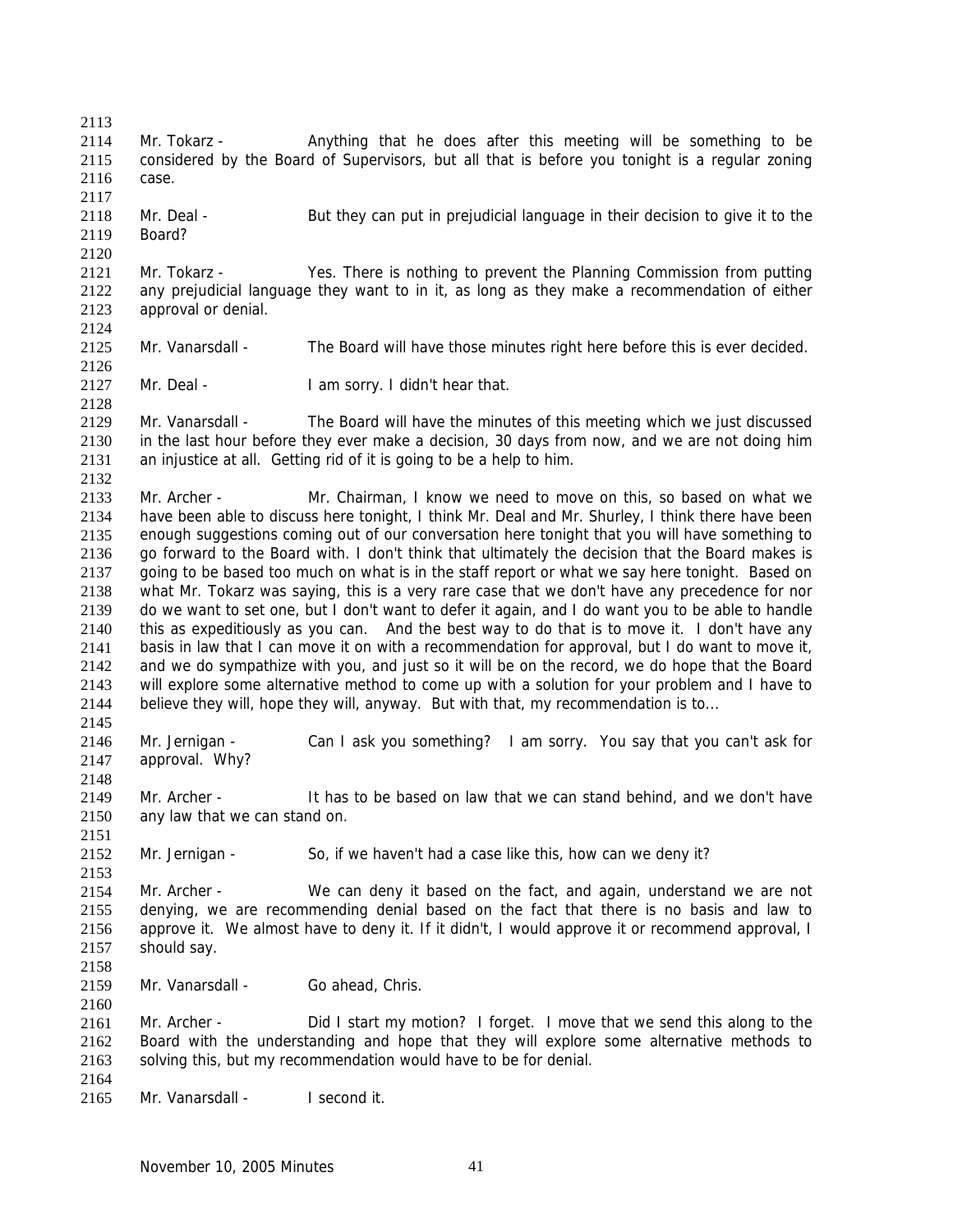| 2166         |                                        |                                                                                    |
|--------------|----------------------------------------|------------------------------------------------------------------------------------|
| 2167         | Mr. Jernigan -                         | Let's have a show of hands rather than a verbal.                                   |
| 2168         |                                        |                                                                                    |
| 2169         | Mr. Vanarsdall -                       | A motion has been made and seconded. All in favor say aye.<br>All                  |
| 2170         | opposed.                               |                                                                                    |
| 2171         |                                        |                                                                                    |
| 2172         | Mr. Silber -                           | I need to see the ayes again. In favor of the vote for denial, Mr.                 |
| 2173         |                                        | Vanarsdall, Mr. Archer and Mrs. Jones Mr. Kaechele is abstaining?                  |
| 2174         |                                        |                                                                                    |
| 2175         | Mr. Kaechele -                         | I vote to break the tie, but there isn't a tie.                                    |
| 2176         |                                        |                                                                                    |
| 2177         | Mr. Silber -                           | Well, I have three affirmative votes for the motion to deny. How many              |
| 2178         | votes do I have contrary to that? Two? |                                                                                    |
| 2179         |                                        |                                                                                    |
| 2180         | Mr. Kaechele -                         | I normally don't vote. If I voted it would create a tie.                           |
| 2181         |                                        |                                                                                    |
| 2182         | Mr. Silber -                           | Yes, sir.                                                                          |
| 2183         |                                        |                                                                                    |
| 2184         | Mr. Kaechele -                         | I vote no.                                                                         |
| 2185         |                                        |                                                                                    |
| 2186         | Mr. Silber -                           | That is a three-three tie. Is there a motion to approve?                           |
| 2187         |                                        |                                                                                    |
| 2188         | Mr. Branin -                           | Do we have to make a motion for a vote?                                            |
| 2189         |                                        |                                                                                    |
| 2190         | Mr. Silber -                           | Yes, sir, or defer.                                                                |
| 2191         |                                        |                                                                                    |
| 2192         | Mr. Branin -                           | OK. I would like to make a motion that case C-52-05 go to the Board                |
| 2193         | with a recommendation for approval.    |                                                                                    |
| 2194         |                                        |                                                                                    |
| 2195         | Mr. Jernigan -                         | Second.                                                                            |
| 2196         |                                        |                                                                                    |
| 2197         | Mr. Vanarsdall -                       | Motion made by Mr. Branin and seconded by Mr. Jernigan. All in favor               |
| 2198         | say aye. All opposed say no.           |                                                                                    |
| 2199         |                                        |                                                                                    |
| 2200         | Mr. Silber -                           | So we have a three-three tie. So, Mr. Tokarz, does this go forward as              |
| 2201         |                                        | denial because of the tie or does it go forward as a no recommendation?            |
| 2202         |                                        |                                                                                    |
| 2203         | Mr. Tokarz -                           | That is no recommendation.                                                         |
| 2204         |                                        |                                                                                    |
| 2205         | Mr. Kaechele -                         | No decision.                                                                       |
|              |                                        |                                                                                    |
| 2206<br>2207 | Mr. Tokarz -                           | You have reached my quota of answers for the night. I honestly don't               |
|              | know.                                  |                                                                                    |
| 2208         |                                        |                                                                                    |
| 2209         |                                        |                                                                                    |
| 2210         | Mr. Branin -                           | But it will proceed to the Board?                                                  |
| 2211         |                                        |                                                                                    |
| 2212         | Mr. Tokarz -                           | I am not sure that it does. We haven't got a recommendation coming                 |
| 2213         |                                        | out of the Planning Commission which I think is what you are charged by law to do. |
| 2214         |                                        |                                                                                    |
| 2215         | Mr. Jernigan -                         | I thought you said a minute ago that if it was a tie vote, that it would go        |
| 2216         | to the Board with a denial.            |                                                                                    |
| 2217         |                                        |                                                                                    |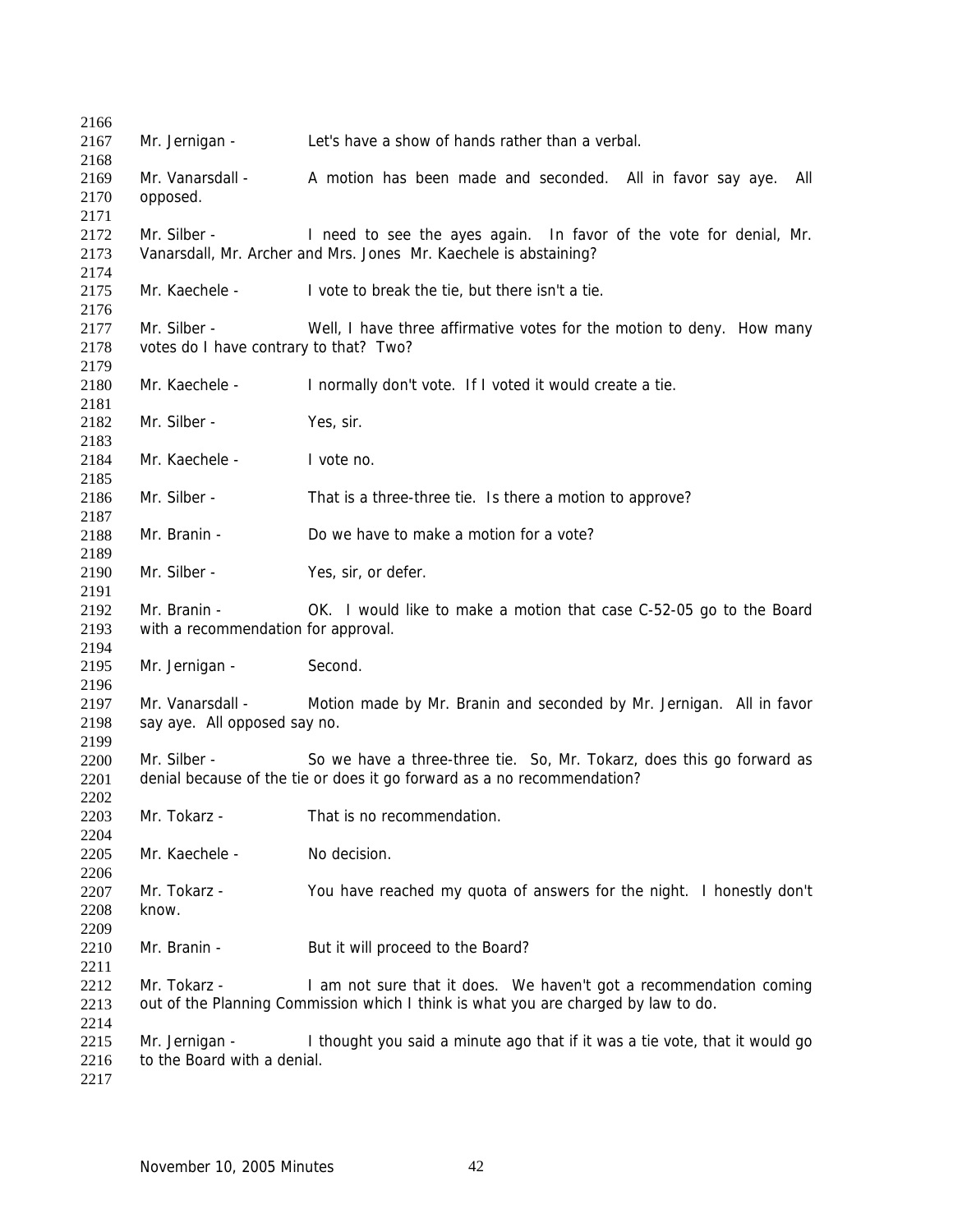Mr. Tokarz - I thought what I said was or what I meant to say was that a tie vote on a motion would amount to a denial of that motion. You now have two tie votes on two contrary motions. But no action has been taken. You've got both a voting down of an approval and voting down of a denial. I honestly don't know what the answer is at this point, except that I would hope that somebody would change their vote so that the thing could forward, which I think is what the applicant wants. I think, ultimately, all of us recognize this is going to have to be resolved at the Board level. I just talked to Mr. Deal. I've got an idea of how to resolve that at the Board level. I would hope that the Commission would take some action to send it forward to the Board and we will try and work it out before we get there. 2218 2219 2220 2221 2222 2223 2224 2225 2226

2228

2227

2236

2241

2244

2246

2248

2250

2254

2265

2229 Mr. Archer - Well, that was my hope, Mr. Tokarz, that we didn't hold it up any longer.

2230 2231 2232 Mr. Deal - You know I saw a war movie one time with Tony Curtis in it and he said a line I will never forget. He said there is profit in confusion.

2233 2234 2235 Mr. Silber - According to our legal assistance here, it sounds like we don't have anything going forward. We need another motion to send something forward to the Board of Supervisors. We will need another motion.

2237 2238 2239 Mr. Archer - Mr. Secretary, I move that we send the case along with a vote for denial.

2240 Mr. Vanarsdall - I second that.

2242 2243 Mr. Silber - This is a motion to deny. It was moved by Archer and seconded by Vanarsdall.

2245 Mr. Vanarsdall - All in favor say aye. All opposed say no.

- 2247 Mr. Silber - Mr. Kaechele is abstaining.
- 2249 Mr. Branin - He is abstaining.

2251 2252 2253 Mr. Silber - This goes forward to the Board of Supervisors with a recommendation to deny with the provision that the Planning Commission has asked that the Board look at options for considering a remedy to this situation.

2255 REASON: The Planning Commission voted to recommend the Board of Supervisors **deny** the request because the proposed use does not conform to the Land Use Plan's recommendation for Environmental Protection Area, the C-1, Conservation District zoning governing the site, and surrounding properties. Approval of the request may set an adverse zoning and land use precedent for the area. 2256 2257 2258 2259 2260

2261 2262 2263 Mr. Archer - Mr. Deal, good luck to you all in working this out, Mr. Shurley and Mrs. Shurley. I will be sure to talk to my supervisor so he will know where we sort of stand on this.

2264 Mr. Vanarsdall - Thank you, John

2266 2267 2268 2269 2270 **C-65C-05 Maggie Buchanan:** Request to conditionally rezone from A-1 Agricultural District to R-3C One Family Residence District (Conditional), Parcel 809-733-6061, containing 1.0 acre, located on the north line of Meadowview Lane approximately 10 feet east of Harvie Road. The applicant proposes to construct an additional single-family residence. The R-3 District allows a minimum lot size of 11,000 square feet with a maximum gross density of 3.96 units per acre.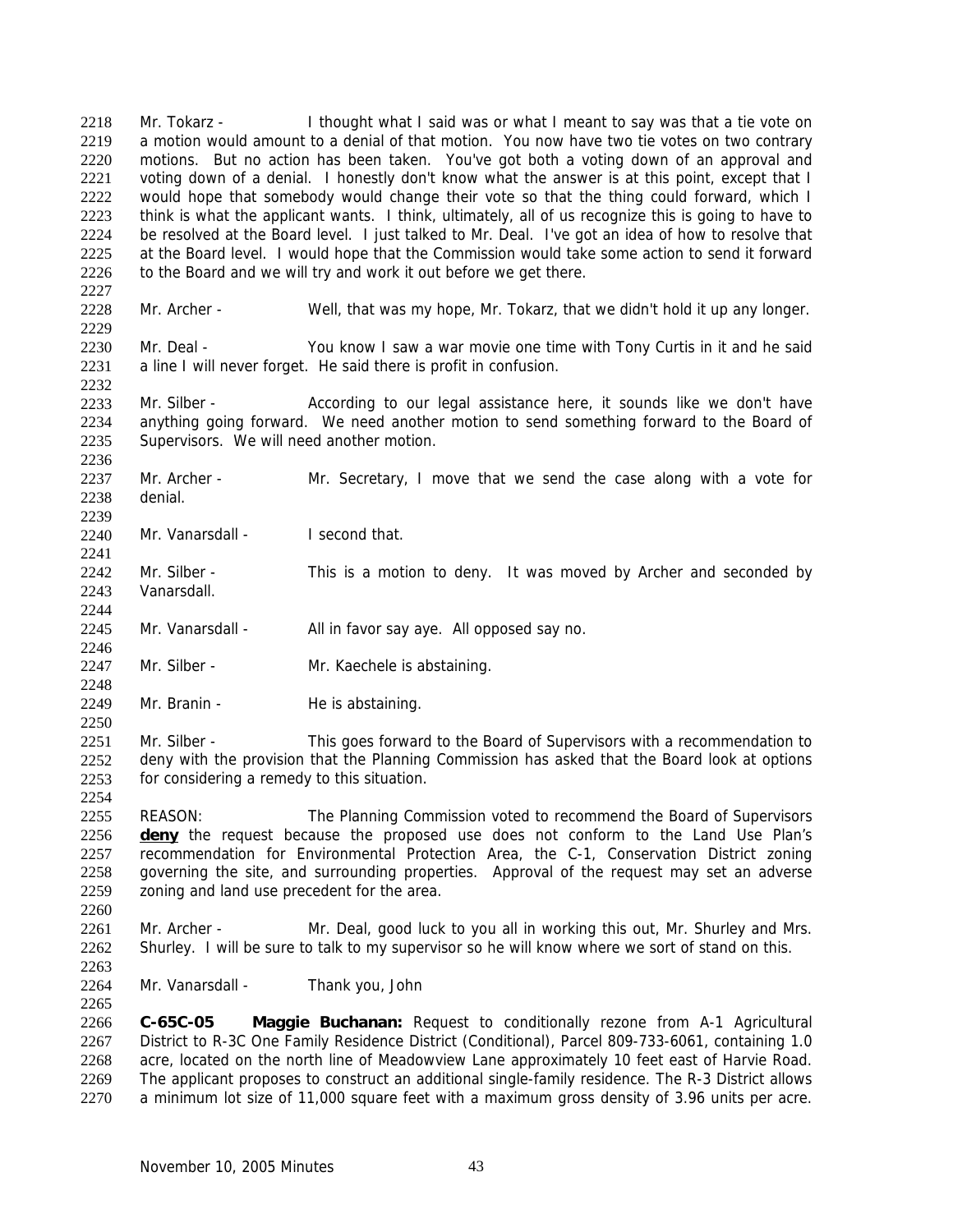The use will be controlled by zoning ordinance regulations and proffered conditions. The Land Use Plan recommends Suburban Residential 2, 2.4 to 3.4 units net density per acre. The site is in the Airport Safety Overlay District. 2271 2272 2273

2274 2275

2278

2276 2277 Mr. Vanarsdall - Is anyone in the audience in opposition to Maggie Buchanan, Case C-65C-05? Good evening, Ms. Neaves.

2279 2280 2281 2282 Ms. Neaves - Good evening, Mr. Chairman. Thank you. Members of the Commission, Mr. Kaechele, Mr. Secretary. The applicant is requesting a rezoning to permit the construction of an additional single-family dwelling. The parcel contains one acre and is located on the north line of Meadowview Lane at Harvie Road.

2283

2284 2285 2286 2287 2288 2289 2290 2291 2292 2293 2294 The subject property is the site of a one-story frame dwelling that was constructed in 1966 and contains 1,050 square feet of finished floor area. A carport and a small accessory building are also present on the site. Under the applicant's proposal the property would be subdivided to permit the construction of an additional single-family dwelling fronting on Meadowview Lane. The subject property is bounded by Clarendon Woods single-family subdivision to the north and east and single-family dwellings to the south and west. The 2010 Land Use Plan designates the site Suburban Residential 2 with a recommended density range of 2.4 to 3.4 units per acre. The density of the proposed development is 2 units per acre. Although staff recognizes this relatively small development would be piecemeal and would leave a remnant A-1 zoned lot to the west, the size of the existing parcel and the lot pattern of the adjacent properties leaves really no other viable alternative in developing the property as envisioned by the Land Use Plan.

2295

2296 2297 2298 2299 2300 The applicant has submitted revised proffers dated November 4, 2005 which relate to brick or stone foundations, chimney and fireplace construction, exterior materials of brick, stone, Hardiplank or vinyl siding, driveways finished with asphalt, concrete or exposed aggregate, a minimum front yard setback and a minimum floor area of 1,900 square feet for any new dwelling.

2301

2302 2303 2304 2305 2306 2307 2308 It should also be note the applicant has provided staff with a survey plat indicating the location of the existing dwelling's drainfield as being directly behind the structure. This request is consistent with the 2010 Land Use Plan and is an appropriate use of the site. Furthermore, the proffers would insure quality development consistent with that of the adjacent neighborhood. For these reasons, staff supports this request and recommends that it be forwarded to the Board of Supervisors with a recommendation for approval. This concludes my presentation and I would be happy to try to answer any questions. The applicant is also here.

| 2309 |                  |                                                                                          |
|------|------------------|------------------------------------------------------------------------------------------|
| 2310 | Mr. Vanarsdall - | Any questions for Nathalie Neaves?                                                       |
| 2311 |                  |                                                                                          |
| 2312 | Mr. Archer -     | Ms. Neaves, these proffers are on time, are they not?                                    |
| 2313 |                  |                                                                                          |
| 2314 | Ms. Neaves -     | They are on time. The time limits do not need to be waived.                              |
| 2315 |                  |                                                                                          |
| 2316 | Mr. Archer -     | I don't have any questions unless someone else does.                                     |
| 2317 |                  |                                                                                          |
| 2318 | Mr. Vanarsdall - | Do you want to hear from the applicant?                                                  |
| 2319 |                  |                                                                                          |
| 2320 | Mr. Archer -     | I don't think we need to, Mr. Vanarsdall. I have spoken with Ms.                         |
| 2321 |                  | Buchanan and she is a very nice lady. If nobody else has any questions, I am ready for a |
| 2322 | motion.          |                                                                                          |
| 2323 |                  |                                                                                          |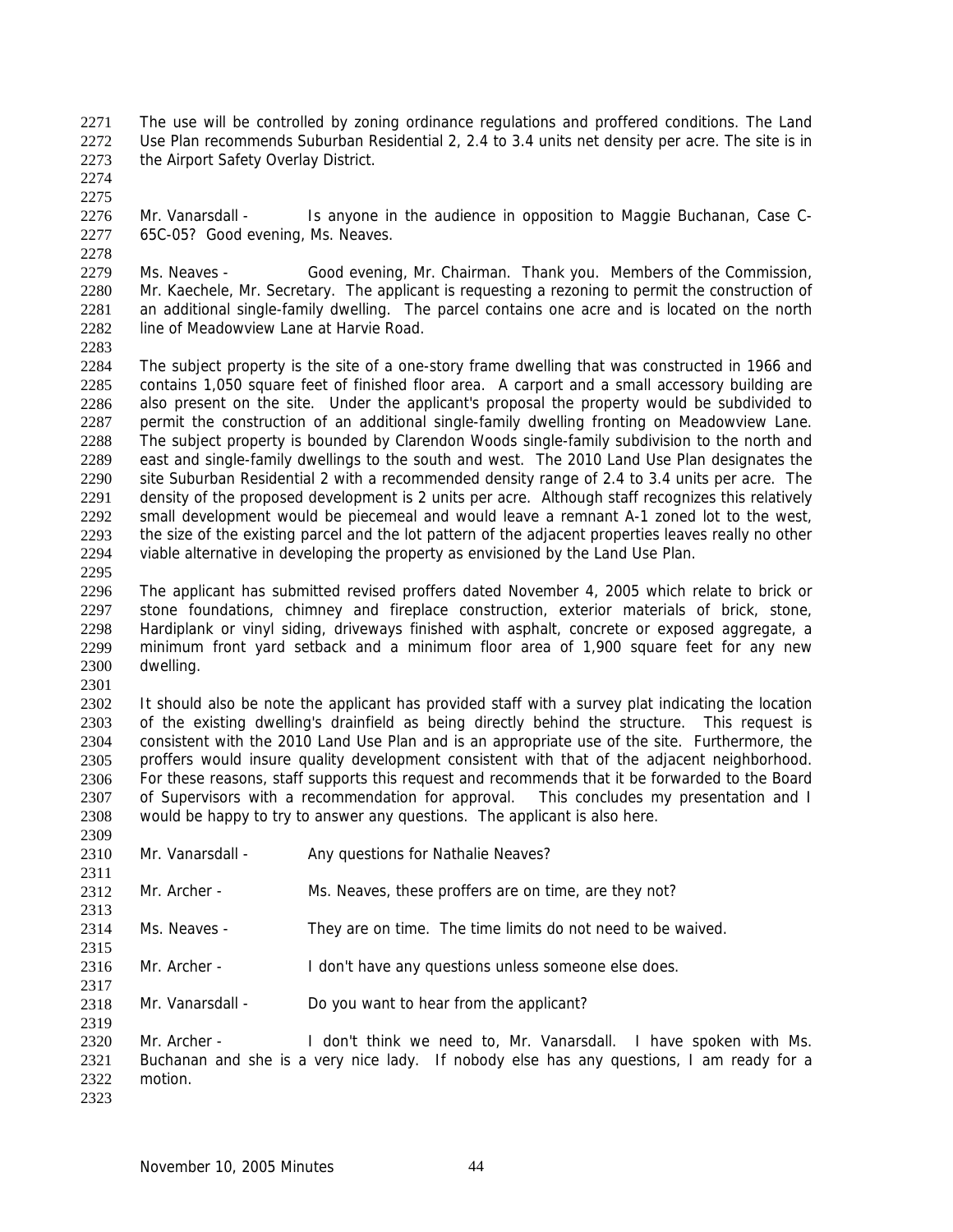Mr. Chairman, I move that Case C-65C-05, Maggie Buchanan, be referred to the Board with a recommendation for approval. 2324 2325

2327 Mr. Branin - Second.

2329 2330 Mr. Vanarsdall - Motion made by Mr. Archer and seconded by Mr. Branin. All in favor say aye. All opposed say no. The ayes have it. The motion passes.

2332 REASON: The Planning Commission voted to recommend the Board of Supervisors **grant** the request because the use and density are consistent with the Land Use Plan and the addition of one single-family dwelling represents a logical continuation of one-family residential development which exists in the area. 2333 2334 2335

2336

2344

2347

2326

2328

2331

2337 2338 2339 2340 2341 2342 2343 **C-71C-05 Ridge Construction, LLC:** Request to conditionally rezone from O-2C Office District (Conditional) to R-5AC General Residence District (Conditional), part of Parcel 807-733- 6105, containing 18.563 acres, located at the southeast intersection of N. Laburnum Avenue and Harvie Road. The applicant proposes a single-family residential subdivision. The R-5A District allows a minimum lot size of 5,625 square feet and a maximum gross density of six (6) units per acre. The use will be controlled by zoning ordinance regulations and proffered conditions. The Land Use Plan recommends Office. The site is in the Airport Safety Overlay District.

2345 2346 Mr. Vanarsdall - Is there any opposition to Case C-71C-05, Ridge Construction, LLC? No opposition. All right. Good evening, Rosemary.

2348 2349 2350 2351 Ms. Deemer - Good evening, Mr. Chairman. Good evening members of the Commission. The applicant proposes to develop no more than 78 single-family zero lot line homes on the east side of Laburnum Avenue at the intersection of Harvie Road.

2352 2353 2354 2355 2356 2357 2358 2359 2360 2361 2362 This site is part of a larger parcel, which extends to the southwest across Laburnum Avenue. The overall parcel is designated for Office in the Land Use Plan. As you may recall, a residential townhouse development was proposed on the subject property, including the portion to the south last year via C-21C-04 and C-20C-04. Due to the County's concerns regarding the increase of residential development within the surrounding area and the reduction of land designated for Office and prime economic development sites, the applicant amended their requests and a rezoning was approved for an O-2C District on the subject property before you tonight. The request for office development on the residual parcel, across Laburnum Avenue, was withdrawn. Recently, that portion of the parcel was purchased by the County as a potential site for an East End recreational facility. Due to the change in designated use for the overall property, a residential use may be acceptable for the subject site.

2363

2364 2365 2366 2367 2368 2369 The applicant has submitted revised proffers, dated November 7, 2005, which you have just received. Major aspects of the proffers include a conceptual plan, 15-foot and 10-foot wide planting strip easements along Laburnum Avenue and Harvie Road, respectively, sidewalks installed adjacent to interior roadways and Laburnum Avenue, building design similar to the proffered elevations, front elevations of all homes in the aggregate will be comprised of 50% brick and minimum finished floor area of homes will be 1,500 square feet.

2370

2371 2372 2373 2374 2375 2376 As stated in the staff report, there are unresolved issues with this request, which pertain to overall quality, and cumulative impacts on schools. The land may also still have viable use as a prime economic development site. If this request is deemed appropriate, staff recommends the applicant address the following: In keeping with recent residential development in the County, the quality of the project would be improved by providing foundation plantings, sod and irrigated side and rear yards, and specifying all materials to be used on the proposed homes. The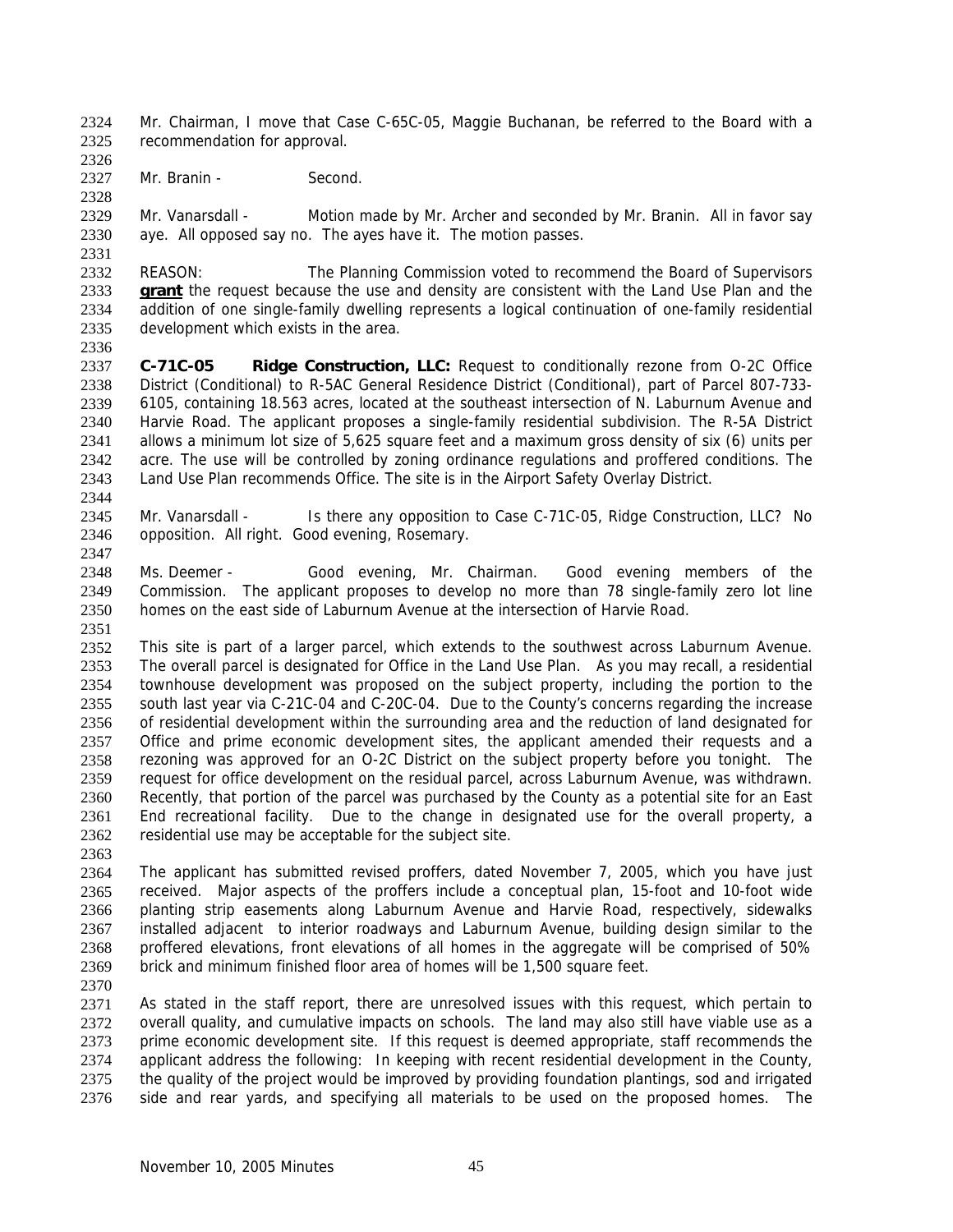applicant has recently removed language, which would have provided for consistent material to be used on the garages, and staff believes this information should be maintained. The site design could be improved by providing a wider setback along Laburnum Road, especially against the culde-sac proposed in close proximity to Laburnum Avenue. In addition, staff encourages the applicant to incorporate the property to the north within the design or application to provide a more cohesive development. 2377 2378 2379 2380 2381 2382

2383

2384 2385 2386 2387 2388 2389 It should be noted Schools Administration states while the local schools could accommodate the additional students created by this project, with recent approved rezonings and new development in the area and larger cohorts of students, membership at each school will exceed functional capacity and new schools will be needed at all three levels for this area. Since late 2002, up until this Tuesday evening, there have been at least 336 single-family units and 295 multi-family units approved within the school boundaries of this site.

2390

2396

2391 2392 2393 If the applicant could address these issues, staff could be more supportive of this request. This concludes my presentation, I would be happy to try to answer any questions you may have.

2394 2395 Mr. Vanarsdall - Any questions for Ms. Deemer by Commission members? No questions, Ms. Deemer. Thank you.

2397 2398 Mr. Archer - We need to hear from the applicant then.

- 2399 2400 2401 Mr. Vanarsdall - All right. Will the applicant come forward? Good evening, again, Mr. Theobald.
- 2402 2403 2404 2405 2406 2407 2408 2409 2410 2411 2412 2413 2414 2415 2416 2417 2418 2419 2420 2421 Mr. Theobald - Mr. Chairman, ladies and gentlemen. My name is Jim Theobald and I am here this evening on behalf of Ridge Construction. Mr. Atack and Mr. Walker are here with me this evening. This is a request to rezone property from an O-2 classification to an R-5A single-family detached residential classification. Last year we rezoned this property to an O-2 classification, but we think that there are some reasons why you should consider changing this designation to a residential category. First and foremost, there is little or no demand for office zoning in this area of Laburnum Avenue. I believe that to hold out for that is just that, a holding pattern, and not likely to occur. Secondly, there have been a number of rezonings along Laburnum Avenue all the way down to Creighton Road that have approved multi-family development, commercial development and additional residential development. You have heard and perhaps saw in the staff report that the companion parcel to this across Laburnum Avenue was last month approved by the Board of Supervisors to be purchased for a recreational facility in the east end. This just serves to take an additional 18 acres out of proposed office use along Laburnum Avenue. I hope you will agree that the rendered concept plan, along with the elevations, represent a very high quality of residential development designed to encourage single-family home ownership. We have proffered the conceptual plan. We have proffered landscape strips along both Harvie Road and Laburnum Avenue. We have included an obligation to plant street trees. We have made our elevations a part of the case and they are specifically designed for this site and are very nice, and I think a very nice addition to any part of Henrico County. This is the entrance exhibit (referring to rendering).
- 2422

2423 2424 2425 2426 2427 2428 2429 We have offered to do in the aggregate front elevations of all homes being comprised of 50% brick. We have proffered the entrance feature, minimum house size, no more than 78 homes to be developed on the property, all homes having a two-car garage, all foundations brick, sidewalk adjacent to both sides of interior roadways and also a sidewalk along Laburnum Avenue. We have provided the front yards would be sodded and irrigated, driveways hard surfaced. We have set forth mail box and lamp post standards, curb and gutter and brick or stone steps on the homes. These must be single-family detached structures and be marketed as for sale units by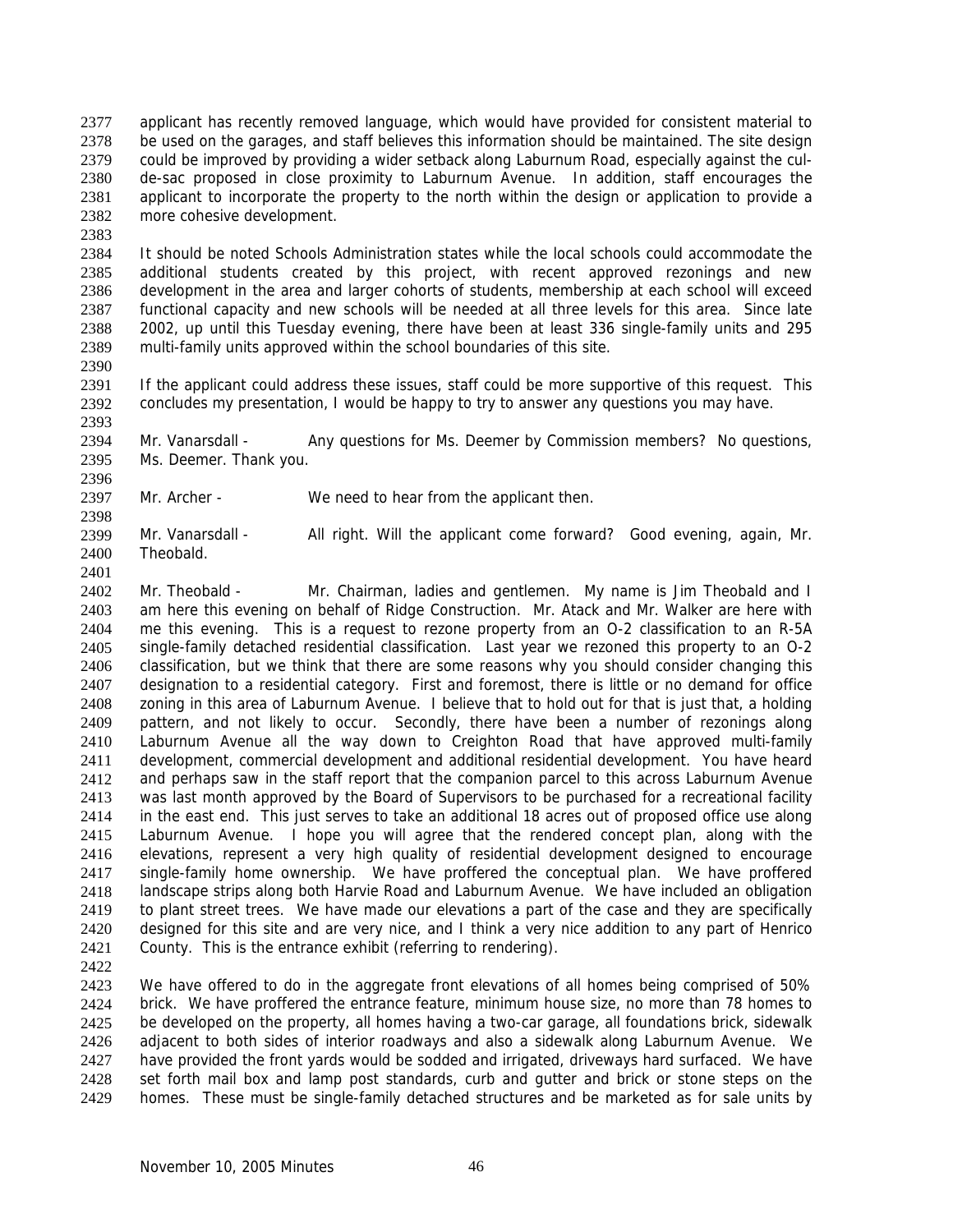the developer and in total a quality development, not just for Laburnum and Harvie Road, but for any place in Henrico County. We think this is an appropriate use. We think there is a demand for this type of housing in this area. There is no opposition to this request. We believe we have addressed all of the staff's comments, but for those things that are typically addressed at the time of POD. Foundation plantings and things of that sort are just not typically addressed at the time of rezoning and, you know, schools said they could accommodate this request. It has now become a stock phrase "if additional development occurs in this area." They could suffer overcrowding in every single staff report that you have before you this evening. So, I don't even know what that means anymore, but the first part of the phrase says schools can accommodate this request, so I hope you will recognize the attention to planning and detail that has been brought to this case, and with that I would be happy to answer any questions that you might have. I think you do have the legal basis to approve this case. 2430 2431 2432 2433 2434 2435 2436 2437 2438 2439 2440 2441

2442

2446

2454

2467

2476

2478

2443 2444 2445 Mr. Archer - Mr. Theobald, in view of the fact that we denied this similar request twice in 2004 and eventually did approve it as 0-2C, what is the rationale for the change at this point in time?

2447 2448 2449 2450 2451 2452 2453 Mr. Theobald - The rationale at the time was we were representing an estate who wanted to have some zoning on the property. We did not agree with having to switch from residential to office. The estate wanted to come out of the process with some zoning, so we zoned it office. We never really thought that was, perhaps, the best use for the property given development in the area, no secret there, and then when we take another 18 acres out of the mix across the street, there is even less justification for forcing office along Laburnum Avenue where offices are just not going to go.

2455 2456 2457 2458 2459 2460 2461 2462 2463 2464 2465 2466 Mr. Archer - Well, I don't know that we can say that office will never go. I guess you could probably at some point in time say that about any particular location. You and I talked about this, so we are not strangers to this conversation, but my colleagues up here might be. My position on this is that for the same reasons that we were opposed to residential development in this area twice in 2004 and actually three times, I have the same opposition. This area is included in the 2010 Land Use Plan as a prime economic development site, and we have so much residential construction in that particular corridor now that even though schools say they can support the number of students that might be there now, we have currently proposed 631 additional residences that would be effected in that same school district. One of our goals is to develop in a balanced manner, and I think additional residential in that corridor, which is full of residential right now, we are out of balance now and I think that would take us even further out of balance.

- 2468 2469 2470 2471 Mr. Theobald - Would you support zoning it commercial for retail uses? Mr. Archer - No.
- 2472 2473 2474 Mr. Theobald - But you said you wanted to increase the tax base, so wouldn't that be the logical...
- 2475 Mr. Archer - Well, office is in essence commercial.

2477 Mr. Theobald - No, office is just used as a holding pattern.

2479 2480 2481 2482 Mr. Archer - Well, perhaps so, but I think in terms of the Land Use Plan and that is what is designated for that area for the Land Use Plan, I think the office would hold in that area, much better than residential. I just don't see the need to have that much more residential in that area, and it has to create impact to do that, and the school would be impacted. I have been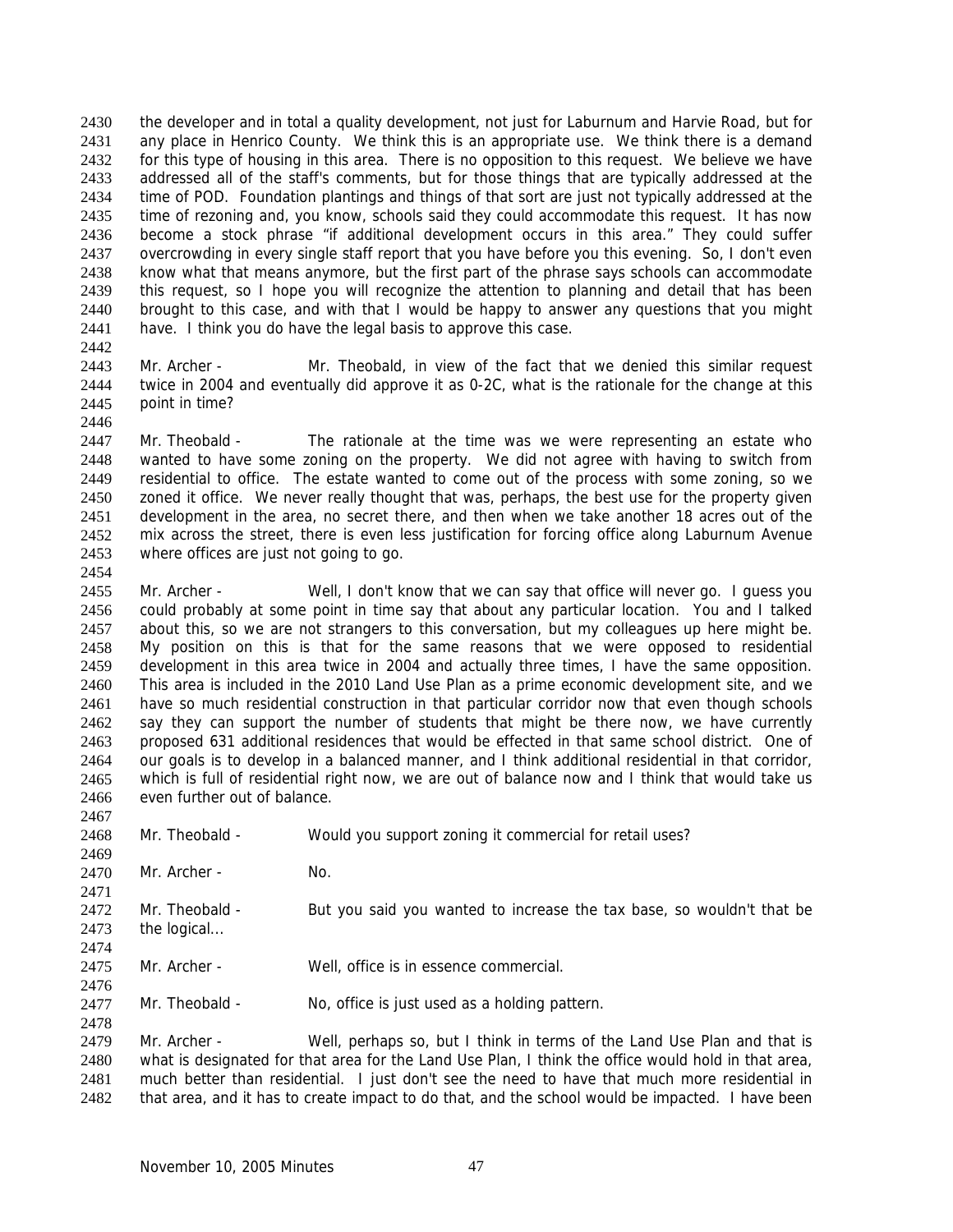in two or three meetings of Mr. Thornton's in the last month or so and the one thing that the citizens, and they all live in this same area, they all cry about the fact that the schools are overcrowded. I've got people complaining that their kids that go to Highland Springs don't even have time to eat lunch. They just don't have enough allocated time. There are some classrooms that kids are sitting in folding chairs, and I know it is not your fault, but it has reached the point where we really do have to stop and think about it. One of the gentlemen that spoke to one of the earlier cases tonight, that was one of the first things that he spoke about was the fact that the schools are overcrowded. I really think we need to pay attention to it, and it is my belief that it would be better suited, particularly in this prime economic development site, to leave it as office. Does anybody else have any comments? And there have been some people who have called in, in opposition. They are not here tonight, but they have called staff saying they opposed it, and I have not spoken with them either, to be honest with you. 2483 2484 2485 2486 2487 2488 2489 2490 2491 2492 2493 2494

2495 2496 2497

2499

2501

2507

2509

2511

Mr. Vanarsdall - Are there any questions of Mr. Theobald?

2498 Mr. Archer - Anybody else? There is no opposition.

2500 Mr. Vanarsdall - No opposition.

2502 2503 2504 2505 2506 Mr. Archer - OK. Mr. Chairman, based on the things that I just spoke about and the fact that we have been down this road before within the last year. In fact, this was just approved, I think, in February by the Board of Supervisors as office. I think it is an important site and one that we should try to maintain as prime economic development, so my motion would be to send it to the Board with a recommendation for denial.

2508 Mr. Vanarsdall - Do I have a second?

2510 Mrs. Jones - Second.

2512 2513 Mr. Vanarsdall - Motion made by Mr. Archer and seconded by Mrs. Jones. All in favor say aye. All opposed say no. The motion passes.

2514

2515 REASON: The Planning Commission voted to recommend the Board of Supervisors **deny** the request because it does not conform to the recommendations of the Land Use Plan or the Plan's goals, objectives and policies and would set an adverse zoning and land use precedent for the area. 2516 2517 2518

2519

2520 2521 2522 2523 2524 2525 2526 **C-53C-05 D. L. Strange-Boston for Robert R. Bock, LLC:** Request to conditionally rezone from C-1C Conservation District (Conditional) and M-1C Light Industrial District (Conditional) to M-1C Light Industrial District (Conditional), Parcel 751-758-8362, containing 1.413 acres, located on the north line of Mayland Drive approximately 230 feet west of Gaskins Road. The applicant proposes a car wash. The use will be controlled by zoning ordinance regulations and proffered conditions. The Land Use Plan recommends Planned Industry and Environmental Protection Area.

2527 2528 Mr. Vanarsdall - Is anybody in the audience in opposition to this case, C-53C-05? Mr. Coleman, good evening, again.

2530 2531 Mr. Coleman - Good evening. Thank you. The applicant submitted revised proffers dated November 8, which require waiving the time limit.

2533 2534 This request would rezone 1.4 acres from M-1C and C-1C to all M-1C. The applicant proposes an unmanned car wash.

2535

2529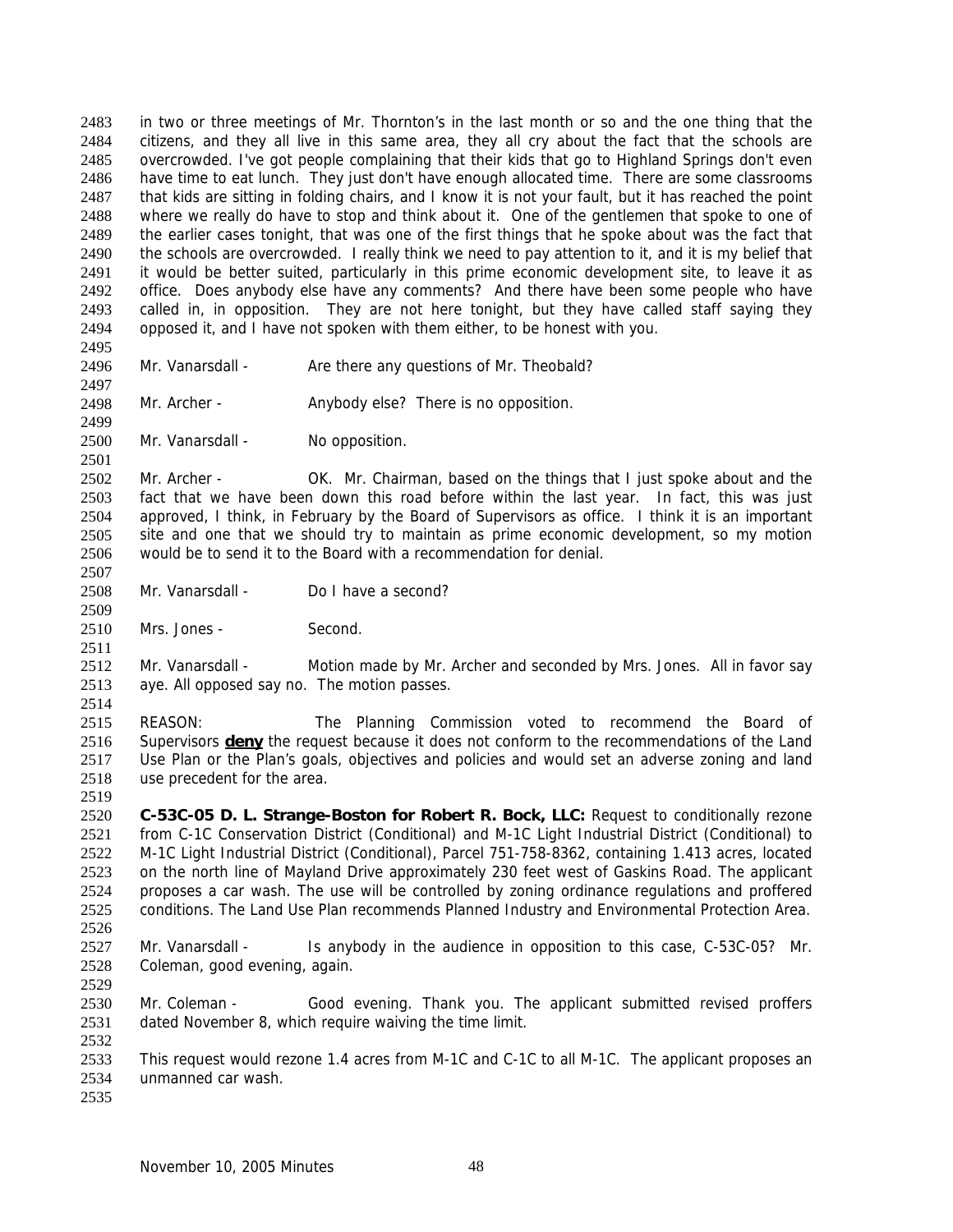The subject property was originally rezoned in 1981 as a part of the zoning case that permitted development of the Deep Run Business Center. That case rezoned a 100-year floodplain area traversing the site to C-1C. The applicant has demonstrated this property now contains only a small amount of floodplain area, therefore a request to develop the site is reasonable. 2536 2537 2538 2539

2541 2542 2543 2544 2545 Properly designed and regulated, a car wash could be an acceptable use at this location. The applicant proposes to largely carry forward the existing proffers approved in 1981 with appropriate revisions and also including a proffered conceptual site plan, elevations, and other positive features.

2546 2547 2548 2549 Staff has noted some minor revisions may be required to the proffers, which amount to housekeeping matters. If the applicant could address these items, staff could fully recommend approval of this request.

2550 This concludes my presentation. I would be happy to answer any questions.

2552 Mr. Vanarsdall - Any questions for Mr. Coleman by Commission members?

2554 Mr. Jernigan - Did you say now it just contains a small amount of C-1?

2556 Mr. Coleman - A small amount of flood plain area.

2558 Mr. Jernigan - I am not even going to get into it.

2560 Mr. Silber - Does the plat show the floodplain, Mr. Coleman?

2562 2563 2564 Mr. Coleman - As you see the arrow showing the limits of the floodplain, it only shows along the property line right here. This is a C-1 District, as you can see, traverses a much greater area of the site. (Referring to rendering)

2566 Mr. Jernigan - Why was it zoned C-1?

2568 2569 Mr. Coleman - Back in 1981 when that case was filed, that case would have indicated that this was floodplain area.

2571 2572 2573 2574 2575 Mr. Silber - Mr. Jernigan, when this area was zoned much of this was the same situation as Innsbrook. They didn't know the exact limits of the floodplain and they zoned the property C-1, not knowing exactly where the floodplain was. Now with detailed engineering and surveying that has been done, they have a better idea as to where the floodplain is. There may have been some adjustments in the floodplain line as well.

2577 2578 Mr. Jernigan - So the floodplain didn't come out of the floodplain? It was just an error up front.

2580 2581 2582 2583 Mr. Silber - Well, I don't know if it was an error as much as there may have been some cutting and filling taking place and there may have been that they didn't know the exact limits of the flood plain. I can't believe the floodplain would be as straight as it is, as shown on here, without some form of cutting and forming of that floodplain line.

2585 2586 2587 Mr. Coleman - There has also been construction activities. For example, the construction of Broad Street across this site may impact the floodplain area and impact the floodplain down stream.

2588

2584

2540

2551

2553

2555

2557

2559

2561

2565

2567

2570

2576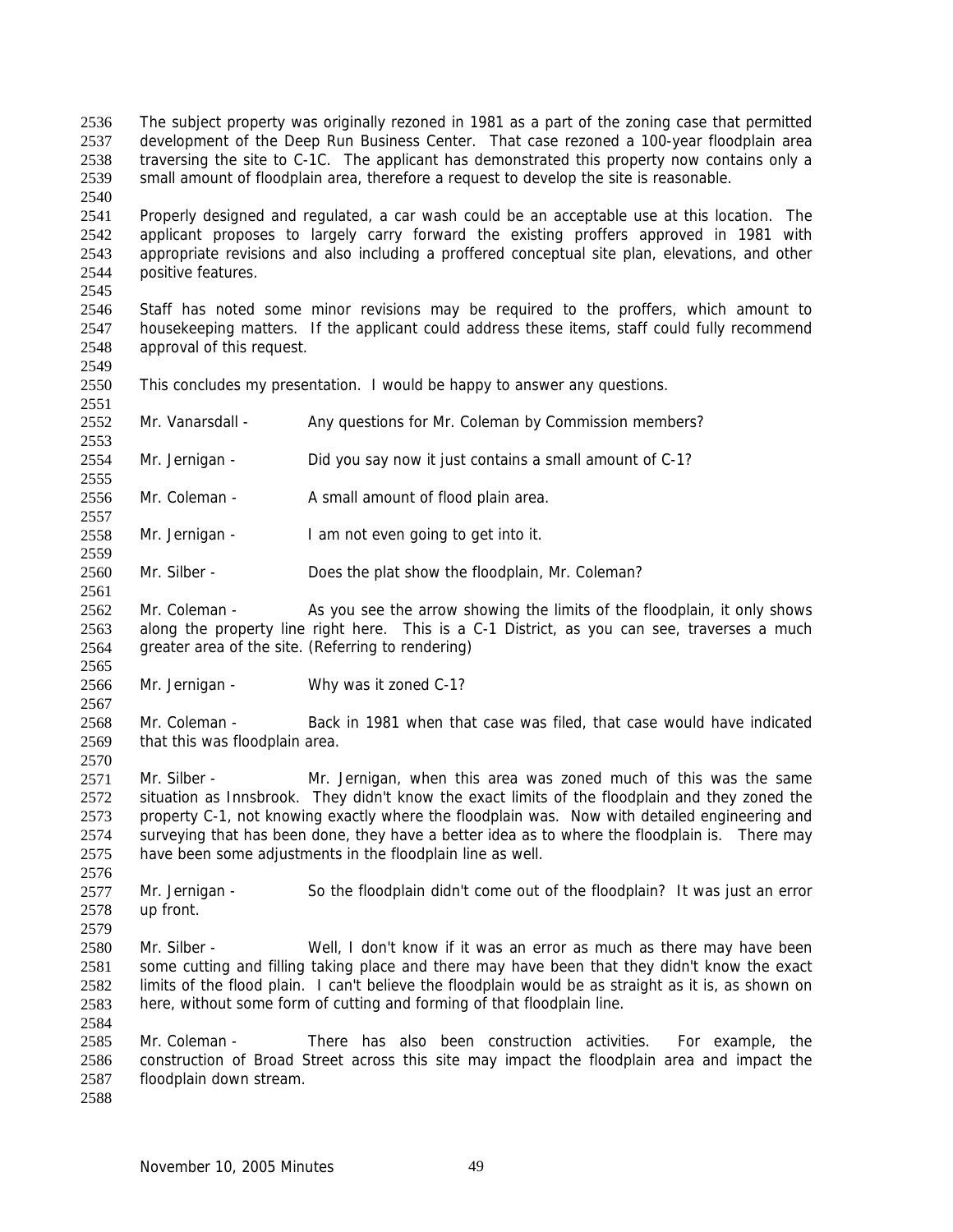Mr. Vanarsdall - All right. Any more questions for Mr. Coleman? Mr. Branin, do you want to hear from the applicant? 2589 2590

- 2591 2592 2593 Mr. Branin - No, sir. I don't think that is necessary. I'd like to make a comment to the applicant.
- 2595 Mr. Vanarsdall - Are we ready for a motion then?

2597 Mr. Branin - OK. Mr. Chairman, I move that C-53C-05 time limits be waived.

2599 Mr. Jernigan - Second.

2601 2602 Mr. Vanarsdall - Motion made by Mr. Branin and seconded by Mr. Jernigan. All in favor say aye. All opposed say no. The motion passes.

2604 2605 2606 Mr. Branin - And with that Mr. Chairman I move that C-53C-05 be approved per staff's recommendation with the understanding that the applicant take care of the typos in the proffers before it gets to the Board meeting.

2608 Mr. Archer - Second.

2610 2611 2612 Mr. Vanarsdall - Motion made by Mr. Branin and seconded by Mr. Archer. All in favor say aye. All opposed say no. The motion passes.

2613 REASON: The Planning Commission voted to recommend the Board of Supervisors **grant** the request because it is appropriate commercial zoning at this location, it would permit infill development with property connection for roads and other public facilities, and it is reasonable in light of the changed delineation of floodplain area on the site. 2614 2615 2616

2618 2619 2620 2621 2622 2623 2624 2625 **C-72C-05 HHHunt Corporation:** Request to conditionally rezone from O-3C Office District (Conditional) to RTHC Residential Townhouse District (Conditional), part of Parcel 747-771-2430, containing 15.66 acres located at the southeast intersection of Hickory Park and Hickory Bend Drives. The applicant proposes an age-restricted single-family detached condominium development of no more than fifty-nine (59) units. The maximum density in the RTH District is nine (9) units per acre. The use will be controlled by zoning ordinance regulations and proffered conditions. The Land Use Plan recommends Rural Residential and Environmental Protection Area.

2627 Mr. Vanarsdall - Good evening once more, Ms. Neaves.

2629 2630 Ms. Neaves - Thank you, Mr. Chairman, and members of the Commission, Mr. Kaechele and Mr. Secretary.

2631

2626

2628

2594

2596

2598

2600

2603

2607

2609

2617

2632 2633 2634 2635 2636 2637 This request is to rezone 15.66 acres from O-3C Office to RTHC Residential Townhouse District (Conditional) to permit the construction of age-restricted single-family detached condominiums. The subject property is currently vacant. The property was rezoned from A-1 Agricultural to O-3C Office District (Conditional) in 2002, as part of a larger overall rezoning request, Case C-13C-02. A plan of development was approved on December 15, 2004, for use of the property as Hickory Park Office Condominiums.

2638

2639 2640 2641 The 2010 Land Use Plan designates the site Rural Residential with a recommended lot size of one acre or more. Based upon the proposed recommendation of the Nuckols Road/I-295 Small Area Land Use Study and recent development trends, the proposed age restricted condominium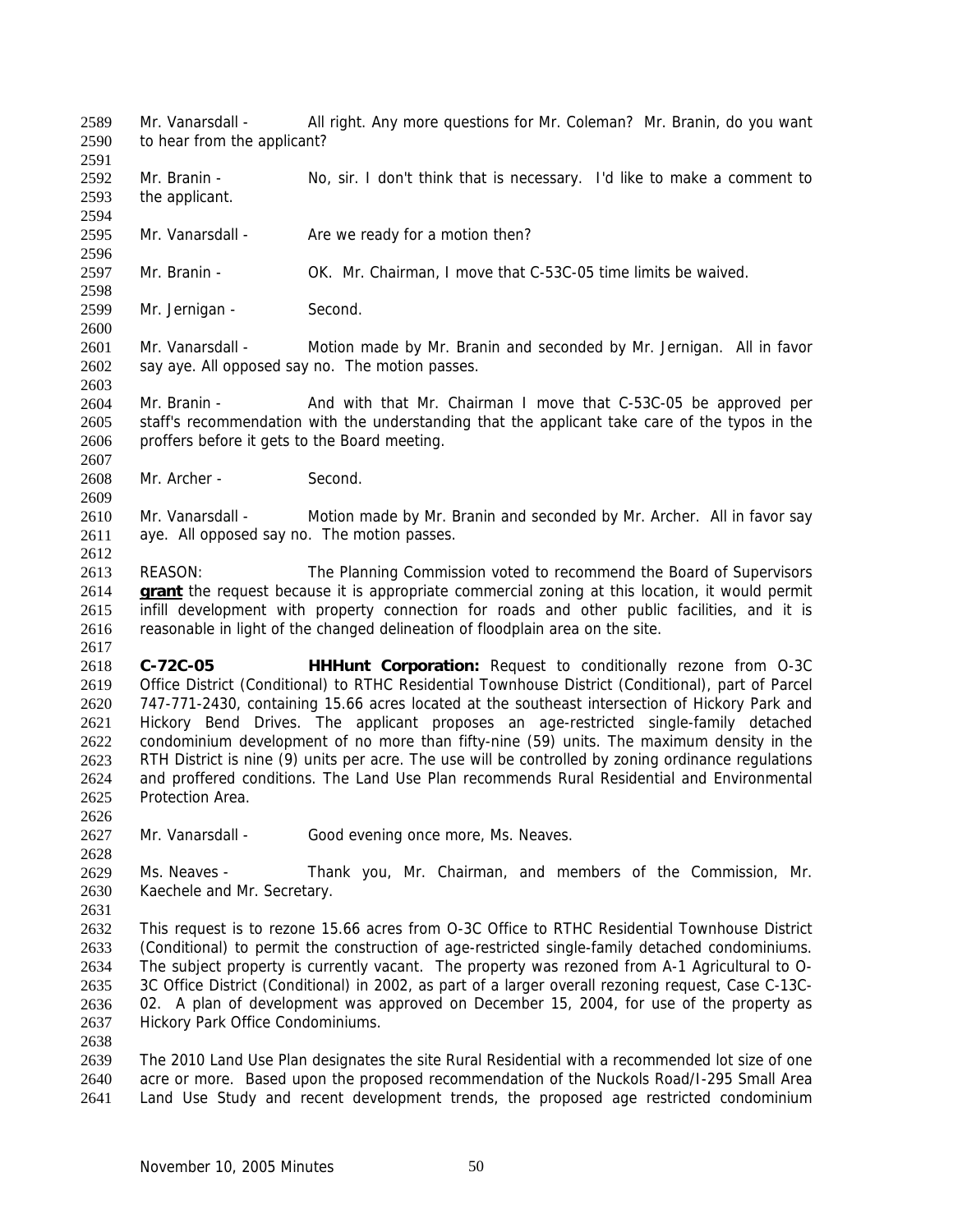development with a density of 3.7 units per acre could be a more appropriate use for this area. The study recommends office area fronting on Nuckols Road and a transition from Urban Residential to Suburban Residential 2 between this office area and the Twin Hickory neighborhood. The subject site is located directly between the area fronting on Nuckols Road and SR-2 property in Twin Hickory, and based on the proposed density could create the desired transition. 2642 2643 2644 2645 2646 2647

2649 2650 2651 2652 2653 2654 2655 2656 2657 2658 2659 2660 2661 The applicant has submitted proffers that include a 25-foot greenbelt, pedestrian and bicycle access, and no direct driveway access to Hickory Bend and Hickory Park Drives and no more than 59 units, for a density of 3.7 units per acre. Also included in the proffers is an elevation drawing. Proffers related to individual dwelling units include brick or stone exteriors and foundations, brick or stone chimneys, a minimum of 2,000 square feet finished floor area, and a minimum two-car garage. Revised proffers dated November 10, 2005 were also received. The applicant is now proffering a landscape buffer between the adjacent property to the east on the south line of New Wade Lane. He will plant Leyland Cyprus trees, sized 6 feet in height, 10 feet on center on the property line. The proffers relating to greenbelt pedestrian and bicycle access and underground utilities would be carried over from the previous rezoning case. The proffers regarding elevations, architecture, foundations, chimneys, driveways either meet or exceed proffers from the original rezoning case for adjacent RTHC, R-5AC, and R-6 District. The applicant has also submitted a conceptual site plan but has not proffered it.

2662

2671

2676

2678

2648

2663 2664 2665 2666 2667 2668 2669 2670 While staff recognizes the need to retain property for additional office development in the immediate area, the proposal is consistent with the quality and type of development of the adjacent property. The submitted proffers, including proffers relating to elevations and architecture, greenbelt, density and square footage of the units would insure quality development; however, staff encourages the applicant to consider rear or side-loaded garages, or setting the garages back at least five feet from the facade of the building. If the applicant could address this issue, staff could be more supportive of this request. The time limits would need to be waived on the proffers.

2672 2673 This concludes my presentation. I will be happy to answer any questions.

2674 2675 Mr. Vanarsdall - Any questions for Ms. Neaves? Would you like to hear from Mr. Theobald?

2677 Mr. Branin - Yes, I would.

2679 Mr. Vanarsdall - Good evening once more, Mr. Theobald.

2680 2681 2682 2683 2684 2685 2686 2687 2688 2689 2690 2691 2692 2693 Mr. Theobald - Good evening, Mr. Chairman, ladies and gentlemen. My name is Jim Theobald and I'm here this evening on behalf of HHHunt, and with me is Dan Schmidt. This is a request to permit age-restricted single-family detached condominiums on this 15.6 acre parcel of land. You have heard Ms. Neaves accurately describe the proffers. I hope you also heard her say they meet or exceed those that had been brought forward from the original case. Hunt believes that this is a logical extension of residential development along Hickory Bend Drive and will produce significantly less traffic than the office development that had been previously approved. It will have no impact on the school system. Mr. Schmidt has met with the Twin Hickory Community Affairs Committee and it is my understanding, and I am not sure that they formerly had a position, but I do not believe they were opposed to this addition to the Twin Hickory community. In fact, I think what it provides is an opportunity for some of the younger families in Twin Hickory to have a place where they might have their parents closer at hand to participate with them in them growing old in place in this type of facility.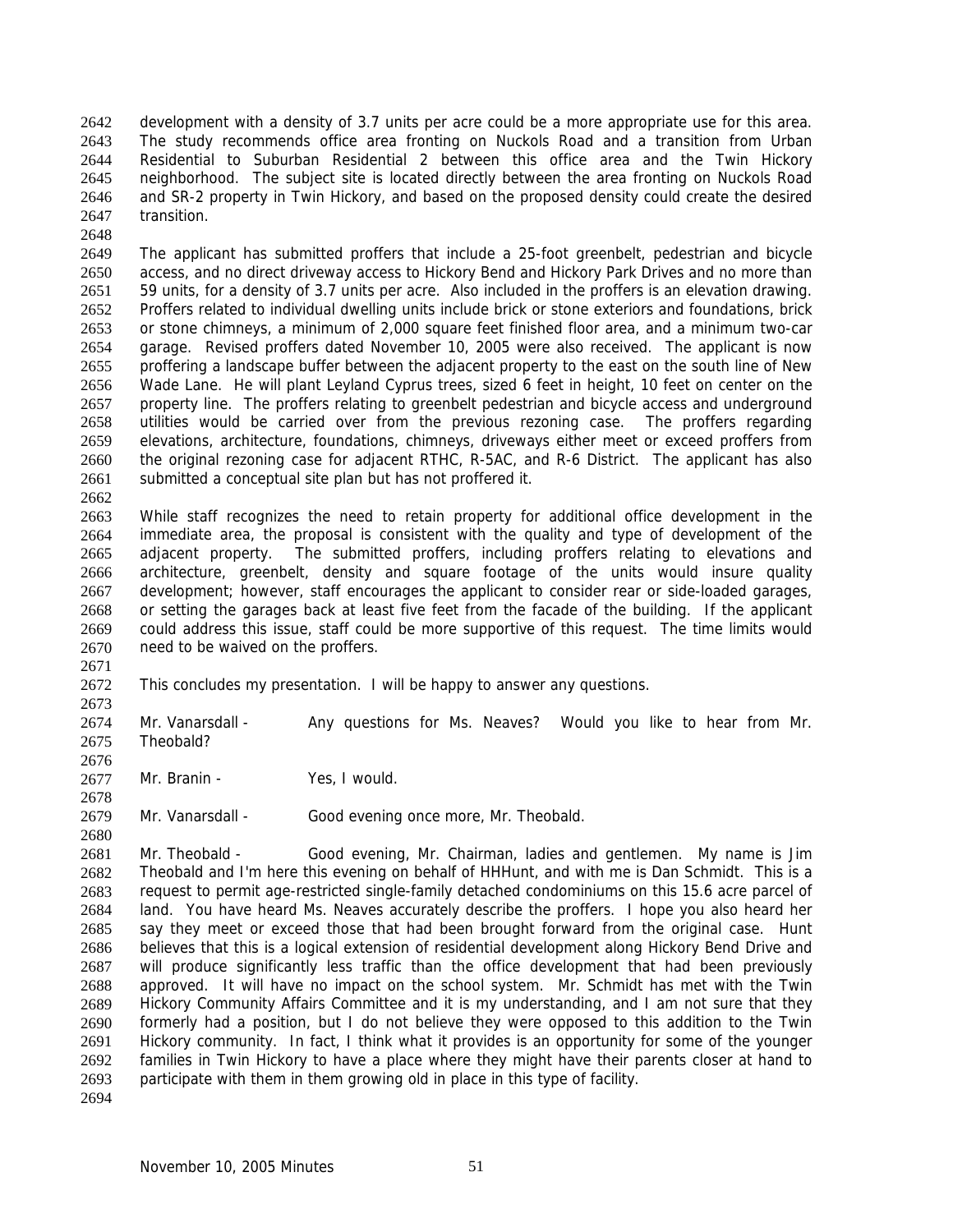We did add a proffer today after discussions between Mr. Schmidt and Mr. Seredni regarding screening between their respective properties. With that, I'd be more than happy to answer any questions that you might have. 2695 2696 2697

2699 Mr. Vanarsdall - Any questions for Mr. Theobald by Commission members?

2701 Mr. Branin - Mr. Theobald, I have one question.

2703 Mr. Theobald - Yes, sir.

2698

2700

2702

2704

2709

2714

2717

2725

2728

2733

2735

2737

2739

2705 2706 2707 2708 Mr. Branin - There is some opposition to this development here this evening, and one of their questions and concerns that was voiced again this evening to me is they have a shallow well. You guys are in a position to put a stub line to the property line in case they do have problems in the future, aren't you?

2710 2711 2712 2713 Mr. Theobald - We would be in a position to do that, Mr. Branin. Absolutely. Our experience in developing Wyndham and Twin Hickory is we have not interfered with people's wells, but I think this is an opportunity where if Mr. Seredni experiences difficulty with his wells, we would be happy to stub a water line to the property line where he could use it.

2715 2716 Mr. Branin - And for the sake of the other Commission members, would you explain why the new proffer for the buffer?

2718 2719 2720 2721 2722 2723 2724 Mr. Theobald - This property line along here (referring to rendering), I think Mr. Seredni was concerned about the orientation of his home with some of the homes over here, so basically we have filed the proffer that says that before we obtain any certificates of occupancy within 150 feet of his property line that we would plant the Leyland Cyprus 5 to 6 feet, approximately 10 feet on center to provide that screen. The plan is not proffered but the conceptual plan has always shown a buffer strip in there, I think some 40 feet, and we have now committed in writing to also plant that.

2726 2727 Mr. Kaechele - Is that parcel that would be to the east of there, are you talking about the western property line?

2729 2730 2731 2732 Mr. Theobald - It is the western property line for Mr. Serendi, which is a tax parcel reference in the proffer. Until we said western property line, the GPIN number, this is his property right in here (referring to rendering), and the eastern property lies along here, and the western property line, the common boundary, is right through here.

- 2734 Mr. Kaechele - The plantings would be on...
- 2736 Mr. Theobald - Our side. Yes, sir. In our buffer.
- 2738 Mr. Branin - That is all of the questions I had.

2740 2741 2742 2743 2744 2745 Mr. Kaechele - I have one other. Maybe clarify proffer  $#7$ . It is kind of confusing to me on your square footage. You are proffering 2,000 square footage on the first floor, but you don't have 2,000 on the first floor. You have 2,600 total and that raises a lot of options. You could have 1300 and 1300 on two floors, or 1500 and 1100. Those are not too consistent with your rendering. Can you show any? Some have a second floor or half a floor or something? I thought the base was consistent for all of those at 2,000.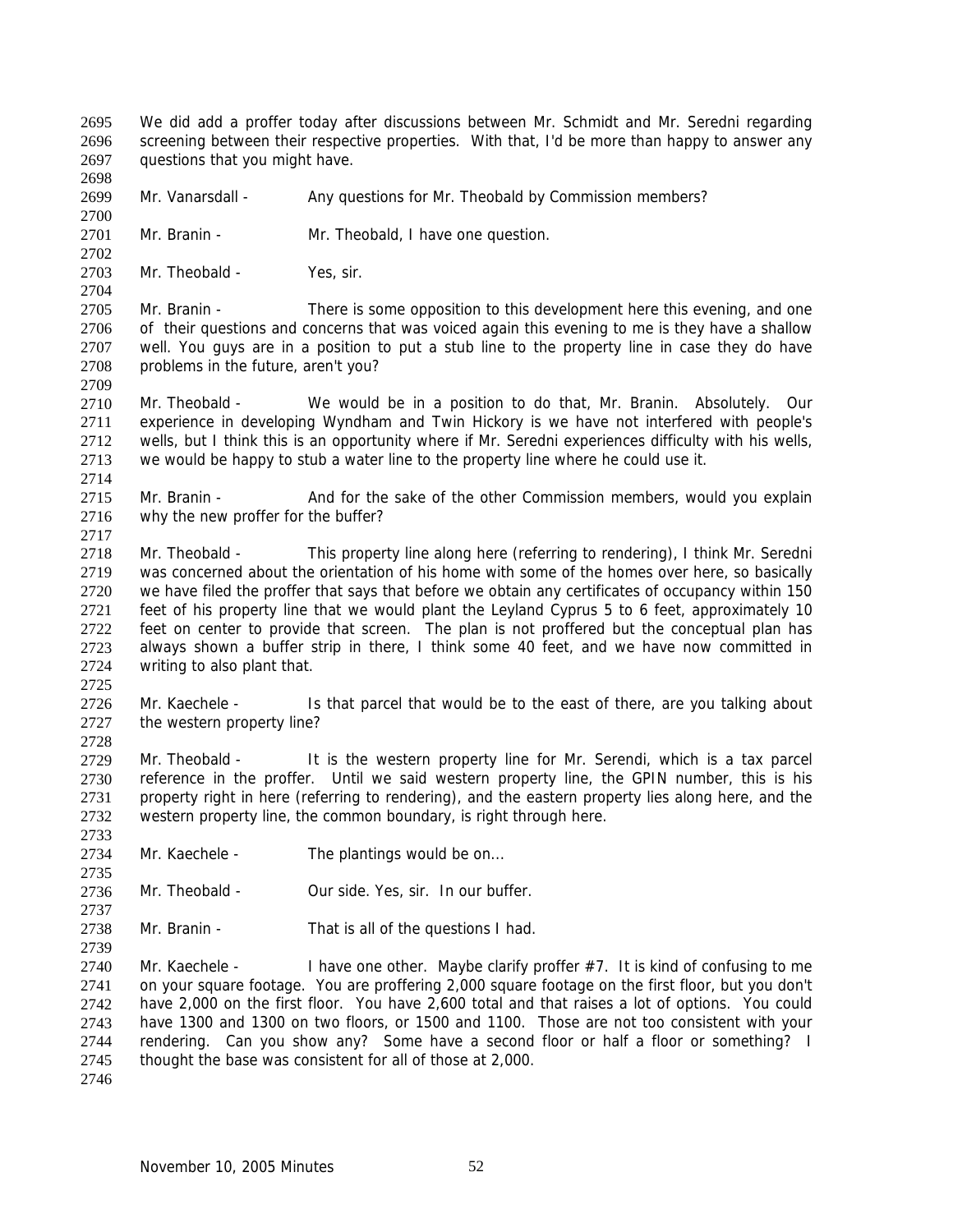Mr. Theobald - The base - the first floor are all 2,000 square feet, so that we may have in excess of that. 2747 2748

2750 2751 2752 2753 Mr. Schmidt - Mr. Chairman, members of the Board. My name is Dan Schmidt with HHHunt. Mr. Kaechele, the intent of that proffer, the reason why it is written like that, is because it is anticipated that some of the residents may not finish the second floor immediately, but so there will be 2,000 square feet of finished floor on the first floor.

2755 Mr. Kaechele - Maybe we can correct that to make it more explicit.

2757 Mr. Silber - Yes, I think that needs to be modified.

2759 2760 Mr. Schmidt - These are anticipated to be \$400,000 and up, so these are as large or larger units.

2761 2762 2763 Mr. Kaechele - That is what I thought your intent was, but the proffer is a little confusing.

2765 Mr. Theobald - We can clarify that.

2767 2768 Mr. Archer - Mr. Theobald, under age restriction in proffer  $#9$ , what is housing for older persons as defined in the Virginia Fair Housing law?

2770 2771 2772 2773 Mr. Theobald - Fifty-five years, at least. It is a definition that would basically be, I think one person would at least have to be 55 years of age and at least 80% of your homes have to meet that requirement under the State's Fair Housing Act, which meters the Federal Fair Housing Act, if I am not mistaken.

2775 2776 Mr. Archer - So it doesn't mean that everybody in the household has to be 55, because below it says 19 years of age.

2778 2779 2780 2781 Mr. Theobald - And that is why we put that in there, because otherwise the definition would allow you to have one person 55, one other person younger, and we've been asked to put this in, if we are telling you we are not going to have any impact on schools, we are trying to assure you that is the case.

2783 Mr. Archer - **OK.** Thank you, sir.

2785 2786 Mr. Vanarsdall - Any more questions for Mr. Theobald? Thank you. You all come on down and state your name and tell us what is on your mind.

2788 2789 2790 Mr. Roger Seredni - Good evening ladies and gentlemen. My name is Roger Seredni and I live on New Wade Lane. I will be as brief as I can, because I am fighting a cold and losing my voice. That might be fortunate for you guys.

2791

2749

2754

2756

2758

2764

2766

2769

2774

2777

2782

2784

2787

2792 2793 2794 2795 2796 2797 2798 2799 I have lived in Henrico for 50 years, the last 18 years I have lived in Short Pump. I have seen growth and progress all over the County. Our children have been fortunate to go from one new school to another, Shady Grove, Twin Hickory, and now Deep Run. So we aren't against growth and progress. However, we don't believe this progress should be at the expense of our property being devalued. When the property near us was zoned Office, we had no problem with that. The office complex center we thought would be like the ones near the Innsbrook area. So, we can see that from my front porch. But, now with the offices, if they want to be built, we have problems with the well water. What is proposed now I can't support. I had to have 200 ft. road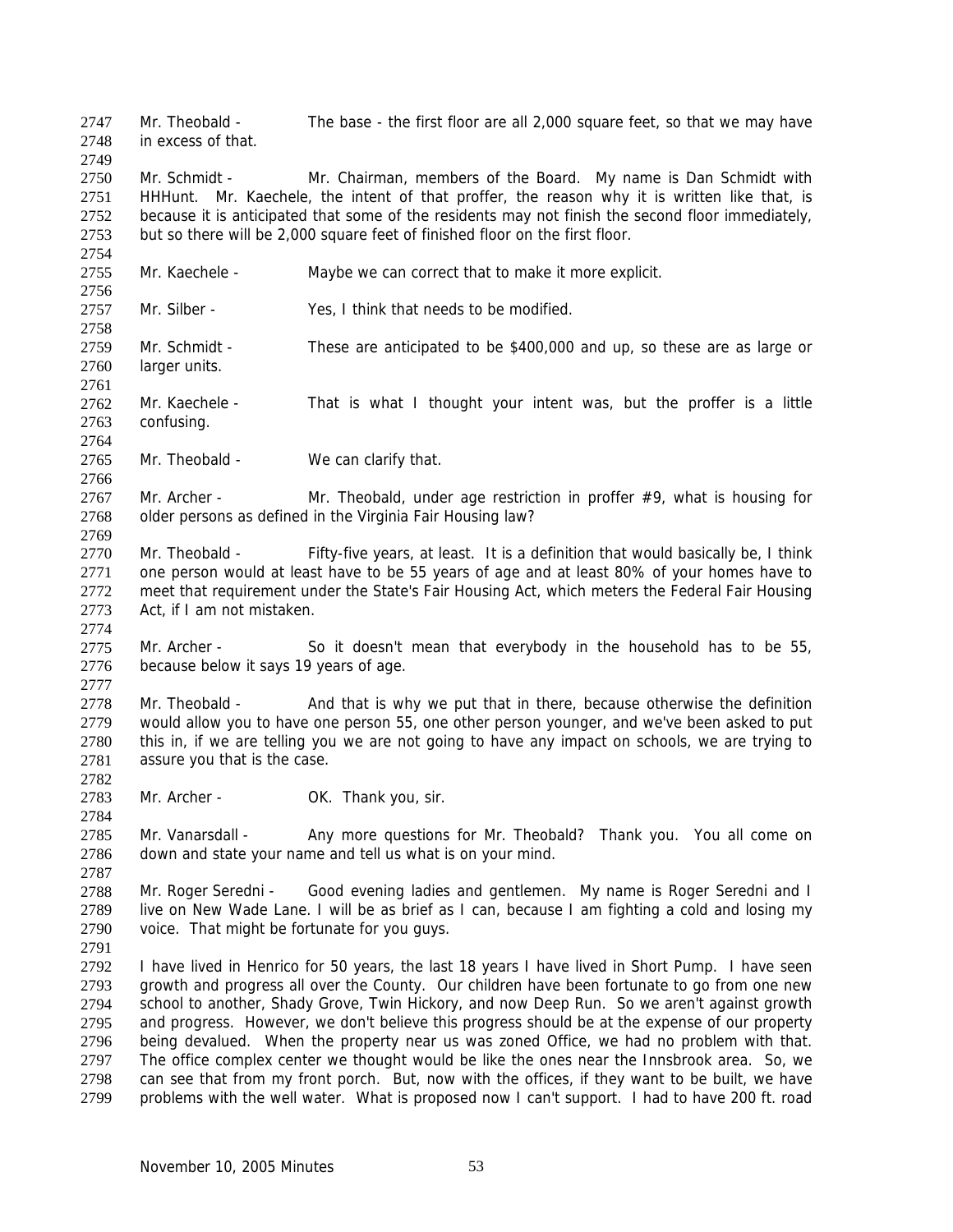frontage when my house was built. If the condos go in, I am going to be looking at the back and sides of these beautiful condos, not the front of them. Now, how is this going to mesh with the housing on New Wade Lane? All of the homes on New Wade have acres or more, several acres. The condos will only, I believe, devalue my home price. I just wonder where the transition is from these condos to the land that is there now. 2800 2801 2802 2803 2804

2806 2807 2808 2809 2810 2811 2812 2813 2814 2815 2816 2817 2818 2819 The second major concern you guys discussed is that I have a shallow well. And, of course, the well depends on water from the area. If everything is paved over and bricked and landscaped, the runoff will go downhill to me, and I am downhill of this situation. Personally, I don't think my well would survive this construction, but you mentioned the stub, and I certainly appreciate that going in. This is also my second well. The first well. I had great water quality and water pressure for about 15 years. About three years ago, about the time construction near my property began, I started losing, I lost the well. It became full of sediment so I was told. It was silted over. There is no way to know for sure what caused it. You have got to assume that the only thing that was going on was the construction in the area. So, now that I've got a shallow well, it is beginning to show some slight signs of discoloration. And we have been drinking bottled water for like three or four years. I guess that is one of the many reasons that I am against this thing. I am against Hunt's request to change the zoning because I believe this will worsen my well's condition and devalue my property. These are all of my comments.

2820 Mr. Vanarsdall - Any questions?

2805

2821

2823

2827

2829

2832

2834

2836

2838

2849

2851

2822 Mrs. Jones - What I am hearing from you is that if your well situation is taken care of,

2824 2825 2826 Mr. Seredni - Up to a point, but my view isn't taken care of, because like I said, I am in the back of all of these condos, not in the front, on the side. There are going to be I don't know how many on the side that I am going to see just the rear of them.

2828 Mrs. Jones - Which is the buffer...

2830 2831 Mr. Seredni - Yes, they mentioned a buffer, and we discussed that this evening. That is correct. Now, I've got a question,

2833 Mr. Vanarsdall - You say you are behind?

2835 Mr. Seredni - I am behind them and beside of them. That is correct.

2837 Mr. Vanarsdall - Thank you.

2839 2840 2841 2842 2843 2844 2845 2846 2847 2848 Mr. Seredni - Yes, there was a picture up there that showed exactly where I am. I am sorry. (referring to rendering) I am like there, and I face the front, which I face the road and I face the back of the ... and if you look over here, they have put some condos like they are doing over there, only they stopped right there. Now, I don't know why they couldn't continue that all of the way around like that, too? It seems to me that would mesh better than going in this way, down that away, and the back around this way, and back around that way. What they did over here was put them, intersecting the road, and then they are parallel on this line right here. But as you see, these are going to go all over, just sprawling all the way down here, all the way around here, and all the way around over there. And certainly I don't oppose homes for 55 year olds because I am getting there.

| 2850 | Mr. Jernigan - | Have you seen the site plan? |
|------|----------------|------------------------------|
|      |                |                              |

2852 Mr. Seredni - Yes. I took a peek at it, yes, sir.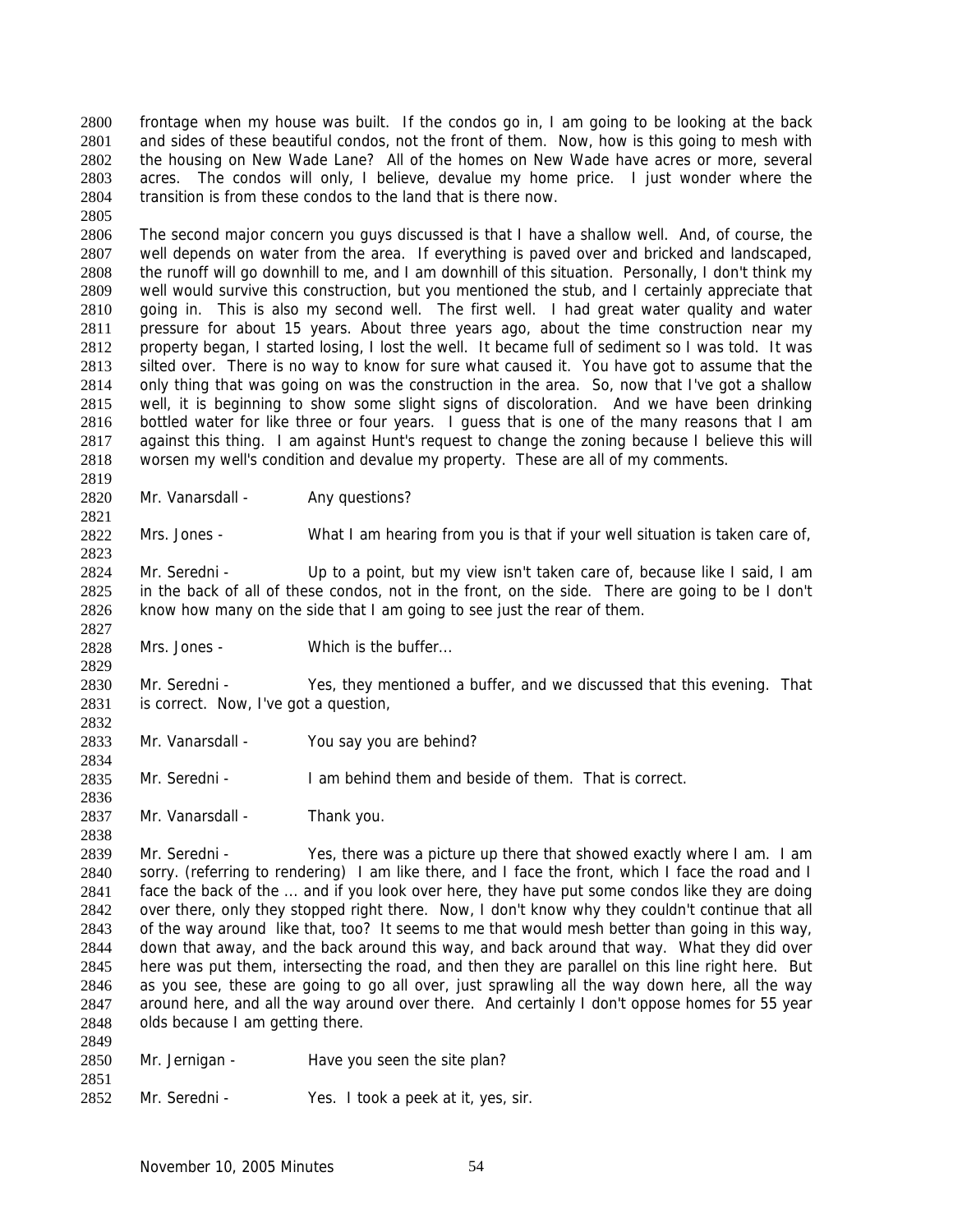2854 Mr. Jernigan - Well, I think what they said was...

2853

2855

2860

2862

2865

2867

2875

2892

2895

2897

2901

2903

2856 2857 2858 2859 Mr. Seredni - There it is, a little further down (referring to rendering), a little further up, I guess. I am down at the bottom. I can't point with this thing. OK. I am right where his finger is, just about. You see, I will be facing the sides of a group of them and then to the left of them, to the left of my property line. (referring to rendering)

2861 Mr. Jernigan - I believe they are going to put up an Evergreen...

2863 2864 Mr. Seredni - Yes, they mentioned that this afternoon, that we would get a buffer zone. They didn't say how many feet it was.

2866 Mr. Jernigan - I think it said every 10 feet. Didn't it, Jim?

2868 2869 2870 2871 2872 Mr. Seredni - Every 10 feet. I don't like the comments Mr. Archer made about that Ridge Construction. This was just as recently zoned office, what two years ago, and now they are changing it, and nothing has had a chance to go office in there yet. At least I got you guys thinking. I know it is getting late.

2873 2874 Mr. Kaechele - Well, you heard the comment on the sales prices of those condos. Is that in line with your home? I don't know exactly what they are asking for.

2876 2877 2878 2879 2880 2881 2882 2883 2884 2885 2886 2887 2888 2889 2890 2891 Mr. Seredni - No, I think they are in the \$400,000s. I have like 3,500 square feet. I have got seven bedrooms, five bathrooms, two driveways, enclosed garage. I don't know. I think it is worth more than that, mine is to me, but with all these homes around it, I just definitely think it is going to hurt the value of it. It is just not like my construction. It is totally dissimilar to what I have. You know, I was forced to have 200 foot frontage when I built the home, about 20 years ago, and it is just drastically changed, and I am not against change. It is coming. I can understand that. But it seems to me I would like to see office there better than I would condos, or at least cut these down a little bit. Make it equal to what they are doing at Twin Hickory and Twin Hickory Bend Road. They just put a buffer in there that bordered Twin Hickory Bend Road instead of the whole area, and it, it just sticks in further than what they are doing on the other road, the new road they are building, because if you look at the new road they are building, they are putting offices right behind the condos and they have a natural buffered zone in there, not planted. They just left it vacant. And I would like them to leave the area beside my house vacant, or just let it go natural, like it is now. It is practically treed up already. So, to tear them all down and put Hemlock, if I had 40 or 50 feet, I'd rather it be naturally treed than knocked down and replanted, if I had my druthers.

2893 2894 Mr. Silber - Do you feel the zoning, the O-3 zoning that is there right now is more appropriate and do you think it would have less impact on you?

2896 Mr. Seredni - Yes, and I think in the future it would increase the value of my house.

2898 2899 2900 Mr. Branin - Mr. Seredni, with offices, because of County regulations, there will be far more asphalt and more concrete, more buildings. So, you know, when you first originally spoke to me one of your largest concerns was your well.

2902 Mr. Seredni - It still is.

2904 2905 Mr. Branin - With irrigated grassy areas, there is far less chance that your well will be affected as opposed to offices with parking lots and larger structures, with, and I hear you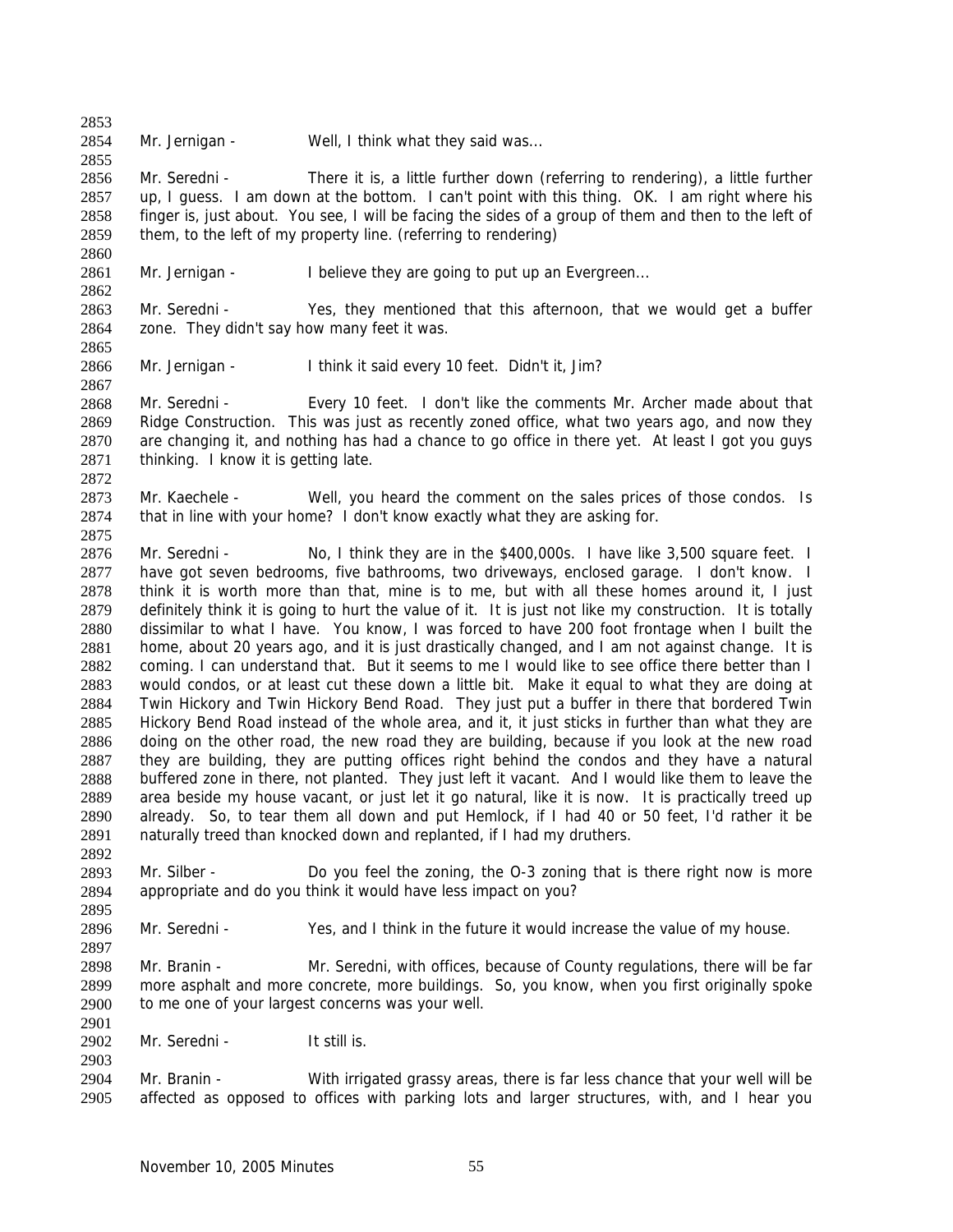aesthetically-wise. But the one biggest concern you had with me was your view and your well, and you are sitting here telling us now that you'd rather have the offices. 2906 2907

2909 Mr. Seredni - Well, it is the lesser of two evils.

2911 2912 2913 2914 2915 2916 2917 2918 2919 2920 2921 2922 Mr. Branin - The Actually, for your well? No, it is not. Because the grass area will saturate the storm water a heck of a lot better, a vegetated area will a heck of a lot better than concrete and asphalt. And all of that runoff will go straight into a storm water pipe and away from the property, which would lessen the opportunity for water to get to your well. So, I just wanted you to - when you came to me about the well, I went straight to the developer and said look, this gentleman is concerned and we've got to take care of this problem. The developer said we'll stub a water line right to his property line, so if there is a problem he will be able to tap in at no expense to the homeowner. In my opinion, that that was fantastic. I said he's worried about no vegetation there and he wants to block some of that view. They said we'll create a thicker buffer zone for him. Again, I thank that developer, because we see lots of developers that come in here and say, well, it is my property. They have been willing to say if you want to go with the offices, aesthetically I understand it, environmentally I don't.

2924 2925 2926 2927 Mr. Seredni - Well, I would think with the offices there would be water and sewer in the area and it would take greater amounts of it, and it would be more likely to be spread around to all of the other homes then, not just myself. I understand your point.

2928 2929 2930 Mr. Branin - The water shed in the office would be sent into storm water, which would then be piped away from your property, lessening the opportunity for your well to be saturated.

2932 Mr. Seredni - OK.

2908

2910

2923

2931

2933

2935

2939

2941

2934 Mr. Branin - The Muslim Con't have any other questions, Mr. Seredni.

2936 2937 Mr. Vanarsdall - Mr. Seredni, thank you.

2938 Ms. Seredni - I am Gail Seredni. I am going to talk to you about our road.

2940 Mr. Vanarsdall - What did you say your name was?

2942 2943 2944 2945 2946 2947 2948 2949 2950 2951 2952 2953 2954 2955 2956 2957 2958 Ms. Seredni - Gail Seredni. For the last two years we have endured constant construction noises, dust filled air, heavy vehicles pounding up and down New Wade Lane, which is only a small country road. Our road has been left extremely bumpy, covered with pot holes from these vehicles. Our numerous calls to the County to fix the road were met with comments such as, we think we are going to close the road or they'll fix it when the dump trucks have stopped coming in and out. Two years later we are still on New Wade Lane and we are still waiting for the road to be fixed. Instead of it being fixed, HHHunt and their construction have closed the other end of the road, which requires us to go through the bumpy aspect of the road and the pot holes out to one of the most dangerous intersections I know of, New Wade Lane and Nuckols Road. We risk our lives every morning to pull out on Nuckols Road from New Wade Lane and cross four lanes, soon to be six lanes, of fast moving traffic, construction workers, vehicles turning out of the landfill. We must do it all with very poor visibility of oncoming traffic, traffic most of which is coming out of Twin Hickory and Wyndham. We, therefore, oppose HHHunt's rezoning. We are also requesting HHHunt be required to fix New Wade Lane back to its original condition before they are allowed to continue with their expansion. If the road is indeed going to be closed, then the projected date of 2010 needs to be shortened. Five more years of entering and exiting New Wade Lane across six lanes of traffic is extremely too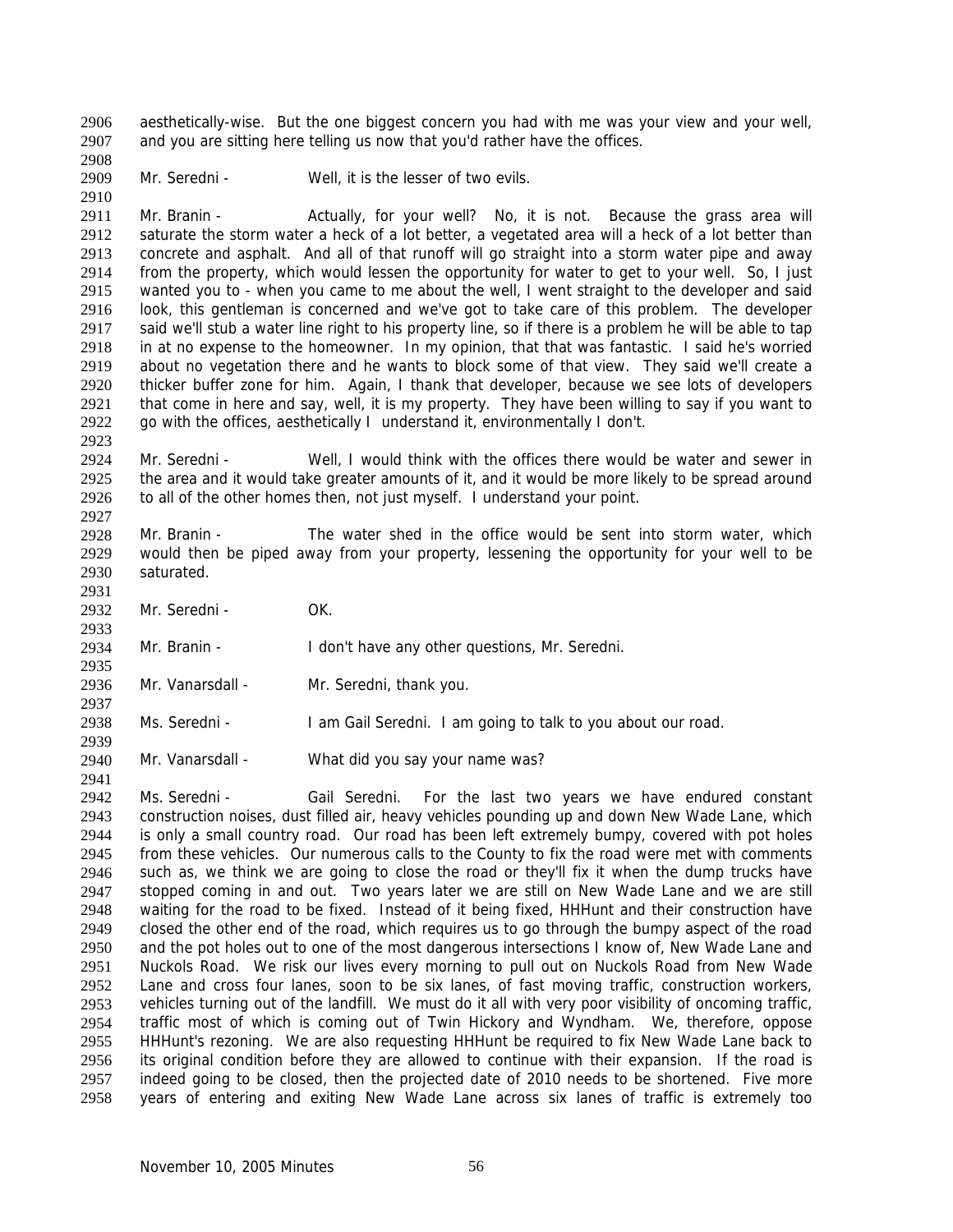dangerous. I have a 16 year old daughter and a 18 year old daughter who are just learning to drive. I can barely make that turn myself. I have been driving 30 some years. They have left us no other exit other than New Wade and Nuckols Road. They have stashed a big pile of gravel at the other end of the road so that we cannot exit through Twin Hickory. Why they have done that I don't know. I have pictures here of our house. I have pictures of the road and the pot holes and everything else, if you would like to see it. My problem with the road is I felt like they destroyed it. Their dump trucks came in, a dozen to 15 a day, both ways, back and forth, several times a day destroying the road. I cannot believe that they will leave our view in any better position than they left the road. In other words, when we are looking at the back of these condos, and the sides of these condos, I have a hard time believing that they will care anymore about what we are looking at than they care about the road we are riding on. Thank you. 2959 2960 2961 2962 2963 2964 2965 2966 2967 2968 2969 2970 2971 2972 2973 2974 2975 2976 2977 2978 2979 2980 2981 2982 2983 2984 2985 2986 2987 2988 2989 2990 2991 2992 2993 2994 2995 2996 2997 2998 2999 3000 3001 3002 3003 3004 3005 3006 3007 3008 3009 3010 Mr. Branin - Mr. Schmidt, can I ask you a question please, sir. Mr. Schmidt - Sure. Mr. Branin - Is there a reason why you guys have blocked off the entrance to Twin Hickory Road or is that just a construction oversight? Mr. Schmidt - I can't speak to the pile of gravel, itself, but I don't think that the traffic, I don't think that we are encouraging traffic to go from New Wade Lane through Hickory Bend Drive, and obviously, the way New Wade Lane is cul-de-saced, as shown in that exhibit, traffic, any current residences there would continue to use New Wade Lane to get back out to Nuckols Road and not go... Mr. Branin - Is it possible to remove that gravel and put a sign up that says no through traffic? Mr. Schmidt - I am trying to picture, they could probably explain. I think it is a gravel road, right? Mr. Vanarsdall - Why don't we put these pictures up on the screen and you can see what they are. Mr. Schmidt - An answer to your question, I think we can try to facilitate that traffic if it is feasible, if it is safe. I just don't know exactly why the gravel was there and if there was a reason. Mr. Branin - According to these pictures, it is obviously an asphalt road. Mr. Vanarsdall - And it has got big pot holes and everything. It is terrible looking. Mr. Branin - Mr. Seredni, can you answer a question for me, sir? Mr. Seredni - Sure. Mr. Branin - Is this a County road? Mr. Seredni - **OK.** There was a problem with that from day one. I called the County and they told me it belonged to the State. I called the State and they said, yes it does, but the County is getting paid to maintain it. Now you figure that out. I have got names and numbers of everybody that I talked to, and that is the way it was told to me. But the last person I talked

3011 to told me, well, they are eventually going to close the road. That was the far ranging plan.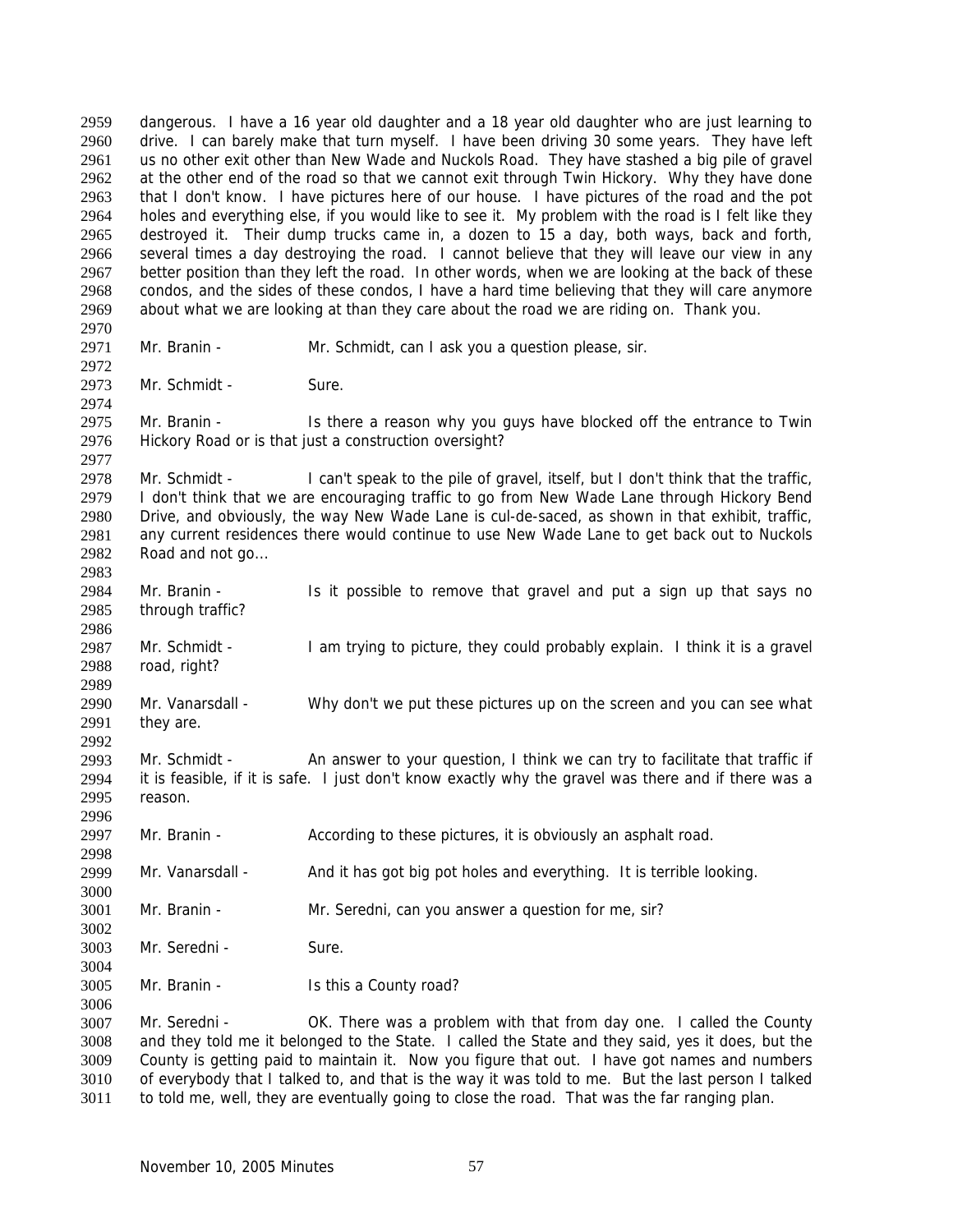3012 3013 3014 3015 3016 3017 3018 3019 3020 3021 3022 3023 3024 3025 3026 3027 3028 3029 3030 3031 3032 3033 3034 3035 3036 3037 3038 3039 3040 3041 3042 3043 3044 3045 3046 3047 3048 3049 3050 3051 3052 3053 3054 3055 3056 3057 3058 3059 3060 3061 3062 3063 3064 Mr. Branin - Who told you they were going to redo it? State or County? Mr. Silber - Is the difficulty getting out onto Nuckols Road a function of the construction that is taking place on Nuckols Road? Mr. Seredni - Partly construction now, but mostly traffic, in my opinion. Mr. Silber - Well, I am not so sure that what is proposed here with the rezoning has any bearing on your ability to get out of Nuckols Road because of excess traffic. Mr. Seredni - All right. Mr. Silber - If there is some construction taking place there and there are some visibility issues, then we can work with the contractor. I think some of that work being done might be County work. Mr. Seredni - It is being done right now. Mr. Silber - Then we can make contact with Public Works and see if we can have some better visibility at that point, but if it is traffic... Ms. Seredni - I have gotten out... Mr. Silber - There is not much we can do if the traffic is increased. Ms. Seredni - I have gotten out of my car and talked to the construction workers because they park their big, whatever they are, land mover things right where we have to look to turn. OK. Yes, that part is temporary. That part of the problem is temporary because they will eventually be done with that. But we will be left with six lanes to cross and make a left turn to take our kids to school. Six lanes. The bus redid its routing because of that, because it didn't want to make that turn. The main thing that I am after with HHHunt is why have they closed the other end of the road that would allow us to make a safe journey out of New Wade Lane, out of our neighborhood? They have destroyed our road, they've increased the traffic with all of their construction, and yet they won't give us another escape out of our own street? I don't think that is right. Mr. Silber - How did you used to have access from New Wade Lane south? Mr. Jernigan - How did you get from New Wade Lane to Hickory Bend Drive? Ms. Seredni - You would go in front of the house on the left, it is gone now. The one they just recently tore down. You would go make a left around there and there is a right of way, I think, from Mr. Parker. There is a right of way still there that goes to Mr. Ellis' home and another home, so we would go by the house, make a left. It was all paved and graveled and then continue on down the hill and we'd be on Hickory Bend Road. Mrs. Jones - So on someone's driveway... Mr. Seredni - Well, there is still an opening there that you guys have left up for two homes that still empty that away. One home empties onto Hickory Park Road or whatever, and the other end empties right next to my house.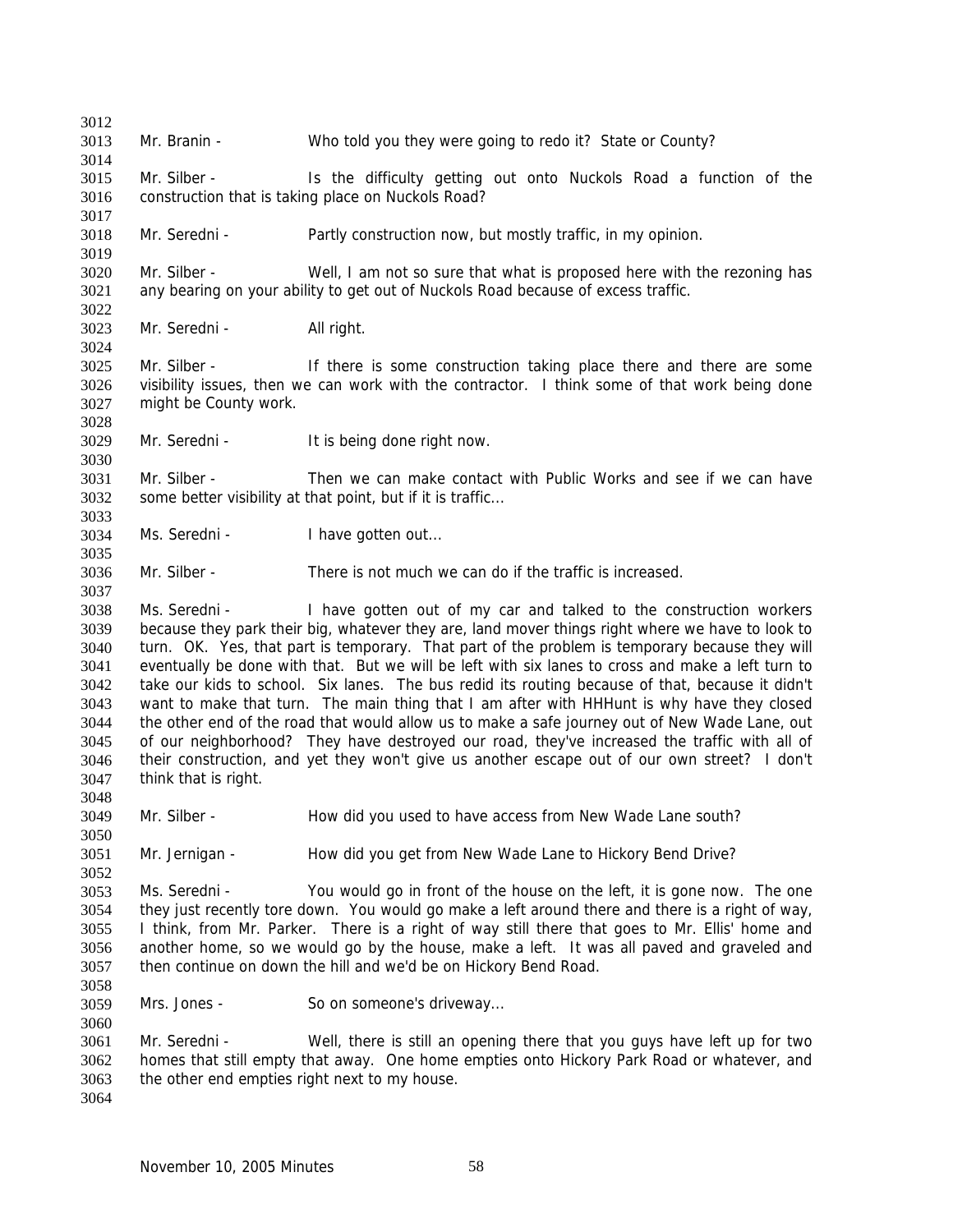3065 Mr. Vanarsdall - Do you have the names of the people you talked to in the County?

3067 3068 3069 Mr. Seredni - I don't have it with me. I am sorry. I will get that. I've got Tommy's number and I will call him and let him know. That is an old picture. You can see the road now makes a left turn, here is the road.

3071 Mr. Silber - New Wade used to come down and make that hard left.

3073 3074 3075 3076 Mr. Seredni - Follow that along here then make that right, OK. Then the new road is right sort of like that, so we would go this way and make a left and be right here on the new road and the gravel has been dumped right about here. It has all been closed out.

3077 3078 Ms. Seredni - And it has been dumped several times, by the way. Someone moved it once. And they put it back.

3080 3081 3082 Mr. Seredni - Somebody is going over here to this house, they have got a trailer parked there, and a mobile home or something, and they are getting around the gravel to go to that home that is right there.

3084 3085 Mr. Silber - Would you have concern though if this was opened up this way with people coming through from Twin Hickory going the opposite way?

3087 3088 3089 3090 3091 3092 3093 3094 3095 3096 Mr. Seredni - I am like, if you were to drive that road at 8:00 in the morning you wouldn't go that way anymore, because it is really tough to get on New Wade Lane in the morning. I would think that they would put sewer right about here, that the road would go from there to the new road they are building right there that will dump right here. That will be lighted and everything. I don't know what the plan is in the future. Someone told me that they were going to access New Wade from another area, maybe back here, or I don't exactly know where, but if there were a road here, this would dump on the new road you've got, that they are building now, where those condos are going to be. To me that would make easy access. I don't know what the other neighbors feel about it. There is a guy that still lives there, and these three homes here are still occupied.

3097

3101

3107

3109

3112

3066

3070

3072

3079

3083

3086

3098 3099 3100 Mr. Branin - Mr. Seredni, let me say this. I am going to look into, as well as hopefully the staff will, whose responsibility that road is. Mr. Schmidt, can you see that pile of stone is removed?

3102 3103 3104 3105 3106 Mr. Schmidt - I will make one comment on the stone. It is there and you can't go this way anymore because they have taken this land right here and they have leveled it and, well, it is steep now. If you go from the new road up to this home that they just recently knocked down, that is all like a 30 degree fall right there. You can barely walk there, much less drive there now.

3108 Mr. Branin - So the access is gone. OK. Well, that is not even relevant.

3110 3111 Mr. Schmidt - There is curb and gutter on that road. I think you'd have to go down the steep slope, over the curb and gutter, to get onto the road.

3113 3114 There is still a dirt road that I guess the construction guys use. They go this way and then they go that away, and they hit this area that they are working on right now.

3116 Mr. Branin - **OK, well then that is not relevant.** 

3117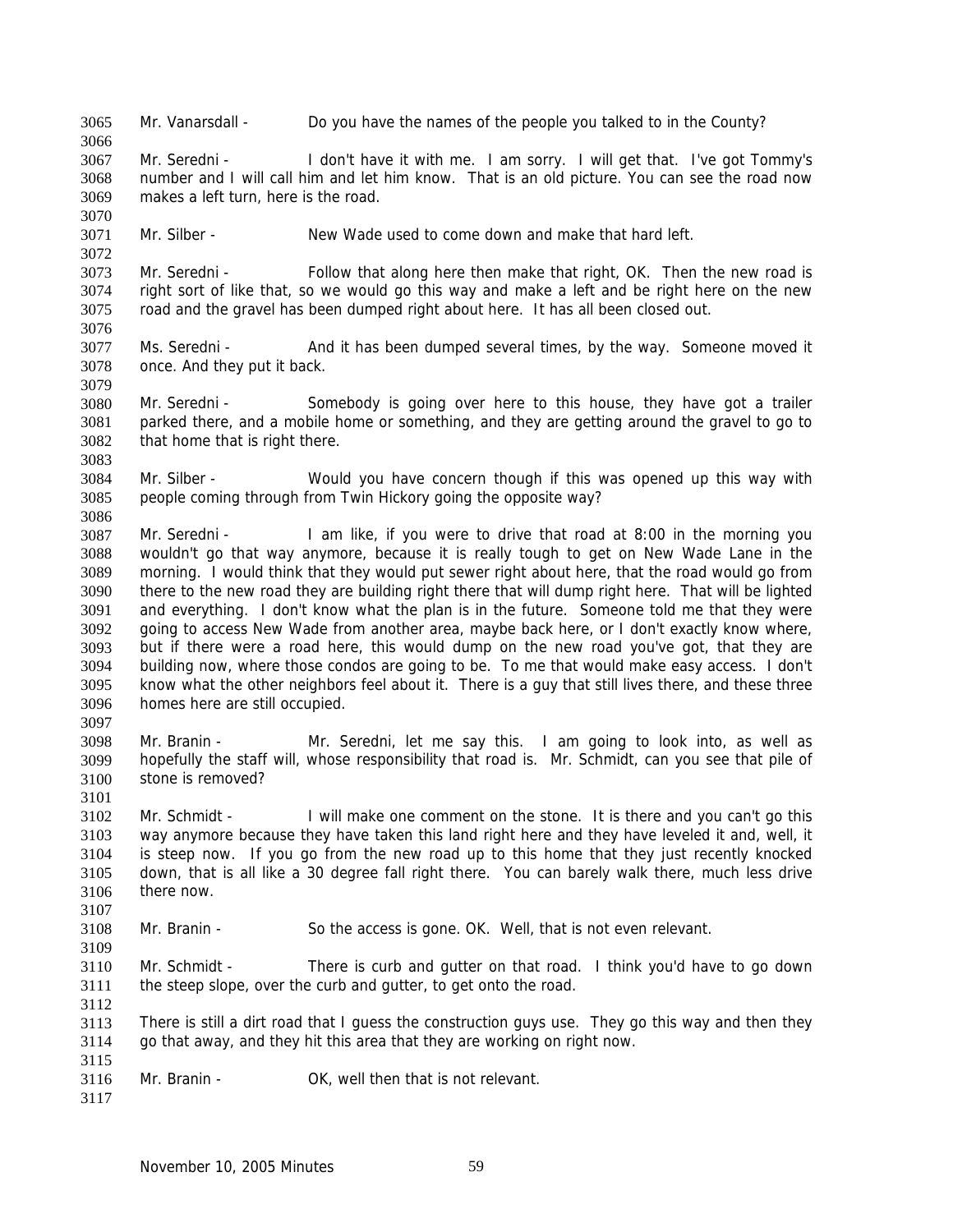Mr. Schmidt - But it was used temporarily like that during construction. Mr. Kaechele - Well, it kind of has responsibility for maintenance of New Wade Lane and we certainly ought to be in there repairing. Mr. Seredni - Well, we did want to get that on the record. Mr. Kaechele - Well, we can check on that. Mr. Silber - Yes, sir. Mr. Branin - And if you call me Monday, I should have an answer for you, sir. Mr. Seredni - Thank you very much, ladies and gentlemen. Mr. Branin - And I hope that we have addressed your, I know you are not as the people from Eastern Henrico weren't happy with the subdivision going in. I know it is changing the dynamics of your home, but I hope the things that Hunt is providing will be some means of... Mr. Vanarsdall - Did you get his telephone number and address? Mr. Branin - I have it, sir. Does Randy have it? Ms. Seredni - You mentioned a stub that will allow us to hook up from? Mr. Branin - Yes. Ms. Seredni - **OK.** How soon, because when they break ground near us, all of that sediment is going to run right down the little creek that is right behind us, like it did before? Mr. Branin - Well, they'd better have a silt fence up. Ms. Seredni - I don't think that is going to stop the water from coming down the creek. I mean, we need it soon when they start construction or else our well is going to go. Mr. Schmidt - There is a creek running down the property, but since they cleared that area up, it is basically dry there. Mr. Branin - Mr. Schmidt, would it be safe to say as soon as you guys start running your water lines and utilities that you will run that. They can't run that first to your spot if they don't have anything to hook up to it. It is a progression and they start where the current water line is, and I will make sure by the time it gets before you, it will be processed so that the stub will be put in. Ms. Seredni - I appreciate that. It is just when the well starts to fill with silt, it also fills all of our appliances, all of our faucets, our toilets, everything, and everything has to be cleaned out and replaced. We have gone through it before, three years ago when they started construction, and that is why we are concerned about it. Thank you. Mr. Vanarsdall - Thank you all. Do you have to waive the time limits on it? Mr. Branin - Yes, sir. I certainly do. Mr. Chairman, I move that the time limits be waived for Case C-72C-05 for proffers dated November 10, 2005.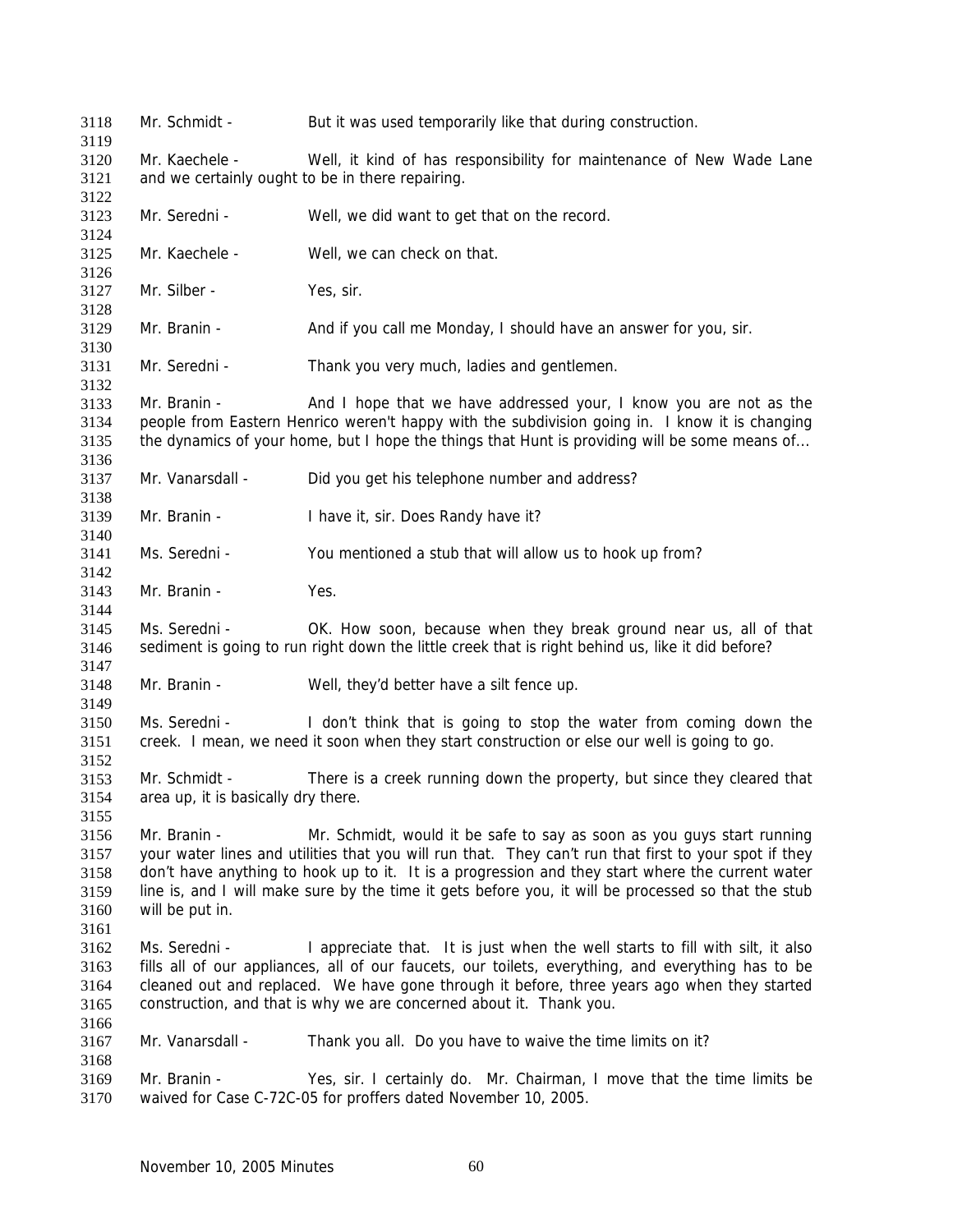3171 3172 Mr. Jernigan - Second.

3174 3175 3176 Mr. Vanarsdall - Motion made by Mr. Branin and seconded by Mr. Jernigan. All in favor say aye. All opposed say no. The motion passes.

3177 3178 3179 Mr. Branin - Mr. Chairman, I move that Case C-72C-05 be forwarded to the Board of Supervisors with a recommendation for approval, with the understanding that proffer  $#7$  be clarified and water line stub be added.

3181 Mrs. Jones - Second.

3183 3184 3185 Mr. Vanarsdall - Motion made by Mr. Branin and seconded by Mrs. Jones . All in favor say aye. All opposed say no. The motion passes.

3186 REASON: The Planning Commission voted to recommend the Board of Supervisors **grant** the request because it would not be expected to adversely affect the pattern of zoning and land use in the area, it is appropriate residential zoning at this location, and the proffered conditions will assure a level of development otherwise not possible. 3187 3188 3189 3190

3191 3192 3193 3194 3195 3196 3197 **C-73C-05 RER/New Boston West Broad Street, LLC:** Request to conditionally rezone from O-3 Office District, A-1 Agricultural District and B-1 Business District to O-3C Office District (Conditional) and B-3C Business District (Conditional), part of Parcel 746-760-8608, containing 8.18 acres ( $O-3C - 4.244$  ac. and  $B-3C - 3.936$  ac.), located in the WestMark Office Park at the southeast intersection of Interstate 64 and West Broad Street (U. S. Route 250). The applicant proposes an office and commercial development. The use will be controlled by zoning ordinance regulations and proffered conditions. The Land Use Plan recommends Office.

3198

3200

3173

3180

3182

3199 Mr. Vanarsdall - Good evening, again.

3201 3202 3203 3204 3205 3206 Mr. Tyson - Mr. Chairman, Mr. Kaechele, members of the Commission, Mr. Secretary. This is a request to rezone approximately eight acres to permit two pad sites at an existing office building complex on West Broad Street. The applicant has not formerly identified any potential tenants; however, it is anticipated that the pad sites could be developed for highend restaurants that would serve the existing corporate tenants. Additionally, a portion of the site would be rezoned to permit additional parking on-site.

3208 The Land Use Plan recommends Office uses for the property.

3210 3211 3212 The applicant has submitted a proffer statement dated November 8, 2005 that is being distributed to you, and should the Planning Commission wish to take action on the case tonight, the time limits will need to be waived on the proffers.

3213

3207

3209

3214 3215 3216 3217 3218 In the O-3C portion of the property, no uses have been proffered; however, the applicant has proffered that no funeral homes would be permitted to be on the property. For the B-3C portion of the property, uses are limited to offices/office buildings; restaurants; banks/savings and loans. Restaurants would not be permitted to have drive-thru aisles. Architectural treatments for all four sides of any buildings would be the same.

3220 3221 Hours of operation have been limited from6:00 a.m. to 12:00 midnight, except for holidays and special events, when hours would be extended to 2:00 a.m.

3222

3219

3223 Signs on West Broad Street could not exceed 15 feet in height.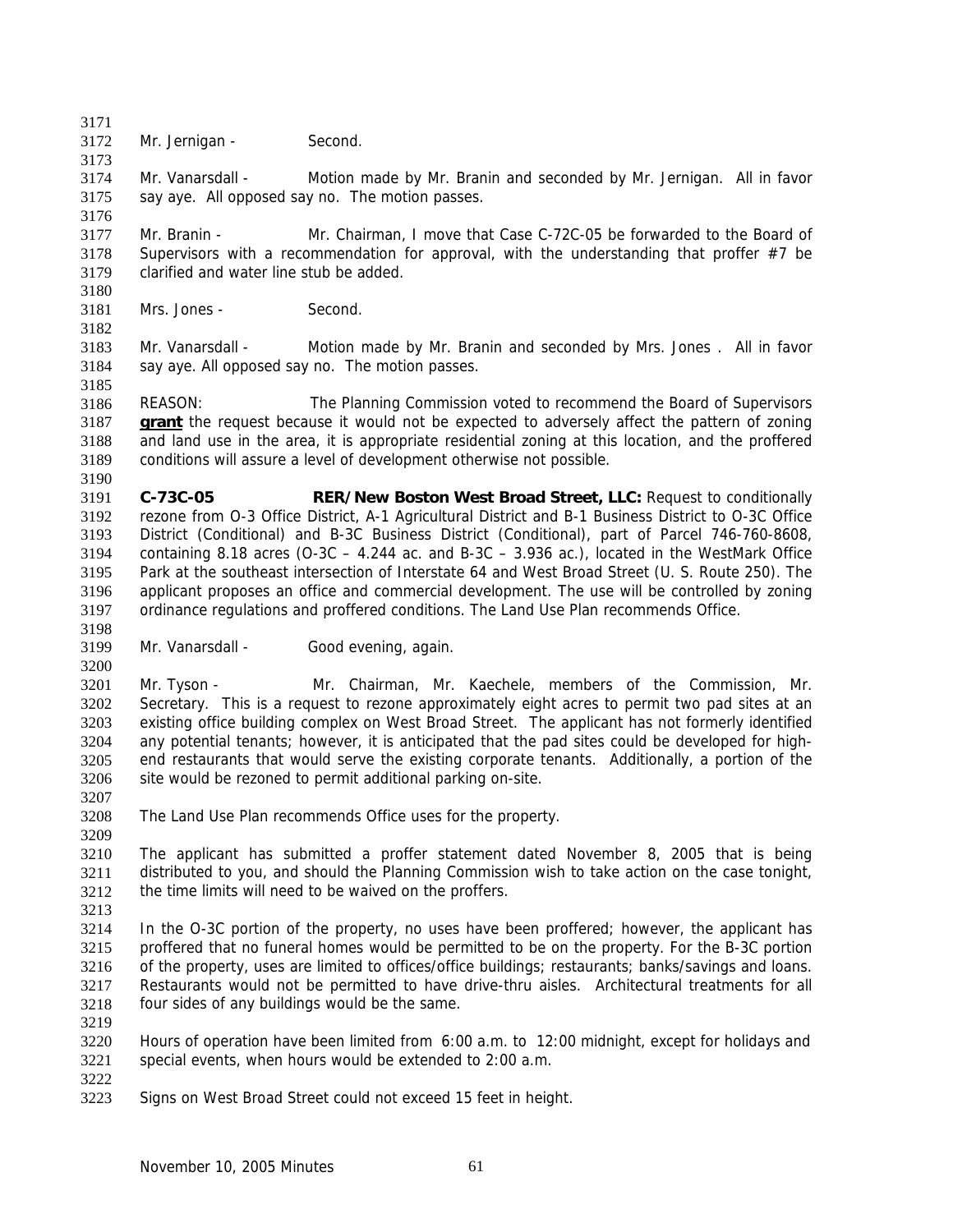3225 3226 3227 3228 3229 3230 3231 3232 3233 3234 3235 3236 3237 3238 3239 3240 3241 3242 3243 3244 3245 3246 3247 3248 3249 3250 3251 3252 3253 3254 3255 3256 3257 3258 3259 3260 3261 3262 3263 3264 3265 3266 No direct access would be permitted from the B-3C portion of the site directly to West Broad Street. A buffer a minimum of 35' in width along the B-3C portion of West Broad Street would be provided. The existing buffer is approximately 100' in width and staff encourages the applicant to maintain that if possible. The proposed uses could serve as an appropriate addition to the existing office park provided they are designed and developed according to the proffered conditions. Staff encourages the applicant to give consideration to maintaining the maximum natural buffer along West Broad Street. Staff recommends the Planning Commission forward this case to the Board of Supervisors with a recommendation for approval. Mr. Vanarsdall - Any questions for Mr. Tyson? Thank you, Mr. Tyson. Mr. Branin, do you want to hear from Ms. Freye? Mr. Branin - Well, Mr. Chairman, I don't think it is necessary. Mr. Vanarsdall - Ms. Freye, I bet you had no idea when you came tonight that you'd be here until 11:00 p.m. Go ahead, Mr. Branin. I didn't mean to interrupt you. Mr. Branin - Thank you, sir. Mr. Chairman, I move that the time limits be waived for Case C-73C-05 for proffers dated November 8, 2005. Mr. Jernigan - Second. Mr. Vanarsdall - Motion made by Mr. Branin and seconded by Mr. Jernigan. All in favor say aye. All opposed say no. The ayes have it. The motion passes. Mr. Branin - With that, Mr. Chairman, I move that Case C-73C-05 be approved per staff's recommendations. Mr. Jernigan - Second. Mr. Vanarsdall - Motion made by Mr. Branin and seconded by Mr. Jernigan. All in favor say aye. All opposed say no. The motion passes. REASON: The Planning Commission voted to recommend the Board of Supervisors **grant** the request because the proposed office use is consistent with the Land Use Plan and the proposed business use is reasonable in light of the business zoning in the area, and as proffered would be compatible with the surrounding development.. 3267 3268 3269 3270 3271 3272 3273 3274 3275 **APPROVAL OF MINUTES: Planning Commission October 13, 2005**  Mr. Silber - Next on the agenda would be the approval of minutes. This would be the minutes from October 13, 2005.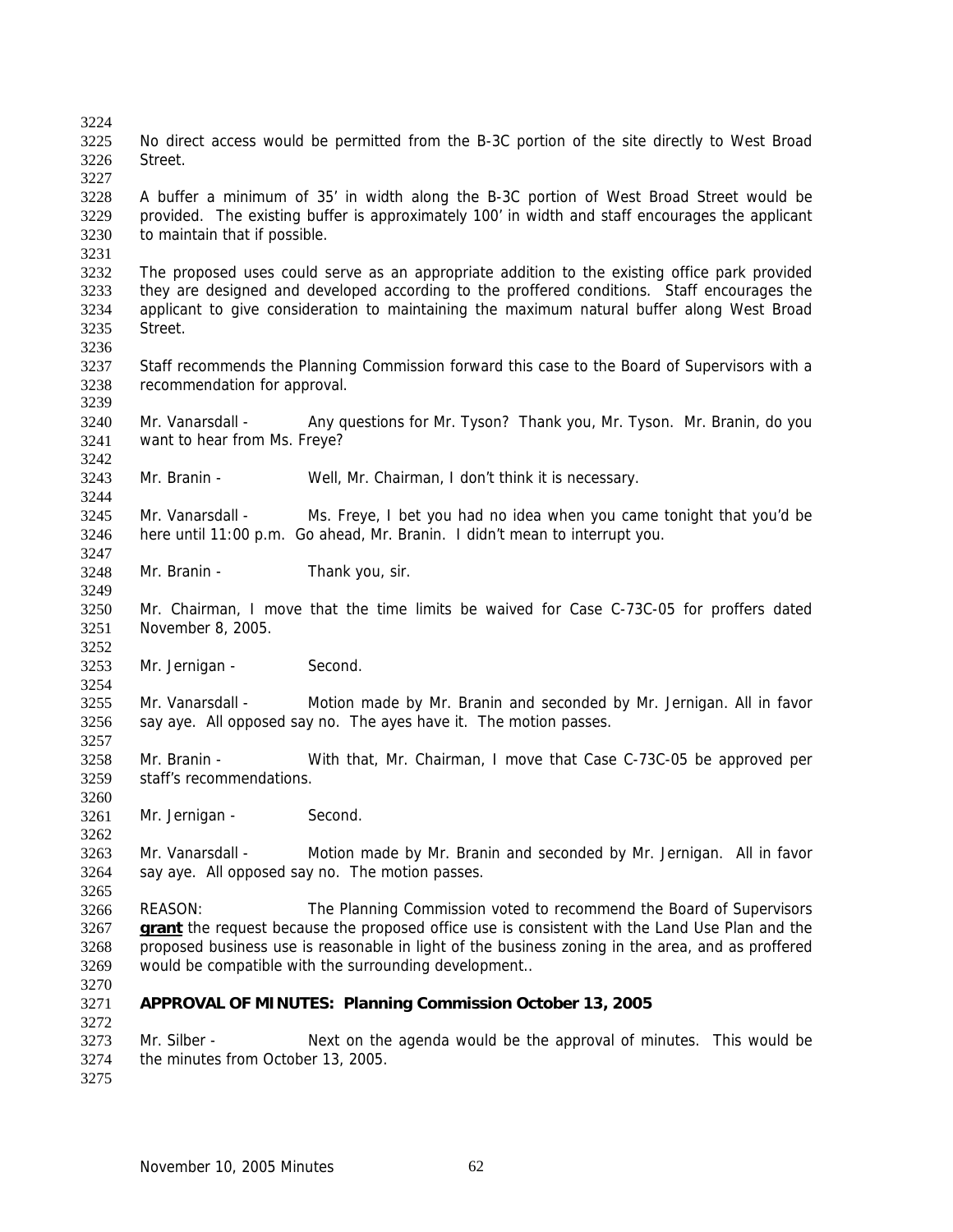Mr. Archer - Mr. Secretary, I believe on page 26, line 1358, it shows that I carried that motion. I believe Mr. Vanarsdall did unless he got up and walked out, in which case I may have done it. But I don't remember. Mrs. Jones - I have an additional correction, page 23, line 112, at the end of that sentence what I said was my initial reaction was that it is not a classic UMU. Mr. Silber - Not a classic UMU? Mrs. Jones - And I was missing page 2 in my minutes. Was everybody else? Mr. Branin - No. I told them to pull page 2 out of yours. Mrs. Jones - I just thought if that was everybody... Mr. Silber - Would you like for me to send you a page 2? Mrs. Jones - No. I trust everyone's judgment. I just wanted to let you know. That's all. Mr. Jernigan - And everything I said was verbatim. Mr. Vanarsdall - Do we have a motion for the minutes? Mr. Branin - Mr. Chairman, I move that we approve the minutes. Mr. Archer - I second Mr. Vanarsdall - Motion made and seconded for approval of the October 13, 2005 minutes as corrected. Now, I wish all of you a very Happy Veteran's Day. Mr. Archer - Thank you, Mr. Vanarsdall. I move for adjournment. Mr. Silber - I have one item to mention if you could stay back for 30 seconds. We are closed tomorrow. That is one announcement. We are closed so you won't be able to reach us. Secondly, there is the National Conference this year, which is coming up in April. I don't have the exact date, but it is April, 2006. They have e-mailed us to inform us that the housing is going to be tight and the hotels will be tight, and they have indicated that if you want to begin to make reservations, you can. What we have done is, we have taken steps to reserve a block of rooms in the Conference Hotel for five Planning Commission members and three staff members. You can let us know later if you intend to go or not. Mr. Branin - Where is it at? Mr. Silber - San Antonio. Mr. Vanarsdall - What hotel is that, and is that the main hotel? You can put me down for two.